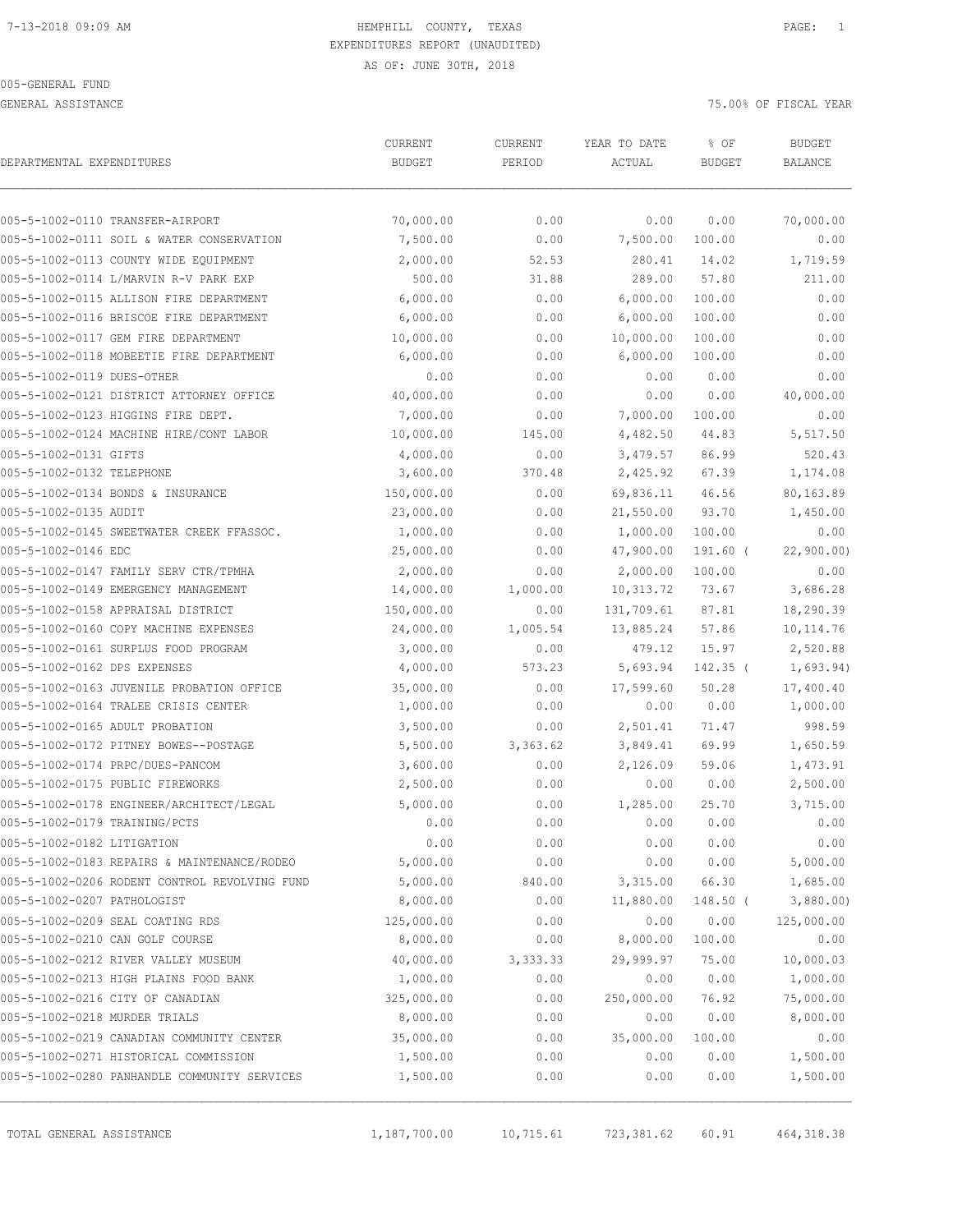COUNTY & DISTRICT CLERK 75.00% OF FISCAL YEAR

| DEPARTMENTAL EXPENDITURES                     | <b>CURRENT</b> | CURRENT    | YEAR TO DATE | % OF<br>BUDGET | <b>BUDGET</b><br>BALANCE |
|-----------------------------------------------|----------------|------------|--------------|----------------|--------------------------|
|                                               | BUDGET         | PERIOD     | ACTUAL       |                |                          |
|                                               |                |            |              |                |                          |
| 005-5-1510-0090 CO & DISTRICT CLK             | 58,595.00      | 4,882.92   | 43,946.28    | 75.00          | 14,648.72                |
| 005-5-1510-0094 DEPUTY CLERK-GANDARA          | 38,007.00      | 3,167.26   | 28,505.34    | 75.00          | 9,501.66                 |
| 005-5-1510-0095 DEPUTY CLERK-OGLE             | 38,007.00      | 3,167.26   | 28,505.34    | 75.00          | 9,501.66                 |
| 005-5-1510-0096 LONGEVITY                     | 1,450.00       | 130.00     | 1,045.00     | 72.07          | 405.00                   |
| 005-5-1510-0097 CHIEF DEPUTY CLERK-GUERRERO   | 40,119.00      | 3,343.26   | 30,089.34    | 75.00          | 10,029.66                |
| 005-5-1510-0098 PART TIME                     | 0.00           | 0.00       | 46.88        | $0.00$ (       | 46.88)                   |
| 005-5-1510-0101 SOCIAL SECURITY/MEDICARE      | 13,500.00      | 995.65     | 8,929.61     | 66.15          | 4,570.39                 |
| 005-5-1510-0102 RETIREMENT                    | 17,800.00      | 1,469.06   | 13,209.04    | 74.21          | 4,590.96                 |
| 005-5-1510-0103 GROUP TERM LIFE               | 600.00         | 39.68      | 343.42       | 57.24          | 256.58                   |
| 005-5-1510-0104 GROUP INSURANCE               | 30,000.00      | 2,552.08   | 22,682.08    | 75.61          | 7,317.92                 |
| 005-5-1510-0105 UNEMPLOYMENT INSURANCE        | 1,000.00       | 0.00       | 52.35        | 5.24           | 947.65                   |
| 005-5-1510-0106 WORKERS' COMPENSATION         | 2,600.00       | 592.00     | 1,776.00     | 68.31          | 824.00                   |
| 005-5-1510-0109 POSTAGE                       | 1,800.00       | 222.83     | 1,385.93     | 77.00          | 414.07                   |
| 005-5-1510-0112 TRAVEL                        | 7,000.00       | 889.65     | 6,641.99     | 94.89          | 358.01                   |
| 005-5-1510-0119 DUES & SUBSCRIPTIONS          | 250.00         | 0.00       | 50.00        | 20.00          | 200.00                   |
| 005-5-1510-0132 TELEPHONE                     | 3,800.00       | 505.44     | 3,435.31     | 90.40          | 364.69                   |
| 005-5-1510-0142 SOFTWARE SUPPORT              | 28,000.00      | 1,335.00   | 17,404.50    | 62.16          | 10,595.50                |
| 005-5-1510-0183 OFFICE EQUIP. REPAIRS & MAIN. | 500.00         | 0.00       | 2,200.00     | 440.00 (       | 1,700.00)                |
| 005-5-1510-0188 OFFICE SUPPLIES               | 6,000.00       | 91.47      | 2,023.81     | 33.73          | 3,976.19                 |
| 005-5-1510-0189 INVENTORY                     | 2,000.00       | 0.00       | 3,860.42     | 193.02 (       | 1,860.42)                |
| 005-5-1510-0510 CAPITAL OUTLAY                | 56,000.00      | 0.00       | 49,834.58    | 88.99          | 6, 165.42                |
| TOTAL COUNTY & DISTRICT CLERK                 | 347,028.00     | 23, 383.56 | 265, 967.22  | 76.64          | 81,060.78                |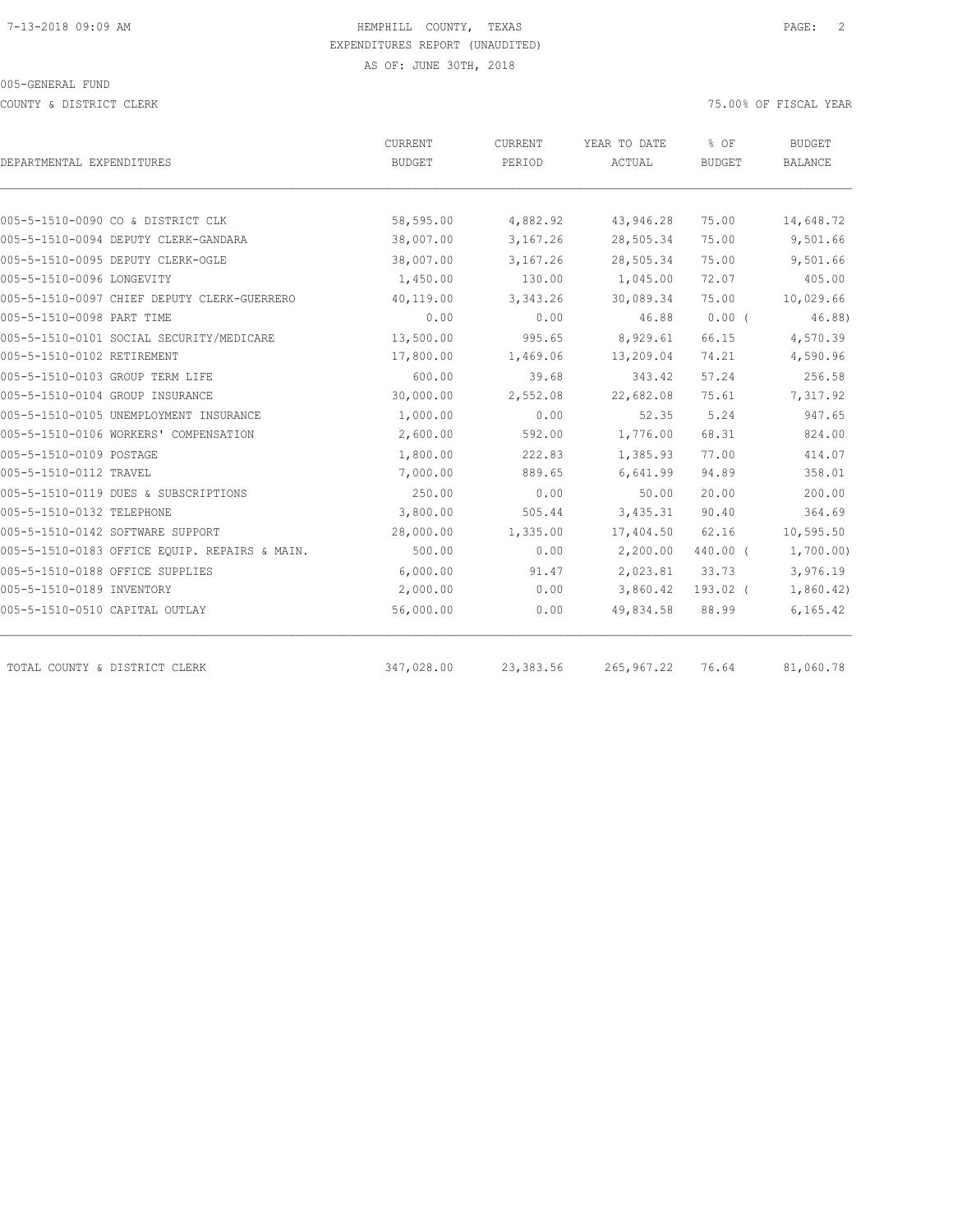COUNTY EXTENSION SERVICE 75.00% OF FISCAL YEAR

| DEPARTMENTAL EXPENDITURES<br>005-5-1520-0091 CEA-AG/A. HOLLOWAY<br>005-5-1520-0092 CEA-FCS/T. HOLLOWAY<br>005-5-1520-0096 LONGEVITY<br>005-5-1520-0097 CEA SECRETARY-PERRY | <b>BUDGET</b><br>35,627.00<br>35,627.00<br>1,000.00<br>40,119.00<br>1,500.00<br>9,000.00<br>4,020.00<br>150.00 | PERIOD<br>2,968.92<br>2,968.92<br>80.00<br>3,343.26<br>120.00<br>636.25<br>334.32 | ACTUAL<br>26,720.28<br>26,720.28<br>615.00<br>30,089.34<br>420.00<br>5,699.31 | <b>BUDGET</b><br>75.00<br>75.00<br>61.50<br>75.00<br>28.00<br>63.33 | <b>BALANCE</b><br>8,906.72<br>8,906.72<br>385.00<br>10,029.66<br>1,080.00<br>3,300.69 |
|----------------------------------------------------------------------------------------------------------------------------------------------------------------------------|----------------------------------------------------------------------------------------------------------------|-----------------------------------------------------------------------------------|-------------------------------------------------------------------------------|---------------------------------------------------------------------|---------------------------------------------------------------------------------------|
|                                                                                                                                                                            |                                                                                                                |                                                                                   |                                                                               |                                                                     |                                                                                       |
|                                                                                                                                                                            |                                                                                                                |                                                                                   |                                                                               |                                                                     |                                                                                       |
|                                                                                                                                                                            |                                                                                                                |                                                                                   |                                                                               |                                                                     |                                                                                       |
|                                                                                                                                                                            |                                                                                                                |                                                                                   |                                                                               |                                                                     |                                                                                       |
|                                                                                                                                                                            |                                                                                                                |                                                                                   |                                                                               |                                                                     |                                                                                       |
| 005-5-1520-0098 PART-TIME SECRETARY                                                                                                                                        |                                                                                                                |                                                                                   |                                                                               |                                                                     |                                                                                       |
| 005-5-1520-0101 SOCIAL SECURITY/MEDICARE                                                                                                                                   |                                                                                                                |                                                                                   |                                                                               |                                                                     |                                                                                       |
| 005-5-1520-0102 RETIREMENT                                                                                                                                                 |                                                                                                                |                                                                                   | 3,008.88                                                                      | 74.85                                                               | 1,011.12                                                                              |
| 005-5-1520-0103 GROUP TERM LIFE                                                                                                                                            |                                                                                                                | 9.02                                                                              | 78.18                                                                         | 52.12                                                               | 71.82                                                                                 |
| 005-5-1520-0104 GROUP INSURANCE                                                                                                                                            | 7,500.00                                                                                                       | 638.02                                                                            | 5,662.90                                                                      | 75.51                                                               | 1,837.10                                                                              |
| 005-5-1520-0105 UNEMPLOYMENT INSURANCE                                                                                                                                     | 500.00                                                                                                         | 0.00                                                                              | 50.84                                                                         | 10.17                                                               | 449.16                                                                                |
| 005-5-1520-0106 WORKERS' COMPENSATION                                                                                                                                      | 1,800.00                                                                                                       | 150.00                                                                            | 450.00                                                                        | 25.00                                                               | 1,350.00                                                                              |
| 005-5-1520-0109 POSTAGE                                                                                                                                                    | 1,000.00                                                                                                       | 0.00                                                                              | 519.96                                                                        | 52.00                                                               | 480.04                                                                                |
| 005-5-1520-0112 TRAVEL/AG- A. HOLLOWAY                                                                                                                                     | 7,500.00                                                                                                       | 81.86                                                                             | 6,063.01                                                                      | 80.84                                                               | 1,436.99                                                                              |
| 005-5-1520-0114 TRAVEL/FCS-T. HOLLOWAY                                                                                                                                     | 2,500.00                                                                                                       | 66.25                                                                             | 579.82                                                                        | 23.19                                                               | 1,920.18                                                                              |
| 005-5-1520-0119 DUES & SUBSCRIPTIONS                                                                                                                                       | 1,000.00                                                                                                       | 400.00                                                                            | 1,010.00                                                                      | $101.00$ (                                                          | 10.00                                                                                 |
| 005-5-1520-0122 FUEL & OIL                                                                                                                                                 | 3,500.00                                                                                                       | 0.00                                                                              | 3,267.53                                                                      | 93.36                                                               | 232.47                                                                                |
| 005-5-1520-0132 TELEPHONE                                                                                                                                                  | 3,500.00                                                                                                       | 417.33                                                                            | 3, 115.63                                                                     | 89.02                                                               | 384.37                                                                                |
| 005-5-1520-0137 VEHICLE REPAIRS & MAINTENANCE                                                                                                                              | 2,500.00                                                                                                       | 0.00                                                                              | 2,882.37                                                                      | $115.29$ (                                                          | 382.37)                                                                               |
| 005-5-1520-0142 IT TECH SUPPORT                                                                                                                                            | 1,500.00                                                                                                       | 115.95                                                                            | 1,127.60                                                                      | 75.17                                                               | 372.40                                                                                |
| 005-5-1520-0183 OFFICE EQUIP.REPAIRS & MAIN.                                                                                                                               | 500.00                                                                                                         | 0.00                                                                              | 0.00                                                                          | 0.00                                                                | 500.00                                                                                |
| 005-5-1520-0188 OFFICE SUPPLIES                                                                                                                                            | 2,500.00                                                                                                       | 1,026.35                                                                          | 1,707.05                                                                      | 68.28                                                               | 792.95                                                                                |
| 005-5-1520-0189 INVENTORY/EQUIPMENT                                                                                                                                        | 2,000.00                                                                                                       | 0.00                                                                              | 123.04                                                                        | 6.15                                                                | 1,876.96                                                                              |
| 005-5-1520-0201 COMPUTER SUPPLIES & MAINT.                                                                                                                                 | 500.00                                                                                                         | 0.00                                                                              | 0.00                                                                          | 0.00                                                                | 500.00                                                                                |
| 005-5-1520-0202 STOCK SHOW                                                                                                                                                 | 1,500.00                                                                                                       | 0.00                                                                              | 1,500.00                                                                      | 100.00                                                              | 0.00                                                                                  |
| 005-5-1520-0203 4-H FUND                                                                                                                                                   | 1,500.00                                                                                                       | 0.00                                                                              | 1,500.00                                                                      | 100.00                                                              | 0.00                                                                                  |
| 005-5-1520-0204 TRAVEL-SECRETARY                                                                                                                                           | 500.00                                                                                                         | 0.00                                                                              | 154.12                                                                        | 30.82                                                               | 345.88                                                                                |
| 005-5-1520-0205 4-H FARM PROJECTS & MAINT.                                                                                                                                 | 3,000.00                                                                                                       | 0.00                                                                              | 421.58                                                                        | 14.05                                                               | 2,578.42                                                                              |
| 005-5-1520-0510 CAPITAL OUTLAY                                                                                                                                             | 30,000.00                                                                                                      | 0.00                                                                              | 0.00                                                                          | 0.00                                                                | 30,000.00                                                                             |
| TOTAL COUNTY EXTENSION SERVICE                                                                                                                                             | 201,843.00                                                                                                     | 13,356.45                                                                         | 123,486.72                                                                    | 61.18                                                               | 78,356.28                                                                             |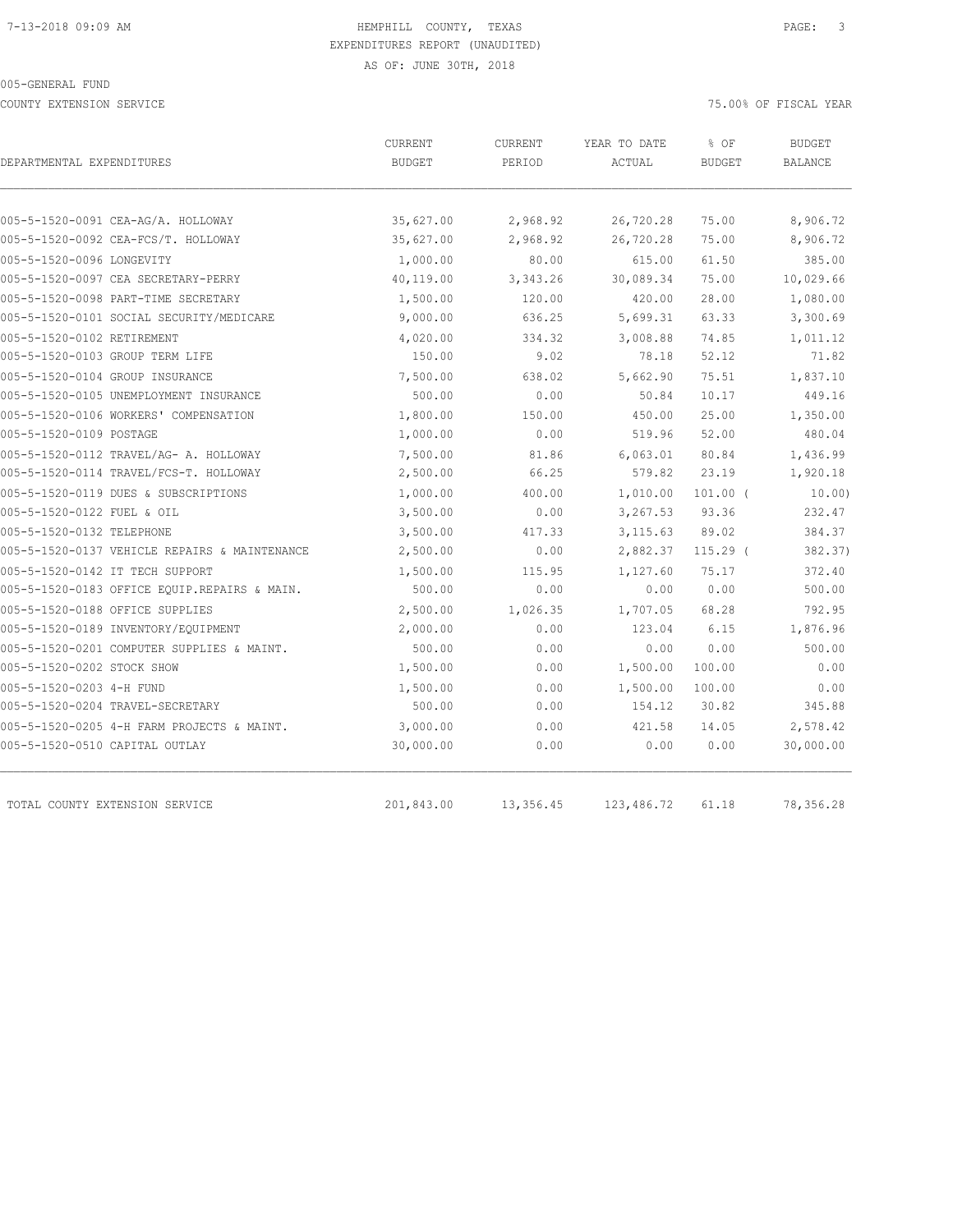COUNTY TREASURER 75.00% OF FISCAL YEAR

| DEPARTMENTAL EXPENDITURES                  | CURRENT<br><b>BUDGET</b> | <b>CURRENT</b><br>PERIOD | YEAR TO DATE<br>ACTUAL | % OF<br><b>BUDGET</b> | <b>BUDGET</b><br><b>BALANCE</b> |
|--------------------------------------------|--------------------------|--------------------------|------------------------|-----------------------|---------------------------------|
|                                            |                          |                          |                        |                       |                                 |
| 005-5-1530-0090 COUNTY TREASURER           | 58,595.00                | 4,882.92                 | 43,946.28              | 75.00                 | 14,648.72                       |
| 005-5-1530-0095 CHIEF DEP TREASURER-REED   | 20,060.00                | 1,671.62                 | 15,044.58              | 75.00                 | 5,015.42                        |
| 005-5-1530-0096 LONGEVITY                  | 1,120.00                 | 47.50                    | 407.50                 | 36.38                 | 712.50                          |
| 005-5-1530-0098 DEPUTY TREASURER/PART-TIME | 500.00                   | 0.00                     | 0.00                   | 0.00                  | 500.00                          |
| 005-5-1530-0101 SOCIAL SECURITY/MEDICARE   | 6,200.00                 | 499.46                   | 4,079.72               | 65.80                 | 2,120.28                        |
| 005-5-1530-0102 RETIREMENT                 | 8,030.00                 | 660.21                   | 5,939.89               | 73.97                 | 2,090.11                        |
| 005-5-1530-0103 GROUP TERM LIFE            | 250.00                   | 17.82                    | 154.34                 | 61.74                 | 95.66                           |
| 005-5-1530-0104 GROUP INSURANCE            | 11,250.00                | 957.03                   | 8,505.78               | 75.61                 | 2,744.22                        |
| 005-5-1530-0105 UNEMPLOYMENT INSURANCE     | 200.00                   | 0.00                     | 9.20                   | 4.60                  | 190.80                          |
| 005-5-1530-0106 WORKERS' COMPENSATION      | 1,500.00                 | 225.00                   | 675.00                 | 45.00                 | 825.00                          |
| 005-5-1530-0107 AirMedCare GROUP           | 0.00                     | 0.00                     | 0.00                   | 0.00                  | 0.00                            |
| 005-5-1530-0109 POSTAGE                    | 1,800.00                 | 8.49                     | 1,229.56               | 68.31                 | 570.44                          |
| 005-5-1530-0112 TRAVEL                     | 2,500.00                 | 0.00                     | 1,596.29               | 63.85                 | 903.71                          |
| 005-5-1530-0119 DUES & SUBSCRIPTIONS       | 1,100.00                 | 0.00                     | 619.20                 | 56.29                 | 480.80                          |
| 005-5-1530-0132 TELEPHONE                  | 1,650.00                 | 306.36                   | 2,069.03               | $125.40$ (            | 419.03)                         |
| 005-5-1530-0140 OFFICE EOUIPMENT REPAIR    | 2,000.00                 | 0.00                     | 275.00                 | 13.75                 | 1,725.00                        |
| 005-5-1530-0142 MAINTENANCE CONTRACTS      | 15,000.00                | 0.00                     | 15,346.70              | $102.31$ (            | 346.70)                         |
| 005-5-1530-0188 OFFICE SUPPLIES            | 2,500.00                 | 18.99                    | 727.77                 | 29.11                 | 1,772.23                        |
| 005-5-1530-0189 INVENTORY/EQUIPMENT        | 5,000.00                 | 0.00                     | 0.00                   | 0.00                  | 5,000.00                        |
| TOTAL COUNTY TREASURER                     | 139,255.00               | 9,295.40                 | 100,625.84             | 72.26                 | 38,629.16                       |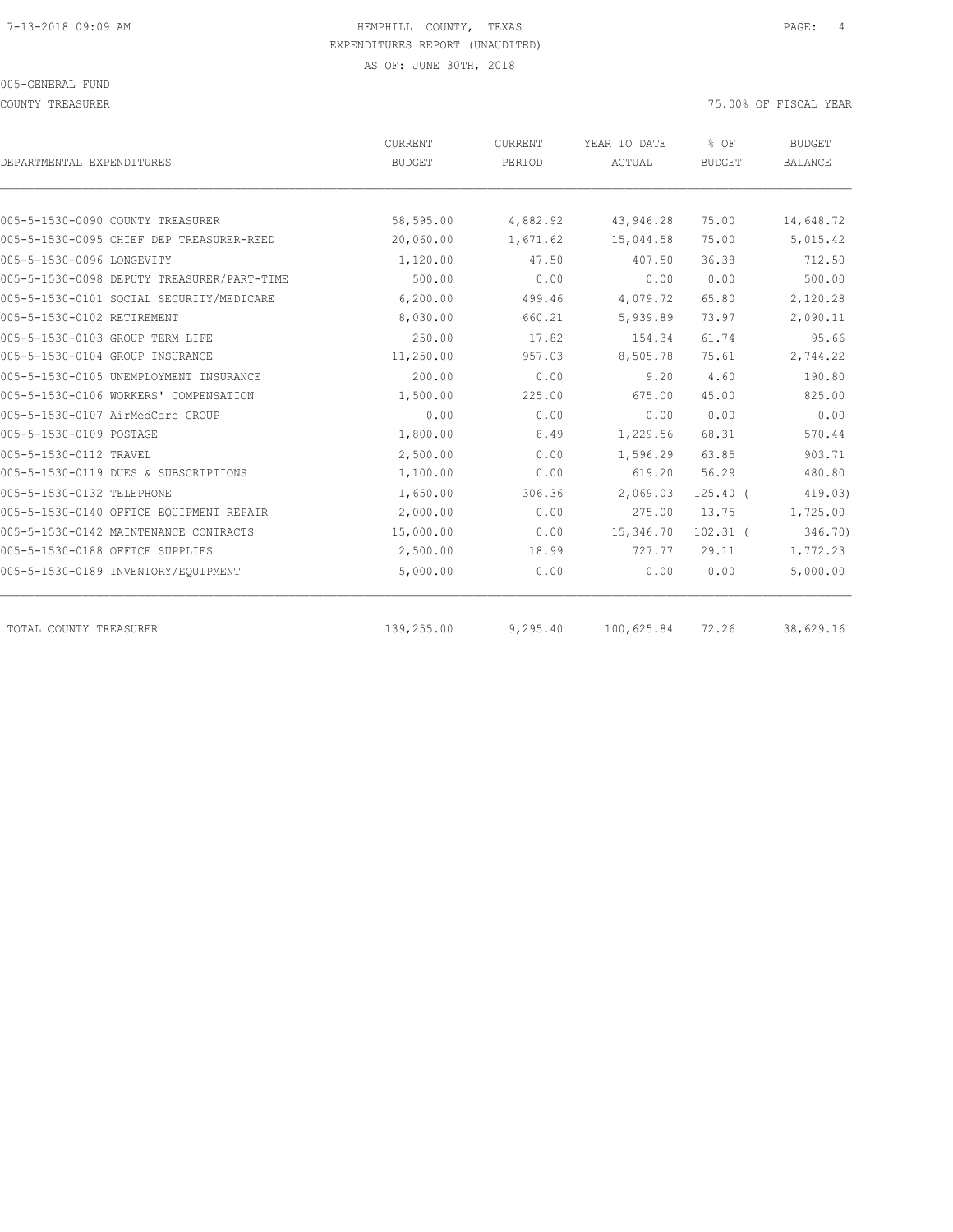COUNTY TAX COLLECTOR 75.00% OF FISCAL YEAR

| DEPARTMENTAL EXPENDITURES                | CURRENT<br><b>BUDGET</b> | <b>CURRENT</b><br>PERIOD | YEAR TO DATE<br>ACTUAL | $8$ OF<br><b>BUDGET</b> | <b>BUDGET</b><br><b>BALANCE</b> |
|------------------------------------------|--------------------------|--------------------------|------------------------|-------------------------|---------------------------------|
| 005-5-1540-0090 COUNTY TAX COLLECTOR     | 58,595.00                | 4,882.92                 | 43,946.28              | 75.00                   | 14,648.72                       |
| 005-5-1540-0094 PART TIME HELP           | 1,500.00                 | 0.00                     | 0.00                   | 0.00                    | 1,500.00                        |
| 005-5-1540-0095 CHIEF DEPUTY TAC/JACKSON | 40,119.00                | 3,343.26                 | 30,089.34              | 75.00                   | 10,029.66                       |
| 005-5-1540-0096 LONGEVITY                | 3,200.00                 | 260.00                   | 2,260.00               | 70.63                   | 940.00                          |
| 005-5-1540-0097 DEPUTY TAC/BENTLEY       | 38,007.00                | 3,167.26                 | 28,505.34              | 75.00                   | 9,501.66                        |
| 005-5-1540-0098 DEPUTY TAC/CLARK         | 38,007.00                | 3,167.26                 | 28,505.34              | 75.00                   | 9,501.66                        |
| 005-5-1540-0101 SOCIAL SECURITY/MEDICARE | 14,000.00                | 1,073.31                 | 9,661.11               | 69.01                   | 4,338.89                        |
| 005-5-1540-0102 RETIREMENT               | 18,000.00                | 1,482.06                 | 13,330.54              | 74.06                   | 4,669.46                        |
| 005-5-1540-0103 GROUP TERM LIFE          | 600.00                   | 40.00                    | 346.52                 | 57.75                   | 253.48                          |
| 005-5-1540-0104 GROUP INSURANCE          | 30,000.00                | 2,552.08                 | 22,682.08              | 75.61                   | 7,317.92                        |
| 005-5-1540-0105 UNEMPLOYMENT INSURANCE   | 1,500.00                 | 0.00                     | 53.22                  | 3.55                    | 1,446.78                        |
| 005-5-1540-0106 WORKERS' COMPENSATION    | 2,400.00                 | 600.00                   | 1,800.00               | 75.00                   | 600.00                          |
| 005-5-1540-0109 POSTAGE                  | 10,000.00                | 0.00                     | 5,875.75               | 58.76                   | 4,124.25                        |
| 005-5-1540-0112 TRAVEL                   | 4,000.00                 | 574.87                   | 3,031.55               | 75.79                   | 968.45                          |
| 005-5-1540-0119 DUES & SUBSCRIPTIONS     | 1,000.00                 | 0.00                     | 485.00                 | 48.50                   | 515.00                          |
| 005-5-1540-0132 FAX LINE                 | 3,200.00                 | 347.57                   | 2,500.40               | 78.14                   | 699.60                          |
| 005-5-1540-0138 DATA PROCESSING          | 48,000.00                | 0.00                     | 32,081.25              | 66.84                   | 15,918.75                       |
| 005-5-1540-0142 IT/MAINTENANCE CONTRACTS | 3,000.00                 | 0.00                     | 200.00                 | 6.67                    | 2,800.00                        |
| 005-5-1540-0148 ADVERTISING              | 1,000.00                 | 0.00                     | 245.28                 | 24.53                   | 754.72                          |
| 005-5-1540-0150 JUDGEMENTS               | 0.00                     | 0.00                     | 0.00                   | 0.00                    | 0.00                            |
| 005-5-1540-0181 CITATIONS & SUBPOENAS    | 800.00                   | 0.00                     | 430.00                 | 53.75                   | 370.00                          |
| 005-5-1540-0188 OFFICE SUPPLIES          | 7,000.00                 | 333.01                   | 1,872.28               | 26.75                   | 5,127.72                        |
| 005-5-1540-0189 INVENTORY/EQUIPMENT      | 3,000.00                 | 67.34                    | 104.39                 | 3.48                    | 2,895.61                        |
| 005-5-1540-0510 CAPITAL OUTLAY           | 6,000.00                 | 5,364.30                 | 5,364.30               | 89.41                   | 635.70                          |
| TOTAL COUNTY TAX COLLECTOR               | 332,928.00               | 27, 255.24               | 233, 369.97            | 70.10                   | 99,558.03                       |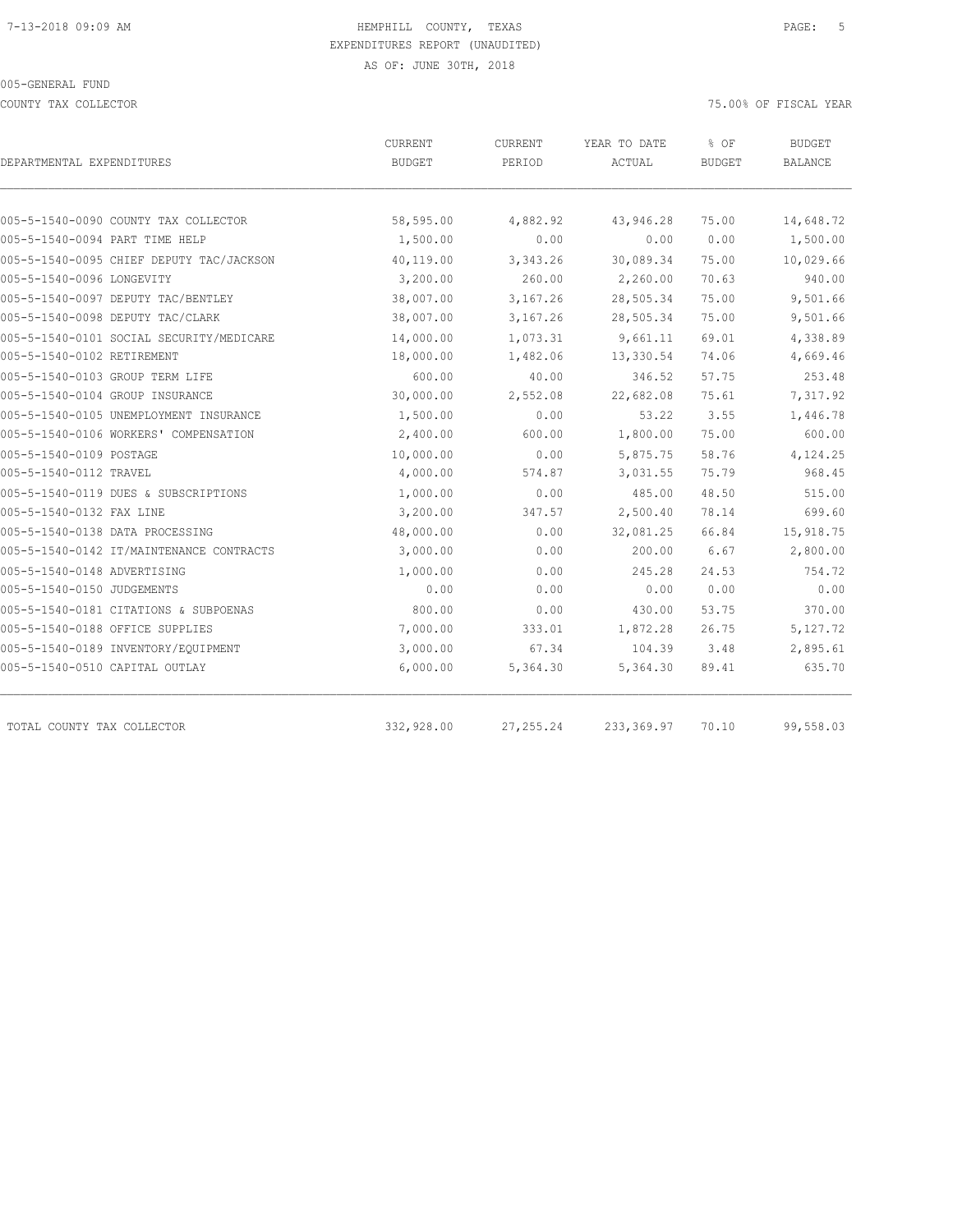JURY & ELECTION 75.00% OF FISCAL YEAR

| DEPARTMENTAL EXPENDITURES                      | CURRENT<br><b>BUDGET</b> | CURRENT<br>PERIOD | YEAR TO DATE<br>ACTUAL | % OF<br><b>BUDGET</b> | <b>BUDGET</b><br><b>BALANCE</b> |
|------------------------------------------------|--------------------------|-------------------|------------------------|-----------------------|---------------------------------|
|                                                |                          |                   |                        |                       |                                 |
| 005-5-2400-0101 SOCIAL SECURITY/MEDICARE       | 300.00                   | 0.00              | 366.97                 | $122.32$ $($          | 66.97)                          |
| 005-5-2400-0106 WORKERS' COMPENSATION          | 2,500.00                 | 186.00            | 558.00                 | 22.32                 | 1,942.00                        |
| 005-5-2400-0114 COUNTY COURT EXPENSES          | 2,500.00                 | 0.00              | 2,241.38               | 89.66                 | 258.62                          |
| 005-5-2400-0115 CO.CRT. CONT LAB-REPORTER      | 1,500.00                 | 444.82            | 1,213.59               | 80.91                 | 286.41                          |
| 005-5-2400-0116 CO.CRT.CONT LAB-CRT APP ATTNY  | 25,000.00                | 1,500.00          | 15,770.00              | 63.08                 | 9,230.00                        |
| 005-5-2400-0117 ELECTION EXPENSES              | 15,000.00                | 25.95             | 9,346.56               | 62.31                 | 5,653.44                        |
| 005-5-2400-0118 ELECTION JUDGES                | 7,000.00                 | 0.00              | 6,075.68               | 86.80                 | 924.32                          |
| 005-5-2400-0124 CONTRACT LABOR - CRT INTERPRET | 2,500.00                 | 0.00              | 0.00                   | 0.00                  | 2,500.00                        |
| 005-5-2400-0150 GRAND JURORS                   | 2,500.00                 | 0.00              | 655.00                 | 26.20                 | 1,845.00                        |
| 005-5-2400-0151 PETIT JURORS                   | 2,500.00                 | 0.00              | 1,645.00               | 65.80                 | 855.00                          |
| 005-5-2400-0152 JUSTICE COURT JURORS           | 500.00                   | 0.00              | 85.00                  | 17.00                 | 415.00                          |
| 005-5-2400-0196 CHILD PROT SER CRT APP ATTY    | 16,000.00                | 685.00            | 1,238.00               | 7.74                  | 14,762.00                       |
| 005-5-2400-0197 CHILD PROT SER CRT REPORTER    | 1,500.00                 | 0.00              | 562.70                 | 37.51                 | 937.30                          |
| TOTAL JURY & ELECTION                          | 79,300.00                | 2,841.77          | 39,757.88              | 50.14                 | 39,542.12                       |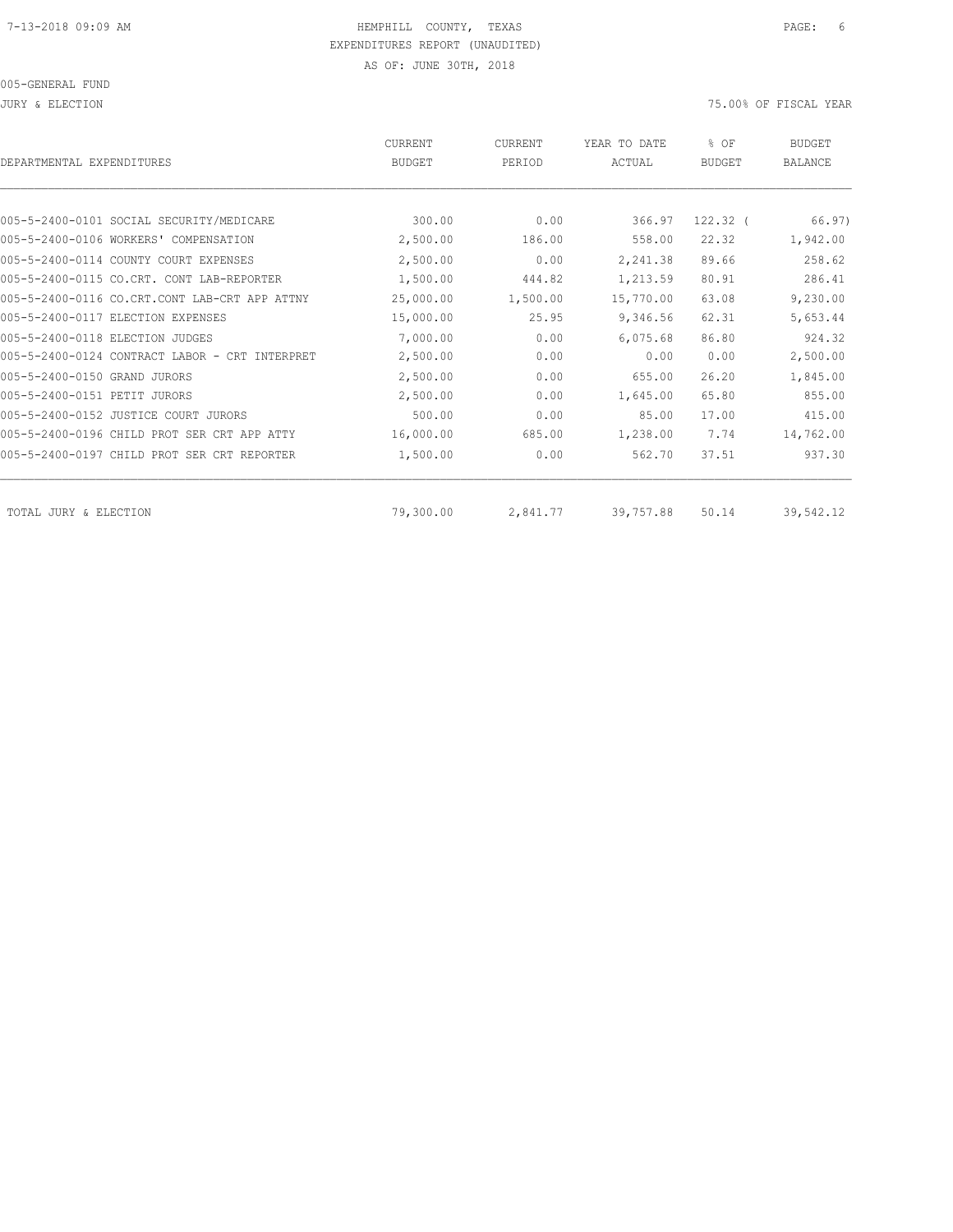DISTRICT COURT 75.00% OF FISCAL YEAR

| DEPARTMENTAL EXPENDITURES                      | <b>CURRENT</b><br><b>BUDGET</b> | <b>CURRENT</b><br>PERIOD | YEAR TO DATE<br>ACTUAL | % OF<br><b>BUDGET</b> | <b>BUDGET</b><br><b>BALANCE</b> |
|------------------------------------------------|---------------------------------|--------------------------|------------------------|-----------------------|---------------------------------|
|                                                |                                 |                          |                        |                       |                                 |
| 005-5-2410-0090 JUDGE-EMMERT                   | 1,897.00                        | 158.08                   | 1,422.72               | 75.00                 | 474.28                          |
| 005-5-2410-0095 COURT BAILIFF-HOLLAND          | 11,787.00                       | 982.26                   | 8,840.34               | 75.00                 | 2,946.66                        |
| 005-5-2410-0096 LONGEVITY SPECIAL              | 900.00                          | 56.84                    | 491.96                 | 54.66                 | 408.04                          |
| 005-5-2410-0097 COURT REPORTER-MCCLENDON       | 16,000.00                       | 1,313.48                 | 11,821.32              | 73.88                 | 4,178.68                        |
| 005-5-2410-0098 COURT ADMINISTRATOR-BURCH      | 8,522.00                        | 710.16                   | 6,391.44               | 75.00                 | 2,130.56                        |
| 005-5-2410-0101 SOCIAL SECURITY/MEDICARE       | 3,000.00                        | 246.39                   | 2,215.91               | 73.86                 | 784.09                          |
| 005-5-2410-0102 RETIREMENT                     | 3,900.00                        | 322.07                   | 2,896.83               | 74.28                 | 1,003.17                        |
| 005-5-2410-0103 GROUP TERM LIFE                | 150.00                          | 8.69                     | 75.30                  | 50.20                 | 74.70                           |
| 005-5-2410-0104 GROUP INSURANCE                | 6,000.00                        | 1,710.00                 | 5,130.00               | 85.50                 | 870.00                          |
| 005-5-2410-0105 UNEMPLOYMENT INSURANCE         | 200.00                          | 0.00                     | 16.41                  | 8.21                  | 183.59                          |
| 005-5-2410-0106 WORKERS' COMPENSATION          | 2,400.00                        | 560.00                   | 1,680.00               | 70.00                 | 720.00                          |
| 005-5-2410-0116 DIST CRT-CONT LAB-CRT APP ATTN | 24,500.00                       | 2,840.00                 | 19,359.10              | 79.02                 | 5,140.90                        |
| 005-5-2410-0124 CONTRACT LABOR                 | 2,000.00                        | 0.00                     | 0.00                   | 0.00                  | 2,000.00                        |
| 005-5-2410-0154 JUDICIAL DISTRICT ASSESSMENT   | 500.00                          | 0.00                     | 0.00                   | 0.00                  | 500.00                          |
| 005-5-2410-0155 BUDGET REIMBURSEMENT           | 8,000.00                        | 0.00                     | 3,845.74               | 48.07                 | 4,154.26                        |
| 005-5-2410-0219 STATEMENT OF FACTS             | 4,000.00                        | 0.00                     | 0.00                   | 0.00                  | 4,000.00                        |
| TOTAL DISTRICT COURT                           | 93,756.00                       | 8,907.97                 | 64,187.07              | 68.46                 | 29,568.93                       |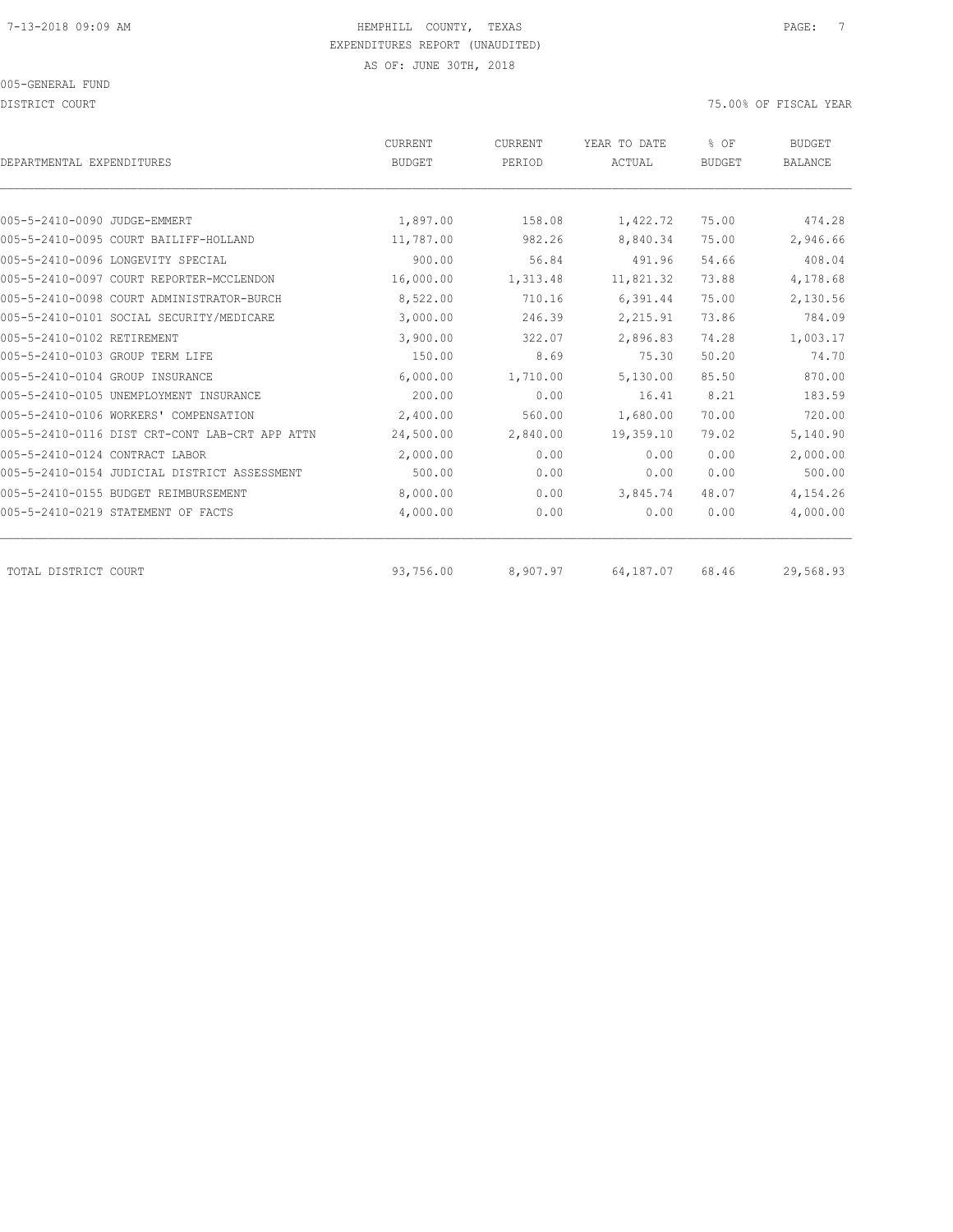COUNTY JUDGE TISCAL YEAR AND THE SERVICE OF THE SERVICE OF THE SERVICE OF SERVICE OF TISCAL YEAR

|                                               | CURRENT       | CURRENT   | YEAR TO DATE | % OF          | <b>BUDGET</b><br><b>BALANCE</b> |
|-----------------------------------------------|---------------|-----------|--------------|---------------|---------------------------------|
| DEPARTMENTAL EXPENDITURES                     | <b>BUDGET</b> | PERIOD    | ACTUAL       | <b>BUDGET</b> |                                 |
| 005-5-2500-0082 OVERTIME                      | 1,500.00      | 0.00      | 0.00         | 0.00          | 1,500.00                        |
| 005-5-2500-0090 JUDGE SALARY                  | 61,022.00     | 5,085.16  | 45,766.44    | 75.00         | 15,255.56                       |
| 005-5-2500-0091 JUVENILE CRT JUDGE (1)        | 3,081.00      | 256.76    | 2,310.84     | 75.00         | 770.16                          |
| 005-5-2500-0092 STATE/CO JUDGE SAL SUPPLEMENT | 25,200.00     | 2,100.00  | 18,900.00    | 75.00         | 6,300.00                        |
| 005-5-2500-0094 JANITOR/LONGORIA              | 38,950.00     | 3,245.84  | 29, 212.56   | 75.00         | 9,737.44                        |
| 005-5-2500-0095 JANITOR/JOHNSON               | 42,230.00     | 3,519.16  | 31,672.44    | 75.00         | 10,557.56                       |
| 005-5-2500-0096 LONGEVITY                     | 2,690.00      | 120.00    | 1,575.00     | 58.55         | 1,115.00                        |
| 005-5-2500-0097 ADMIN ASST-KENDALL            | 42,819.00     | 3,167.26  | 32,659.47    | 76.27         | 10,159.53                       |
| 005-5-2500-0098 PART-TIME SECRETARY           | 1,500.00      | 0.00      | 1,059.38     | 70.63         | 440.62                          |
| 005-5-2500-0101 SOCIAL SECURITY/MEDICARE      | 16,660.00     | 1,202.90  | 11, 434.33   | 68.63         | 5,225.67                        |
| 005-5-2500-0102 RETIREMENT                    | 21,670.00     | 1,752.42  | 16,236.70    | 74.93         | 5,433.30                        |
| 005-5-2500-0103 GROUP TERM LIFE               | 550.00        | 47.34     | 422.45       | 76.81         | 127.55                          |
| 005-5-2500-0104 GROUP INSURANCE               | 30,000.00     | 2,550.85  | 20, 195. 17  | 67.32         | 9,804.83                        |
| 005-5-2500-0105 UNEMPLOYMENT INSURANCE        | 300.00        | 0.00      | 58.79        | 19.60         | 241.21                          |
| 005-5-2500-0106 WORKERS' COMPENSATION         | 2,300.00      | 780.00    | 2,340.00     | $101.74$ (    | 40.00)                          |
| 005-5-2500-0109 POSTAGE                       | 600.00        | 87.72     | 319.98       | 53.33         | 280.02                          |
| 005-5-2500-0112 TRAVEL                        | 7,000.00      | 0.00      | 197.66       | 2.82          | 6,802.34                        |
| 005-5-2500-0119 DUES & SUBSCRIPTIONS          | 4,000.00      | 0.00      | 2,485.00     | 62.13         | 1,515.00                        |
| 005-5-2500-0132 FAX LINE                      | 3,000.00      | 457.94    | 3,362.51     | $112.08$ (    | 362.51)                         |
| 005-5-2500-0139 TRAINING SEMINARS             | 2,000.00      | 0.00      | 0.00         | 0.00          | 2,000.00                        |
| 005-5-2500-0148 ADVERTISING                   | 2,000.00      | 872.46    | 1,816.23     | 90.81         | 183.77                          |
| 005-5-2500-0183 OFFICE EQUIP-R&M              | 500.00        | 0.00      | 300.00       | 60.00         | 200.00                          |
| 005-5-2500-0188 OFFICE SUPPLIES               | 2,500.00      | 41.19     | 1,106.82     | 44.27         | 1,393.18                        |
| 005-5-2500-0189 INVENTORY/EQUIPMENT           | 0.00          | 0.00      | 0.00         | 0.00          | 0.00                            |
|                                               |               |           |              |               |                                 |
| TOTAL COUNTY JUDGE                            | 312,072.00    | 25,287.00 | 223, 431.77  | 71.60         | 88,640.23                       |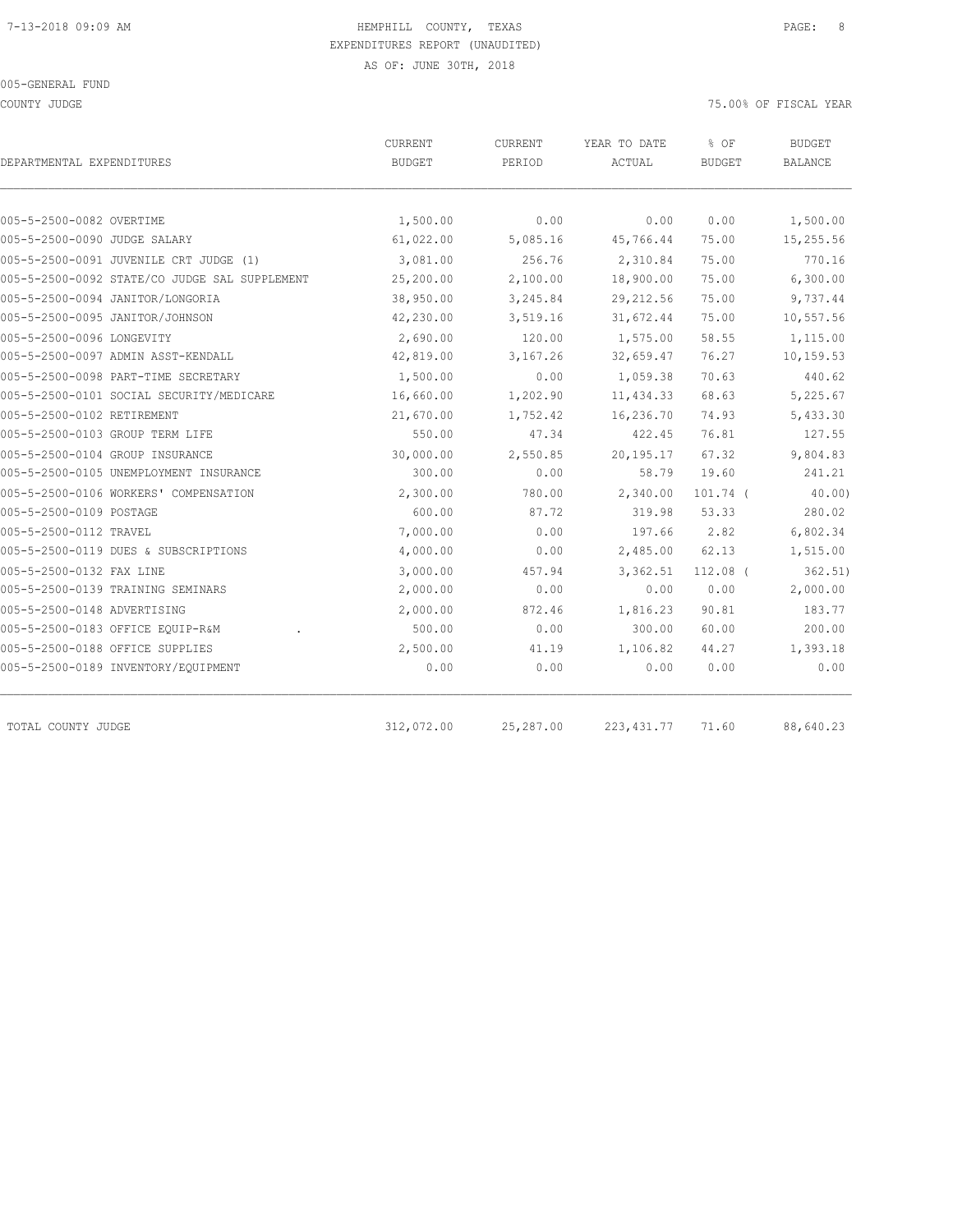| DEPARTMENTAL EXPENDITURES                     | <b>CURRENT</b><br><b>BUDGET</b> | CURRENT<br>PERIOD | YEAR TO DATE<br>ACTUAL | % OF<br><b>BUDGET</b> | <b>BUDGET</b><br><b>BALANCE</b> |
|-----------------------------------------------|---------------------------------|-------------------|------------------------|-----------------------|---------------------------------|
|                                               |                                 |                   |                        |                       |                                 |
| 005-5-2510-0090 STATE/CHIEF JUV PRO OFFICER   | 63,324.00                       | 5,277.00          | 47,493.00              | 75.00                 | 15,831.00                       |
| 005-5-2510-0096 JPO/LONGEVITY                 | 740.00                          | 60.00             | 540.00                 | 72.97                 | 200.00                          |
| 005-5-2510-0101 JPO SOCIAL SEC/MEDICARE       | 4,780.00                        | 410.58            | 3,695.22               | 77.31                 | 1,084.78                        |
| 005-5-2510-0102 JPO RETIREMENT                | 6,340.00                        | 536.70            | 4,830.30               | 76.19                 | 1,509.70                        |
| 005-5-2510-0103 JPO GROUP TERM LIFE           | 230.00                          | 14.50             | 125.64                 | 54.63                 | 104.36                          |
| 005-5-2510-0104 JPO GROUP INSURANCE           | 7,500.00                        | 638.02            | 5,670.52               | 75.61                 | 1,829.48                        |
| 005-5-2510-0105 JPO/UNEMPLOYMENT              | 100.00                          | 0.00              | 28.82                  | 28.82                 | 71.18                           |
| 005-5-2510-0106 JPO/WORKERS' COMP             | 580.00                          | 150.00            | 450.00                 | 77.59                 | 130.00                          |
| 005-5-2510-0132 JUVENILE PROBATION CELL PHONE | 360.00                          | 30.00             | 270.00                 | 75.00                 | 90.00                           |
|                                               |                                 |                   |                        |                       |                                 |
| TOTAL JUVENILE PROBATION                      | 83,954.00                       | 7,116.80          | 63,103.50              | 75.16                 | 20,850.50                       |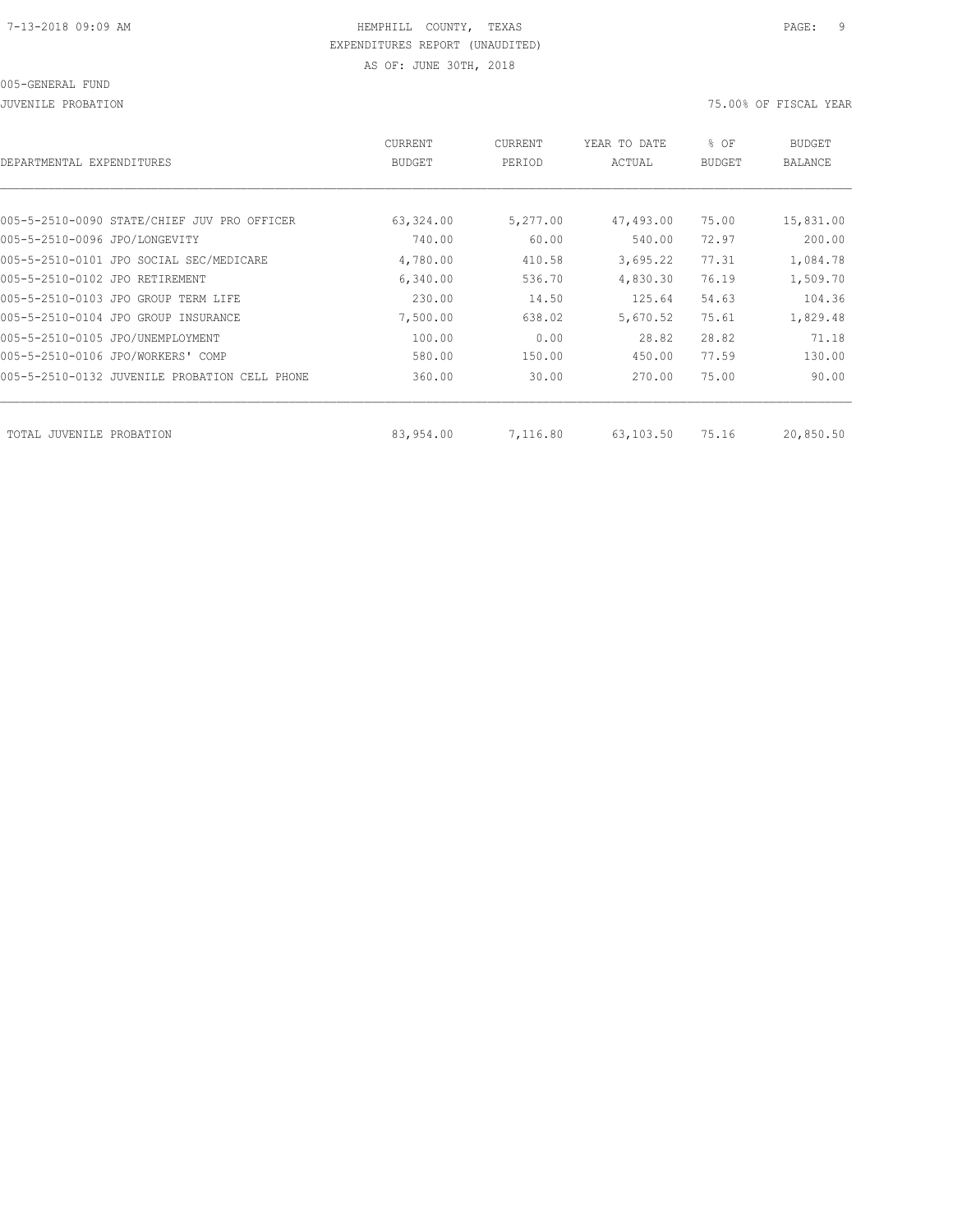LOCAL JUVENILE PROBATION 75.00% OF FISCAL YEAR

| DEPARTMENTAL EXPENDITURES                     | <b>CURRENT</b><br><b>BUDGET</b> | CURRENT<br>PERIOD | YEAR TO DATE<br>ACTUAL | % OF<br><b>BUDGET</b> | BUDGET<br><b>BALANCE</b> |
|-----------------------------------------------|---------------------------------|-------------------|------------------------|-----------------------|--------------------------|
|                                               |                                 |                   |                        |                       |                          |
| 005-5-2520-0090 31ST DISTRICT JUV PRO OFFICER | 53,498.00                       | 4,458.16          | 40,123.44              | 75.00                 | 13,374.56                |
| 005-5-2520-0096 JPO LOCAL/LONGEVITY           | 500.00                          | 40.00             | 360.00                 | 72.00                 | 140.00                   |
| 005-5-2520-0101 LOCAL JPO SS/MEDICARE         | 4,050.00                        | 346.40            | 3,117.60               | 76.98                 | 932.40                   |
| 005-5-2520-0102 LOCAL JPO RETIREMENT          | 5,350.00                        | 452.82            | 4,075.38               | 76.18                 | 1,274.62                 |
| 005-5-2520-0103 LOCAL JPO GROUP TERM LIFE     | 200.00                          | 12.22             | 105.90                 | 52.95                 | 94.10                    |
| 005-5-2520-0104 LOCAL JPO GROUP INSURANCE     | 7,500.00                        | 638.02            | 5,670.52               | 75.61                 | 1,829.48                 |
| 005-5-2520-0105 JPO LOCAL/UNEMPLOYMENT        | 100.00                          | 0.00              | 24.32                  | 24.32                 | 75.68                    |
| 005-5-2520-0106 JPO LOCAL/WORKERS' COMP       | 580.00                          | 150.00            | 450.00                 | 77.59                 | 130.00                   |
| 005-5-2520-0132 LOCAL JPO CELL PHONE          | 360.00                          | 30.00             | 270.00                 | 75.00                 | 90.00                    |
|                                               |                                 |                   |                        |                       |                          |
| TOTAL LOCAL JUVENILE PROBATION                | 72,138.00                       | 6,127.62          | 54,197.16              | 75.13                 | 17,940.84                |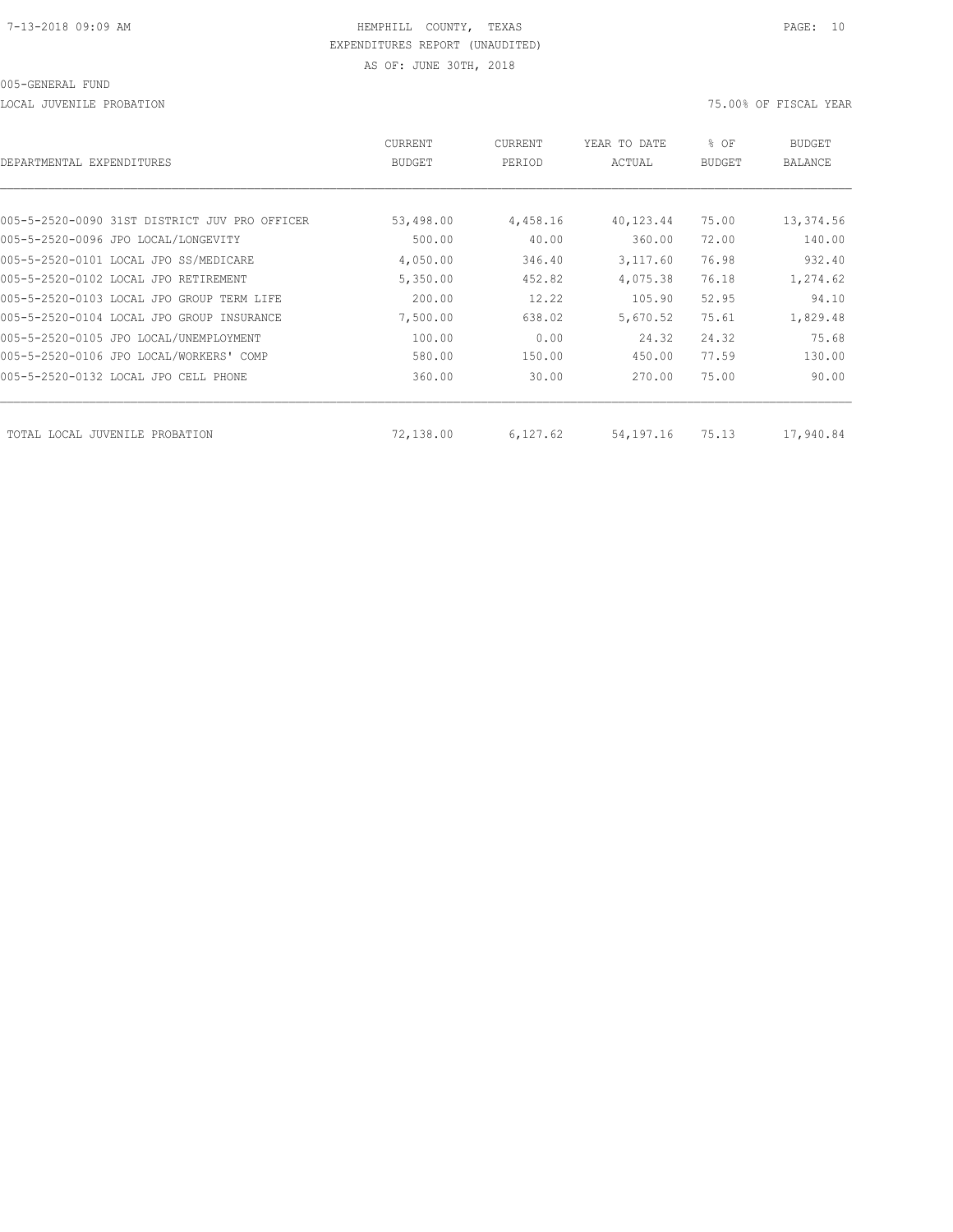COUNTY ATTORNEY 75.00% OF FISCAL YEAR

|                                               | CURRENT<br>CURRENT |           | YEAR TO DATE | % OF          | <b>BUDGET</b>  |
|-----------------------------------------------|--------------------|-----------|--------------|---------------|----------------|
| DEPARTMENTAL EXPENDITURES                     | <b>BUDGET</b>      | PERIOD    | ACTUAL       | <b>BUDGET</b> | <b>BALANCE</b> |
|                                               |                    |           |              |               |                |
| 005-5-2550-0090 COUNTY ATTORNEY               | 58,595.00          | 4,882.92  | 43,946.28    | 75.00         | 14,648.72      |
| 005-5-2550-0091 CO ATTNY ST SALARY SUPPLEMENT | 23,333.00          | 1,944.40  | 17,499.60    | 75.00         | 5,833.40       |
| 005-5-2550-0095 LEGAL ASST/REED               | 20,059.00          | 1,671.64  | 15,044.76    | 75.00         | 5,014.24       |
| 005-5-2550-0096 LONGEVITY                     | 0.00               | 47.50     | 407.50       | $0.00$ (      | 407.50         |
| 005-5-2550-0101 SOCIAL SECURITY/MEDICARE      | 7,820.00           | 647.18    | 5,815.15     | 74.36         | 2,004.85       |
| 005-5-2550-0102 RETIREMENT                    | 10,200.00          | 854.65    | 7,689.85     | 75.39         | 2,510.15       |
| 005-5-2550-0103 GROUP TERM LIFE               | 300.00             | 23.08     | 199.98       | 66.66         | 100.02         |
| 005-5-2550-0104 GROUP INSURANCE               | 11,250.00          | 957.03    | 8,505.78     | 75.61         | 2,744.22       |
| 005-5-2550-0105 UNEMPLOYMENT INSURANCE        | 400.00             | 0.00      | 9.20         | 2.30          | 390.80         |
| 005-5-2550-0106 WORKERS' COMPENSATION         | 1,500.00           | 225.00    | 675.00       | 45.00         | 825.00         |
| 005-5-2550-0109 POSTAGE                       | 350.00             | 44.49     | 172.35       | 49.24         | 177.65         |
| 005-5-2550-0112 TRAVEL/EDUCATION              | 5,000.00           | 820.00    | 3,741.43     | 74.83         | 1,258.57       |
| 005-5-2550-0119 DUES & SUBSCRIPTIONS          | 1,000.00           | 0.00      | 310.00       | 31.00         | 690.00         |
| 005-5-2550-0132 FAX LINE                      | 1,600.00           | 244.65    | 1,642.04     | $102.63$ (    | 42.04)         |
| 005-5-2550-0140 OFFICE EQUIPMENT REPAIRS      | 1,500.00           | 0.00      | 525.00       | 35.00         | 975.00         |
| 005-5-2550-0142 SOFTWARE SUPPORT              | 3,500.00           | 297.00    | 4,039.17     | $115.40$ (    | 539.17)        |
| 005-5-2550-0168 C/ATTY LAW LIB                | 2,200.00           | 0.00      | 1,021.20     | 46.42         | 1,178.80       |
| 005-5-2550-0188 OFFICE SUPPLIES               | 3,500.00           | 10.98     | 1,385.60     | 39.59         | 2,114.40       |
| 005-5-2550-0189 INVENTORY/EQUIPMENT           | 5,000.00           | 0.00      | 856.61       | 17.13         | 4,143.39       |
| TOTAL COUNTY ATTORNEY                         | 157,107.00         | 12,670.52 | 113,486.50   | 72.24         | 43,620.50      |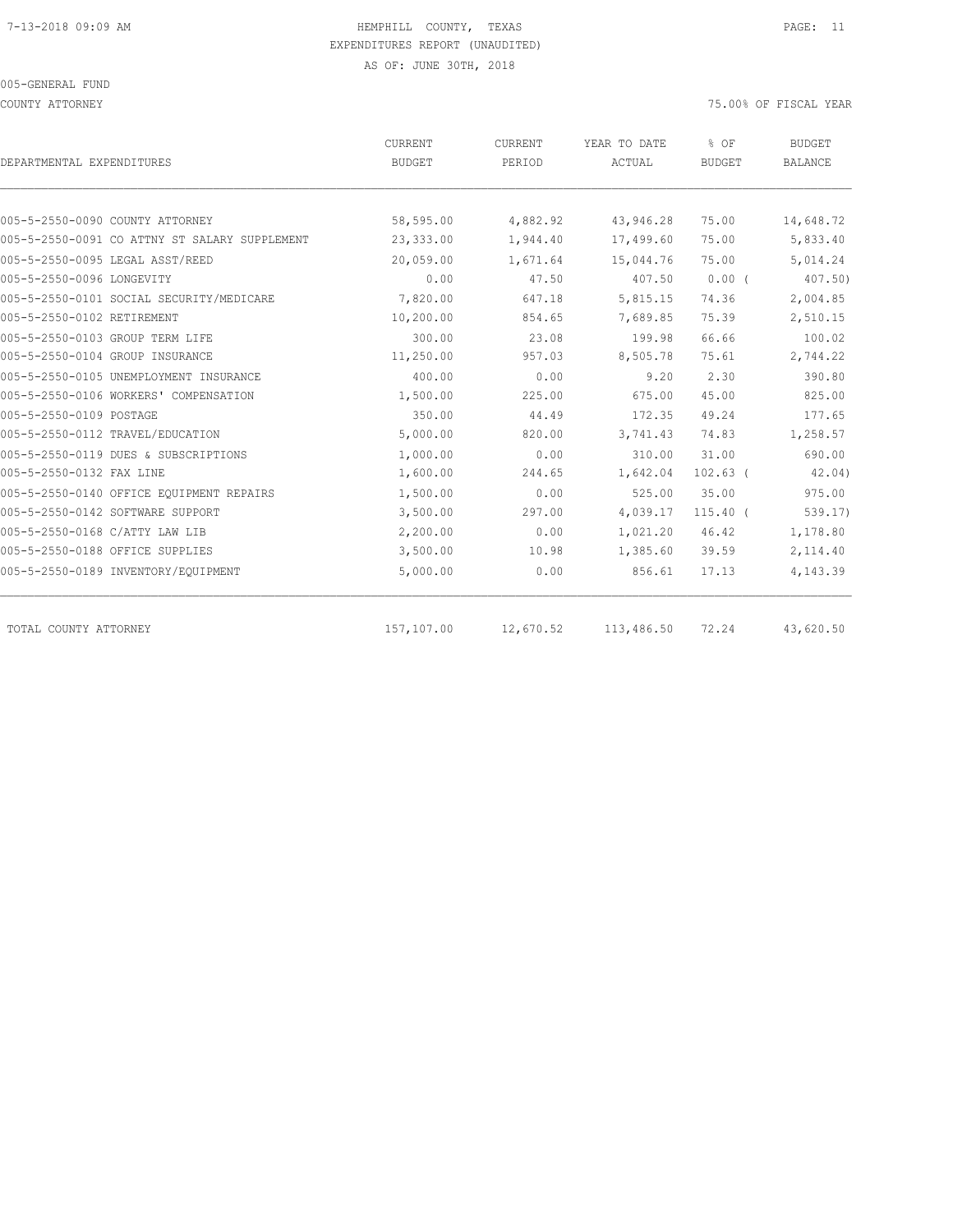COUNTY JUSTICE OF PEACE THE SERVICE OF PEACE AND TO A SERVICE THE SERVICE OF FISCAL YEAR OF FISCAL YEAR

|                                          | CURRENT       | CURRENT   | YEAR TO DATE | % OF<br><b>BUDGET</b> | <b>BUDGET</b><br><b>BALANCE</b> |
|------------------------------------------|---------------|-----------|--------------|-----------------------|---------------------------------|
| DEPARTMENTAL EXPENDITURES                | <b>BUDGET</b> | PERIOD    | ACTUAL       |                       |                                 |
|                                          |               |           |              |                       |                                 |
| 005-5-2560-0090 JUSTICE OF THE PEACE     | 58,595.00     | 4,882.92  | 43,946.28    | 75.00                 | 14,648.72                       |
| 005-5-2560-0096 LONGEVITY                | 770.00        | 60.00     | 510.00       | 66.23                 | 260.00                          |
| 005-5-2560-0097 JP SECRETARY-NAVARRO     | 40,119.00     | 3,343.26  | 30,089.34    | 75.00                 | 10,029.66                       |
| 005-5-2560-0098 PART-TIME                | 0.00          | 0.00      | 0.00         | 0.00                  | 0.00                            |
| 005-5-2560-0101 SOCIAL SECURITY/MEDICARE | 7,650.00      | 631.64    | 5,674.76     | 74.18                 | 1,975.24                        |
| 005-5-2560-0102 RETIREMENT               | 9,950.00      | 828.62    | 7,454.58     | 74.92                 | 2,495.42                        |
| 005-5-2560-0103 GROUP TERM LIFE          | 350.00        | 22.36     | 193.74       | 55.35                 | 156.26                          |
| 005-5-2560-0104 GROUP INSURANCE          | 7,500.00      | 640.30    | 5,688.18     | 75.84                 | 1,811.82                        |
| 005-5-2560-0105 UNEMPLOYMENT INSURANCE   | 200.00        | 0.00      | 18.23        | 9.12                  | 181.77                          |
| 005-5-2560-0106 WORKERS' COMPENSATION    | 1,200.00      | 300.00    | 900.00       | 75.00                 | 300.00                          |
| 005-5-2560-0109 POSTAGE                  | 400.00        | 115.92    | 280.21       | 70.05                 | 119.79                          |
| 005-5-2560-0112 TRAVEL                   | 1,500.00      | 1,378.98  | 1,378.98     | 91.93                 | 121.02                          |
| 005-5-2560-0119 DUES & SUBSCRIPTIONS     | 1,000.00      | 0.00      | 505.00       | 50.50                 | 495.00                          |
| 005-5-2560-0131 OTHER EXPENSE            | 0.00          | 0.00      | 0.00         | 0.00                  | 0.00                            |
| 005-5-2560-0132 TELEPHONE                | 1,500.00      | 245.34    | 1,529.90     | $101.99$ (            | 29.90)                          |
| 005-5-2560-0140 SOFTWARE                 | 3,600.00      | 0.00      | 2,810.00     | 78.06                 | 790.00                          |
| 005-5-2560-0188 OFFICE SUPPLIES          | 2,000.00      | 0.00      | 2,170.61     | $108.53$ (            | 170.61)                         |
| TOTAL COUNTY JUSTICE OF PEACE            | 136,334.00    | 12,449.34 | 103,149.81   | 75.66                 | 33, 184. 19                     |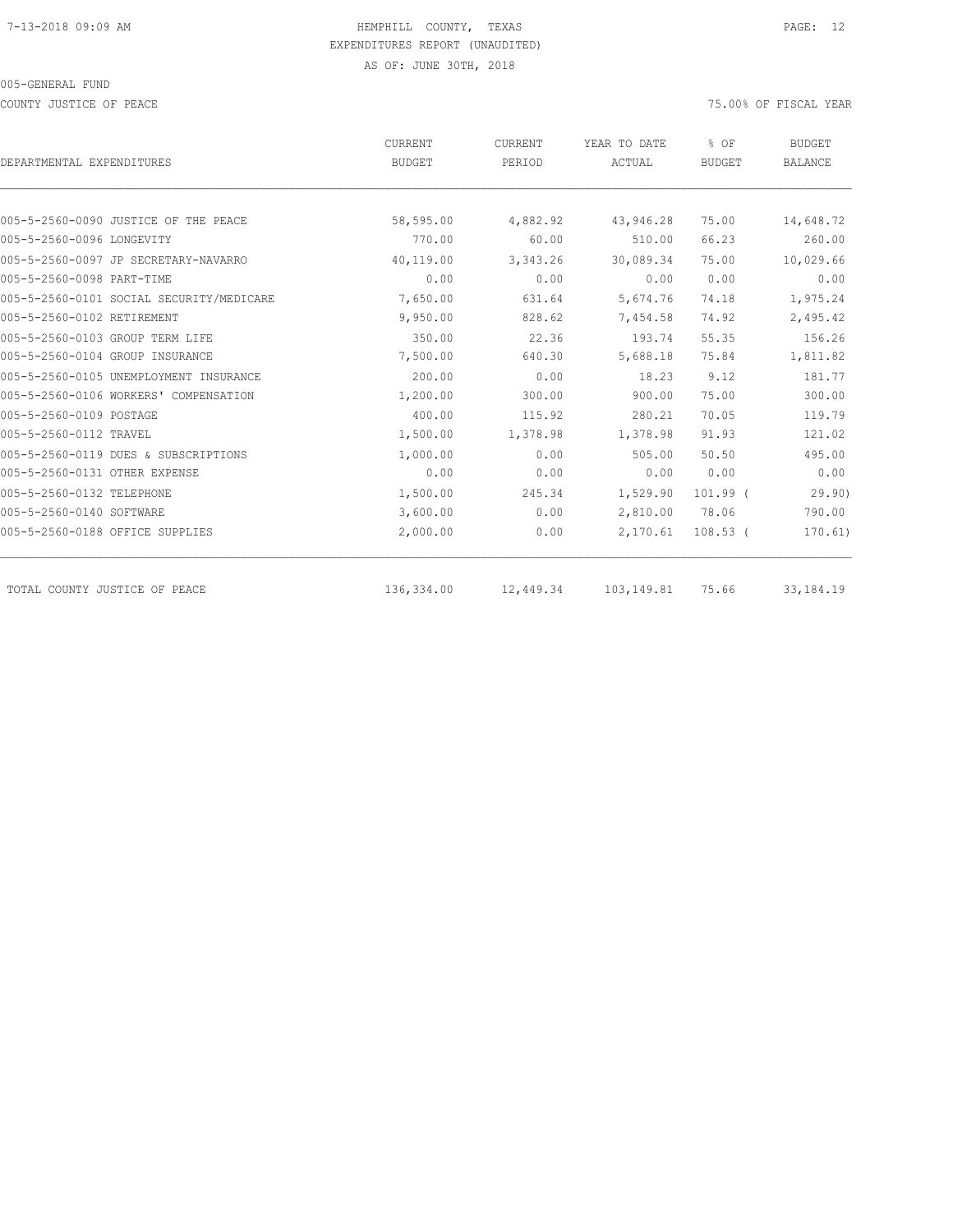CANADIAN FIRE DEPT 75.00% OF FISCAL YEAR

| DEPARTMENTAL EXPENDITURES             | <b>CURRENT</b><br><b>BUDGET</b> | CURRENT<br>PERIOD | YEAR TO DATE<br>ACTUAL | % OF<br><b>BUDGET</b> | <b>BUDGET</b><br><b>BALANCE</b> |
|---------------------------------------|---------------------------------|-------------------|------------------------|-----------------------|---------------------------------|
|                                       |                                 |                   |                        |                       |                                 |
| 005-5-3019-0106 WORKER'S COMP         | 0.00                            | 0.00              | 0.00                   | 0.00                  | 0.00                            |
| 005-5-3019-0112 TRAVEL                | 0.00                            | 0.00              | 0.00                   | 0.00                  | 0.00                            |
| 005-5-3019-0119 DUES & SUBSCRIPTIONS  | 2,500.00                        | 0.00              | 0.00                   | 0.00                  | 2,500.00                        |
| 005-5-3019-0122 FUEL & OIL            | 6,000.00                        | 0.00              | 4,651.69               | 77.53                 | 1,348.31                        |
| 005-5-3019-0124 CONTRACT LABOR        | 5,000.00                        | 0.00              | 0.00                   | 0.00                  | 5,000.00                        |
| 005-5-3019-0125 TIRES & TUBES         | 5,000.00                        | 0.00              | 35.00                  | 0.70                  | 4,965.00                        |
| 005-5-3019-0128 SUPPLIES              | 7,000.00                        | 0.00              | 1,190.74               | 17.01                 | 5,809.26                        |
| 005-5-3019-0130 COMMUNICATION REPAIRS | 5,000.00                        | 145.00            | 1,378.90               | 27.58                 | 3,621.10                        |
| 005-5-3019-0133 UTILITIES             | 0.00                            | 0.00              | 0.00                   | 0.00                  | 0.00                            |
| 005-5-3019-0137 VEHICLE R&M           | 13,000.00                       | 425.28            | 6, 365.61              | 48.97                 | 6,634.39                        |
| 005-5-3019-0139 TRAINING SEMINARS     | 5,000.00                        | 0.00              | 0.00                   | 0.00                  | 5,000.00                        |
| 005-5-3019-0141 UNIFORMS & CLOTHING   | 7,000.00                        | 0.00              | 11,074.00              | $158.20$ (            | 4,074.00                        |
| 005-5-3019-0148 ADVERTISING           | 0.00                            | 0.00              | 0.00                   | 0.00                  | 0.00                            |
| 005-5-3019-0185 BUILDING R&M          | 1,000.00                        | 2,984.97          | 4,432.02               | 443.20 (              | 3,432.02)                       |
| 005-5-3019-0187 PENSION FUND          | 18,000.00                       | 0.00              | 11,931.01              | 66.28                 | 6,068.99                        |
| 005-5-3019-0188 OFFICE SUPPLIES       | 0.00                            | 0.00              | 0.00                   | 0.00                  | 0.00                            |
| 005-5-3019-0189 INVENTORY/EQUIPMENT   | 8,000.00                        | 0.00              | 460.00                 | 5.75                  | 7,540.00                        |
| 005-5-3019-0510 CAPITAL OUTLAY        | 17,500.00                       | 0.00              | 0.00                   | 0.00                  | 17,500.00                       |
| TOTAL CANADIAN FIRE DEPT              | 100,000.00                      | 3,555.25          | 41,518.97              | 41.52                 | 58,481.03                       |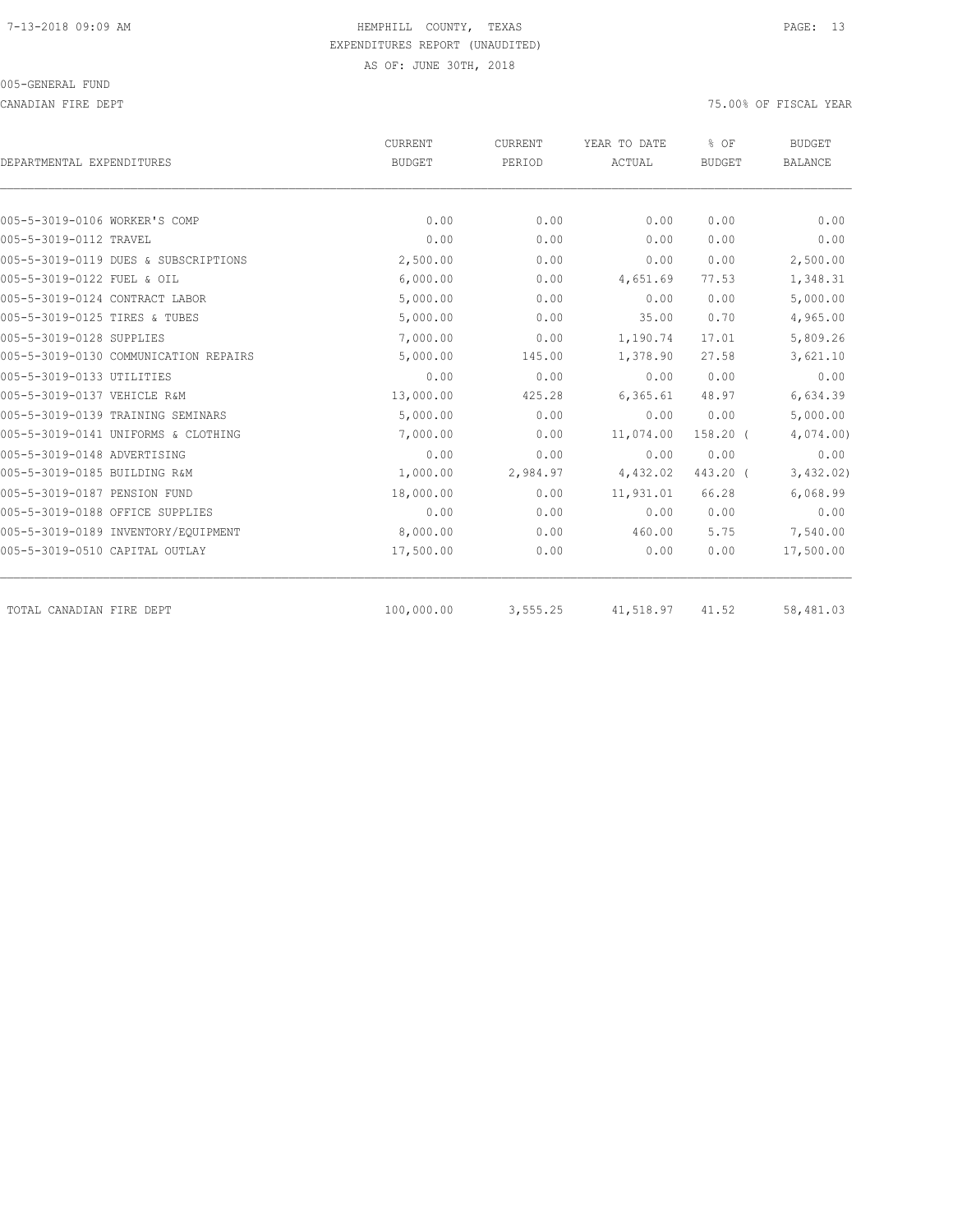LAW ENFORCEMENT 75.00% OF FISCAL YEAR

| DEPARTMENTAL EXPENDITURES                                             | CURRENT<br><b>BUDGET</b> | CURRENT<br>PERIOD | YEAR TO DATE<br>ACTUAL | % OF<br><b>BUDGET</b> | <b>BUDGET</b><br>BALANCE |
|-----------------------------------------------------------------------|--------------------------|-------------------|------------------------|-----------------------|--------------------------|
| 005-5-3500-0080 SHERIFF-LEWIS                                         | 65,600.00                | 5,466.66          | 49,199.94              | 75.00                 | 16,400.06                |
| 005-5-3500-0081 CHIEF DEPUTY-CLAPP                                    | 55,955.00                | 4,662.92          | 41,966.28              | 75.00                 | 13,988.72                |
| 005-5-3500-0082 OVERTIME                                              | 6,000.00                 | 0.00              | 2,271.57               | 37.86                 | 3,728.43                 |
| 005-5-3500-0083 CERTIFICATE PAY                                       | 22,000.00                | 1,800.00          | 16,400.00              | 74.55                 | 5,600.00                 |
| 005-5-3500-0084 OVERTIME FOREST SERVICE CONTRA                        | 3,500.00                 | 0.00              | 0.00                   | 0.00                  | 3,500.00                 |
| 005-5-3500-0087 DEPUTY-GREGORY                                        | 50,676.00                | 4,223.00          | 38,007.00              | 75.00                 | 12,669.00                |
| 005-5-3500-0088 DEPUTY-JL ORTEGA                                      | 50,676.00                | 4,223.00          | 38,007.00              | 75.00                 | 12,669.00                |
| 005-5-3500-0089 DEPUTY-O. ORTEGA                                      | 50,676.00                | 4,223.00          | 38,007.00              | 75.00                 | 12,669.00                |
| 005-5-3500-0090 LT.-MOSELEY                                           | 52,500.00                | 4,375.00          | 39, 375.00             | 75.00                 | 13,125.00                |
| 005-5-3500-0091 DEPUTY- J. T. MOORE                                   | 50,676.00                | 4,223.00          | 38,007.00              | 75.00                 | 12,669.00                |
| 005-5-3500-0092 DEPUTY-                                               | 50,676.00                | 0.00              | 30,859.88              | 60.90                 | 19,816.12                |
| 005-5-3500-0093 DEPUTY- SANCHEZ                                       | 50,676.00                | 4,223.00          | 38,749.76              | 76.47                 | 11,926.24                |
| 005-5-3500-0096 LONGEVITY                                             | 1,000.00                 | 50.00             | 395.00                 | 39.50                 | 605.00                   |
| 005-5-3500-0097 ADMINISTRATIVE ASST-SPENCER                           | 38,007.00                | 3,167.26          | 28,505.34              | 75.00                 | 9,501.66                 |
| 005-5-3500-0098 PART TIME HELP                                        | 0.00                     | 0.00              | 0.00                   | 0.00                  | 0.00                     |
| 005-5-3500-0101 SOCIAL SECURITY/MEDICARE                              | 41,000.00                | 2,979.28          | 29,442.71              | 71.81                 | 11,557.29                |
| 005-5-3500-0102 RETIREMENT                                            | 55,000.00                | 4,063.68          | 39,975.05              | 72.68                 | 15,024.95                |
| 005-5-3500-0103 GROUP TERM LIFE                                       | 2,100.00                 | 109.70            | 1,038.92               | 49.47                 | 1,061.08                 |
| 005-5-3500-0104 GROUP INSURANCE                                       | 75,000.00                | 5,742.18          | 52,854.74              | 70.47                 | 22, 145.26               |
| 005-5-3500-0105 UNEMPLOYMENT INSURANCE                                | 3,000.00                 | 0.00              | 235.50                 | 7.85                  | 2,764.50                 |
| 005-5-3500-0106 WORKERS' COMPENSATION                                 | 9,000.00                 | 2,654.00          | 8,079.00               | 89.77                 | 921.00                   |
| 005-5-3500-0109 POSTAGE                                               | 1,100.00                 | 26.90             | 833.24                 | 75.75                 | 266.76                   |
| 005-5-3500-0112 TRAVEL & EDUCATION                                    | 10,000.00                | 1,004.54          | 11,523.32              | $115.23$ (            | 1, 523.32)               |
| 005-5-3500-0114 LAW TRAINING CENTER                                   | 15,000.00                | 0.00              | 1,653.92               | 11.03                 | 13,346.08                |
| 005-5-3500-0119 DUES & SUBSCRIPTIONS                                  | 1,100.00                 | 0.00              | 275.00                 | 25.00                 | 825.00                   |
| 005-5-3500-0122 FUEL & OIL                                            | 40,000.00                | 3,299.05          | 26,048.25              | 65.12                 | 13,951.75                |
| 005-5-3500-0130 COMMUNICATION EXPENSES                                | 1,000.00                 | 0.00              | 0.00                   | 0.00                  | 1,000.00                 |
| 005-5-3500-0131 OTHER EXPENSE                                         | 2,500.00                 | 231.30            | 1,623.00               | 64.92                 | 877.00                   |
| 005-5-3500-0132 TELEPHONE                                             | 14,000.00                | 1,178.59          | 8,828.44               | 63.06                 | 5,171.56                 |
| 005-5-3500-0137 VEHICLE REPAIRS & MAIN.                               | 12,000.00                | 2,653.70          | 26,511.24              | $220.93$ (            | 14,511.24)               |
| 005-5-3500-0141 UNIFORMS                                              | 4,000.00                 | 199.66            | 4,142.58               | $103.56$ (            | 142.58)                  |
| 005-5-3500-0142 MAINTENANCE CONTRACTS                                 | 35,000.00                | 1,779.07          | 22,675.01              | 64.79                 | 12,324.99                |
| 005-5-3500-0143 JANITORIAL SUPPLIES                                   | $200.00$ (               | 897.85)           | 0.00                   | 0.00                  | 200.00                   |
| 005-5-3500-0150 LAB SERVICES                                          | 2,000.00                 | 0.00              | 0.00                   | 0.00                  | 2,000.00                 |
| 005-5-3500-0160 YOUTH PROGRAM                                         | 5,000.00                 | 0.00              | 2,450.50               | 49.01                 | 2,549.50                 |
| 005-5-3500-0165 K-9 MAINTENANCE                                       | 2,500.00                 | 6.07              | 1,849.58               | 73.98                 | 650.42                   |
| 005-5-3500-0183 REPAIRS-MAINTENANCE                                   | 2,500.00                 | 110.00            | 1,858.62               | 74.34                 | 641.38                   |
| 005-5-3500-0188 OFFICE SUPPLIES                                       | 3,000.00                 | 70.31             | 3, 143. 16             | 104.77 (              | 143.16)                  |
| 005-5-3500-0189 INVENTORY/EQUIPMENT<br>005-5-3500-0510 CAPITAL OUTLAY | 25,000.00<br>70,000.00   | 839.27<br>0.00    | 19,370.20<br>83,409.96 | 77.48<br>$119.16$ (   | 5,629.80<br>13,409.96)   |
|                                                                       |                          |                   |                        |                       |                          |
| TOTAL LAW ENFORCEMENT                                                 | 979,618.00               | 66,686.29         | 747,572.71             | 76.31                 | 232,045.29               |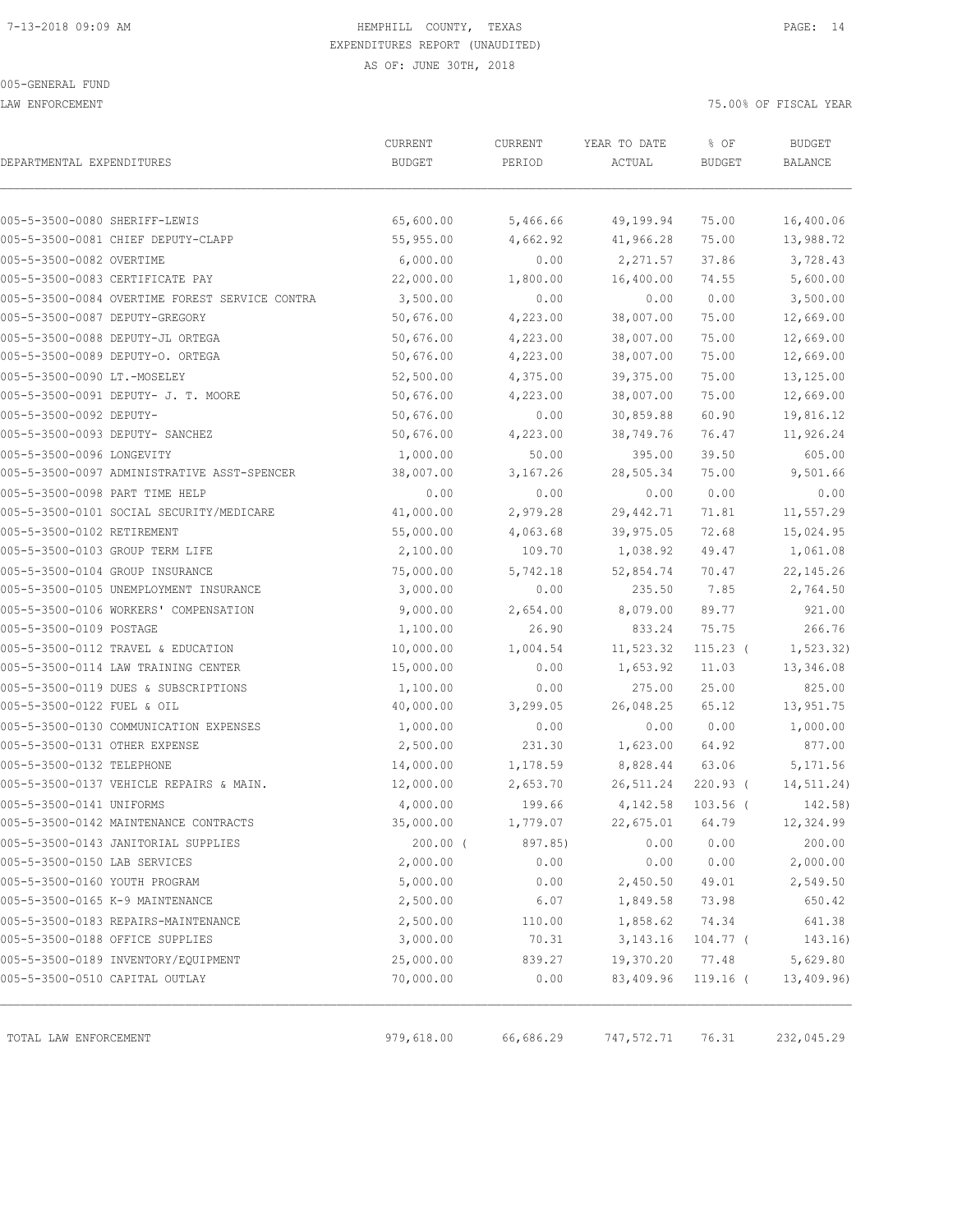LAW/JAIL OPERATIONS 75.00% OF FISCAL YEAR

| DEPARTMENTAL EXPENDITURES       |                                           | <b>CURRENT</b><br><b>BUDGET</b> | CURRENT<br>PERIOD | YEAR TO DATE<br>ACTUAL | % OF<br><b>BUDGET</b> | <b>BUDGET</b><br><b>BALANCE</b> |
|---------------------------------|-------------------------------------------|---------------------------------|-------------------|------------------------|-----------------------|---------------------------------|
| 005-5-3600-0082 OVERTIME PAY    |                                           | 2,000.00                        | 0.00              | 3,183.63               | 159.18 (              | 1, 183, 63)                     |
|                                 | 005-5-3600-0083 CERTIFICATE PAY           | 6,000.00                        | 0.00              | 2,300.00               | 38.33                 | 3,700.00                        |
| 005-5-3600-0090 DISPATCHER-     |                                           | 41,703.00                       | 3,475.34          | 28,298.56              | 67.86                 | 13,404.44                       |
|                                 | 005-5-3600-0091 CHIEF DISPATCH-WILLIAMSON | 45,398.00                       | 3,783.16          | 38, 414.44             | 84.62                 | 6,983.56                        |
|                                 | 005-5-3600-0093 DISPATCHER-OATMAN         | 41,703.00                       | 3,475.26          | 31, 277.34             | 75.00                 | 10,425.66                       |
|                                 | 005-5-3600-0094 DISPATCHER-MCKNIGHT       | 41,703.00                       | 3,475.26          | 31, 277.34             | 75.00                 | 10,425.66                       |
|                                 | 005-5-3600-0095 DISPATCHER-HICKEY         | 41,703.00                       | 3,475.24          | 30,485.50              | 73.10                 | 11,217.50                       |
| 005-5-3600-0096 LONGEVITY       |                                           | 6,000.00                        | 140.00            | 2,220.00               | 37.00                 | 3,780.00                        |
|                                 | 005-5-3600-0097 JAIL ADMINISTRATOR-CANO   | 45,398.00                       | 3,783.16          | 34,048.44              | 75.00                 | 11,349.56                       |
| 005-5-3600-0098 PART TIME       |                                           | 18,000.00 (                     | 250.63)           | 250.63                 | 1.39                  | 17,749.37                       |
|                                 | 005-5-3600-0101 SOCIAL SECURITY/MEDICARE  | 23,000.00                       | 1,534.16          | 14,707.65              | 63.95                 | 8,292.35                        |
| 005-5-3600-0102 RETIREMENT      |                                           | 28,800.00                       | 2,160.74          | 20, 132.39             | 69.90                 | 8,667.61                        |
| 005-5-3600-0103 GROUP TERM LIFE |                                           | 1,200.00                        | 58.34             | 523.48                 | 43.62                 | 676.52                          |
| 005-5-3600-0104 GROUP INSURANCE |                                           | 45,000.00                       | 3,825.62          | 30,089.22              | 66.86                 | 14,910.78                       |
|                                 | 005-5-3600-0105 UNEMPLOYMENT INSURANCE    | 2,000.00                        | 0.00              | 128.66                 | 6.43                  | 1,871.34                        |
|                                 | 005-5-3600-0106 WORKERS' COMPENSATION     | 4,500.00                        | 900.00            | 2,700.00               | 60.00                 | 1,800.00                        |
|                                 | 005-5-3600-0112 TRAVEL & EDUCATION        | 3,500.00                        | 1,807.13          | 5,789.97               | $165.43$ (            | 2,289.97)                       |
| 005-5-3600-0131 OTHER EXPENSE   |                                           | $2,000.00$ (                    | 1,250.00          | 644.76                 | 32.24                 | 1,355.24                        |
| 005-5-3600-0141 UNIFORMS        |                                           | 1,000.00                        | 0.00              | 938.57                 | 93.86                 | 61.43                           |
|                                 | 005-5-3600-0143 PRISONER EXPENSES         | 18,000.00                       | 1,447.48          | 8,567.29               | 47.60                 | 9,432.71                        |
| 005-5-3600-0145 PRISONER MEALS  |                                           | 60,000.00                       | 3,932.50          | 50,380.00              | 83.97                 | 9,620.00                        |
| 005-5-3600-0183 REPAIRS         |                                           | 15,000.00                       | 1,451.54          | 7,237.53               | 48.25                 | 7,762.47                        |
| 005-5-3600-0188 OFFICE SUPPLIES |                                           | 2,000.00                        | 154.95            | 1,515.79               | 75.79                 | 484.21                          |
|                                 | 005-5-3600-0189 INVENTORY/EQUIPMENT       | 4,000.00                        | 0.00              | 2,558.72               | 63.97                 | 1,441.28                        |
| 005-5-3600-0510 CAPITAL OUTLAY  |                                           | 5,000.00                        | 0.00              | 0.00                   | 0.00                  | 5,000.00                        |
| TOTAL LAW/JAIL OPERATIONS       |                                           | 504,608.00                      | 37, 379.25        | 347,669.91             | 68.90                 | 156,938.09                      |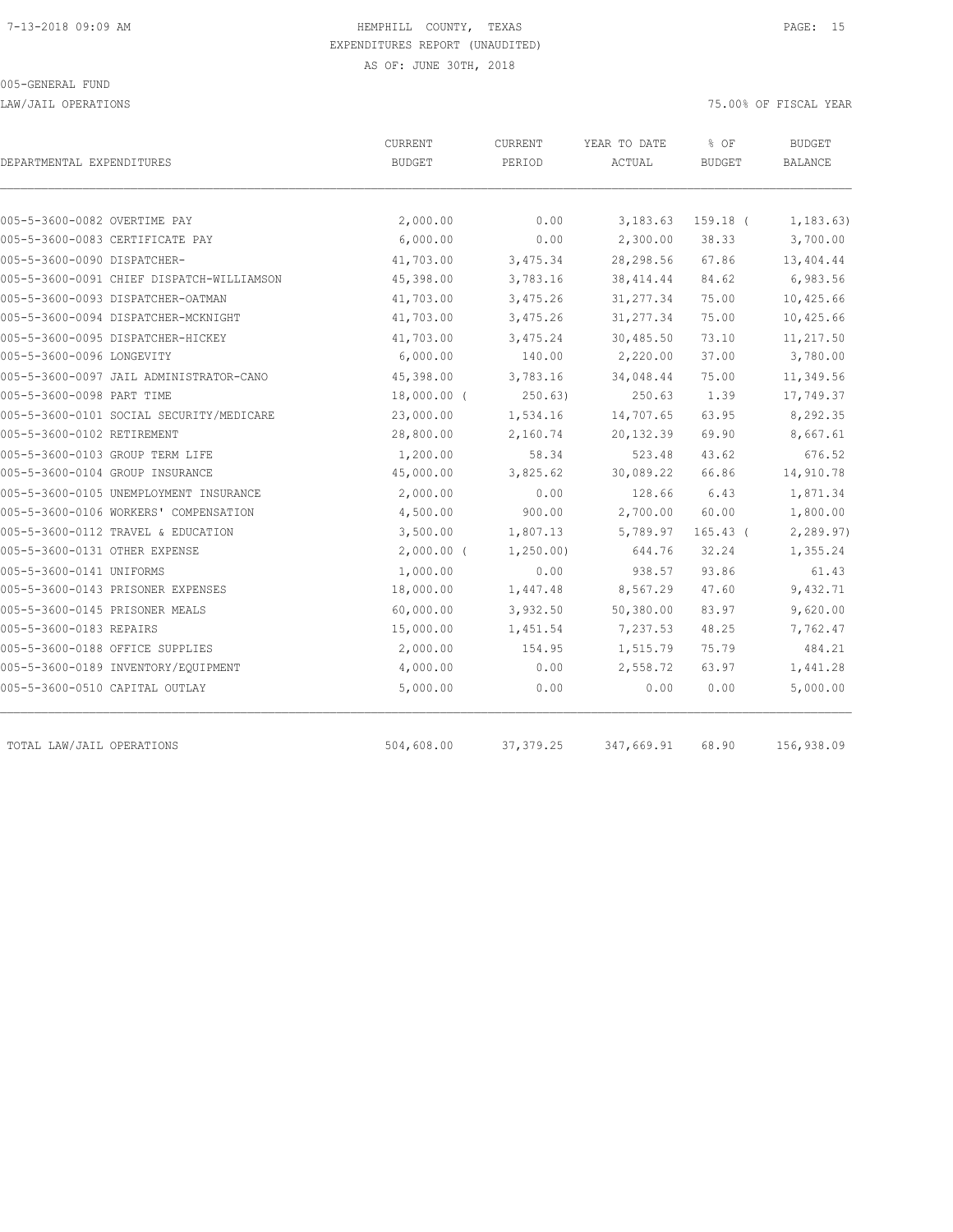| 7-13-2018 09:09 AM |  |  |
|--------------------|--|--|
|                    |  |  |

SOLID WASTE DISPOSAL 75.00% OF FISCAL YEAR

| DEPARTMENTAL EXPENDITURES      | CURRENT<br><b>BUDGET</b> | CURRENT<br>PERIOD | YEAR TO DATE<br>ACTUAL | % OF<br><b>BUDGET</b> | BUDGET<br><b>BALANCE</b> |
|--------------------------------|--------------------------|-------------------|------------------------|-----------------------|--------------------------|
|                                |                          |                   |                        |                       |                          |
| 005-5-6025-0122 FUEL & OIL     | 25,000.00                | 1,378.23          | 12,213.39              | 48.85                 | 12,786.61                |
| 005-5-6025-0127 TIPPING FEES   | 155,000.00               | 288.77            | 121,318.19             | 78.27                 | 33,681.81                |
| 005-5-6025-0510 CAPITAL OUTLAY | 0.00                     | 0.00              | 0.00                   | 0.00                  | 0.00                     |
| TOTAL SOLID WASTE DISPOSAL     | 180,000.00               | 1,667.00          | 133,531.58             | 74.18                 | 46,468.42                |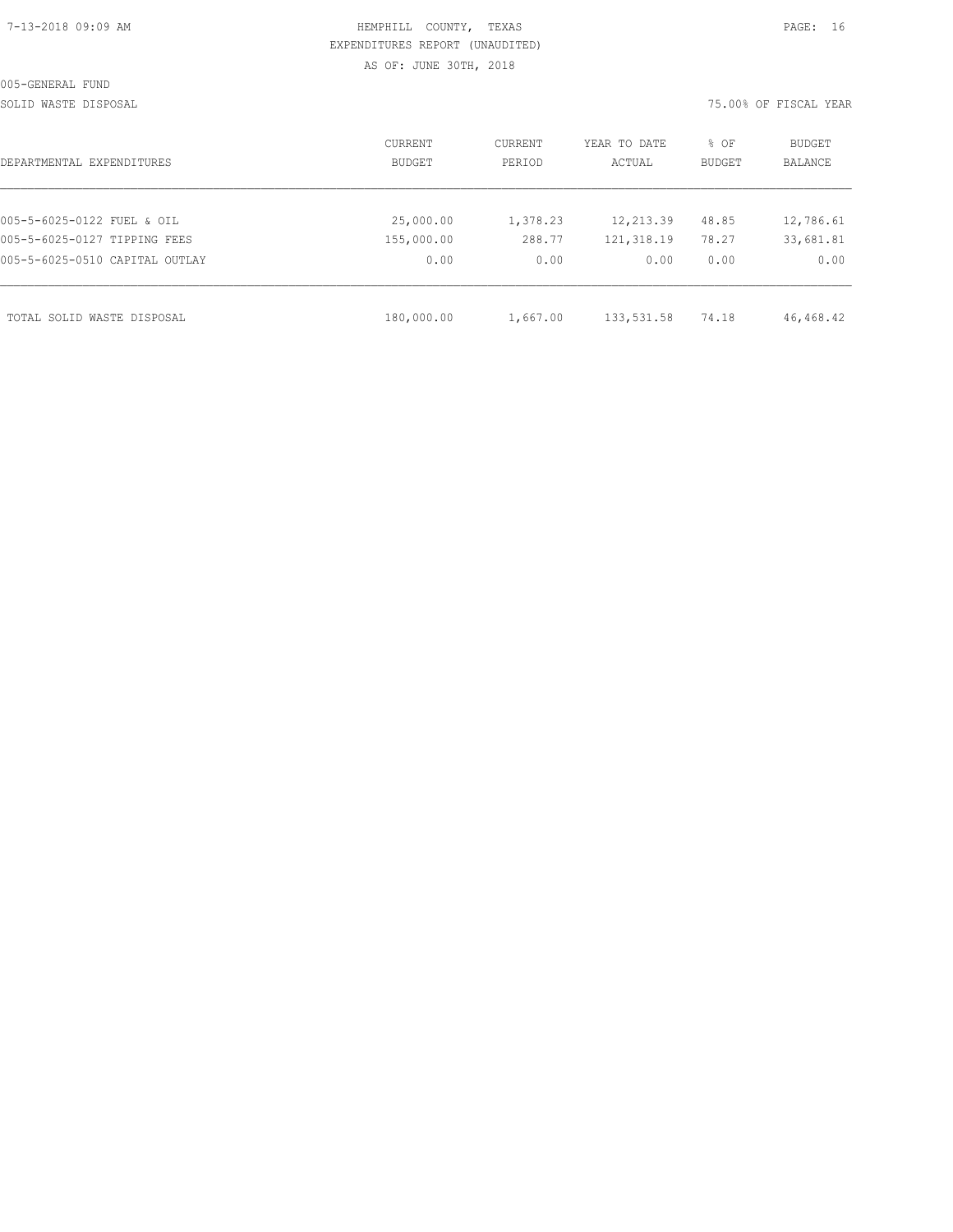005-GENERAL FUND

PUBLIC FACILITIES 75.00% OF FISCAL YEAR

| DEPARTMENTAL EXPENDITURES               | <b>CURRENT</b><br><b>BUDGET</b> | CURRENT<br>PERIOD | YEAR TO DATE<br>ACTUAL | % OF<br><b>BUDGET</b> | <b>BUDGET</b><br><b>BALANCE</b> |
|-----------------------------------------|---------------------------------|-------------------|------------------------|-----------------------|---------------------------------|
|                                         |                                 |                   |                        |                       |                                 |
| 005-5-7001-0124 TECH SUPPORT CONTRACT   | 12,000.00                       | 0.00              | 0.00                   | 0.00                  | 12,000.00                       |
| 005-5-7001-0126 ROAD REPAIR             | 325,000.00                      | 1,100.00          | 2,750.00               | 0.85                  | 322,250.00                      |
| 005-5-7001-0128 SUPPLIES                | 13,000.00                       | 723.30            | 8,360.86               | 64.31                 | 4,639.14                        |
| 005-5-7001-0129 COKES & COFFEE          | 4,500.00                        | 251.95            | 3,280.25               | 72.89                 | 1,219.75                        |
| 005-5-7001-0133 UTILITIES/GENERAL       | 120,000.00                      | 10,085.65         | 80,979.46              | 67.48                 | 39,020.54                       |
| 005-5-7001-0183 PUBLIC FACILITIES R&M   | 35,000.00                       | 1,530.53          | 17,250.24              | 49.29                 | 17,749.76                       |
| 005-5-7001-0185 COURTHOUSE R&M          | 15,000.00                       | 0.00              | 59,865.11              | $399.10$ (            | 44,865.11)                      |
| 005-5-7001-0186 BRIDGE/DAM-REPAIR/SPRAY | 30,000.00                       | 0.00              | 250.00                 | 0.83                  | 29,750.00                       |
| 005-5-7001-0189 INVENTORY/EQUIPMENT     | 5,000.00                        | 638.46            | 2,019.91               | 40.40                 | 2,980.09                        |
| 005-5-7001-0217 TELEPHONE/ALL DEPTS     | 0.00                            | 0.00              | 0.00                   | 0.00                  | 0.00                            |
| 005-5-7001-0510 CAPITAL OUTLAY          | 935,620.00                      | 2,213.68          | 306, 124.91            | 32.72                 | 629,495.09                      |
| TOTAL PUBLIC FACILITIES                 | 1,495,120.00                    | 16,543.57         | 480,880.74             | 32.16                 | 1,014,239.26                    |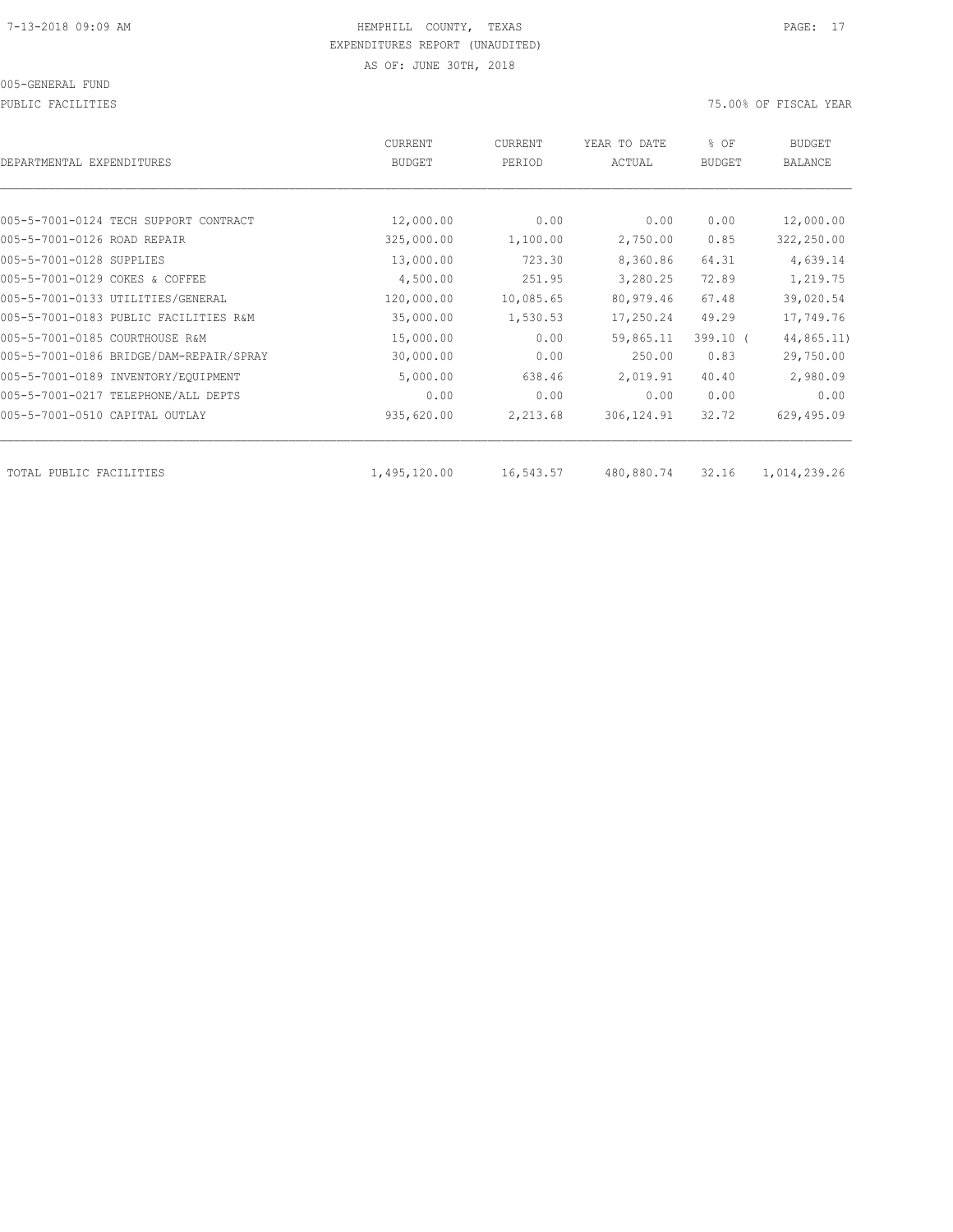005-GENERAL FUND

CEMETERY 75.00% OF FISCAL YEAR

| DEPARTMENTAL EXPENDITURES                  | <b>CURRENT</b><br><b>BUDGET</b> | CURRENT<br>PERIOD | YEAR TO DATE<br>ACTUAL | % OF<br><b>BUDGET</b> | <b>BUDGET</b><br><b>BALANCE</b> |
|--------------------------------------------|---------------------------------|-------------------|------------------------|-----------------------|---------------------------------|
|                                            |                                 |                   |                        |                       |                                 |
| 005-5-7016-0097 CEMETERY ADM-JAHNEL        | 7,500.00                        | 0.00              | 1,650.00               | 22.00                 | 5,850.00                        |
| 005-5-7016-0101 SOCIAL SECURITY/MEDICARE   | 600.00                          | 0.00              | 126.23                 | 21.04                 | 473.77                          |
| 005-5-7016-0105 UNEMPLOYMENT INSURANCE     | 100.00                          | 0.00              | 0.00                   | 0.00                  | 100.00                          |
| 005-5-7016-0114 VETERAN'S MARKERS          | 1,000.00                        | 0.00              | 225.00                 | 22.50                 | 775.00                          |
| 005-5-7016-0124 CONTRACT LABOR             | 15,000.00                       | 0.00              | 0.00                   | 0.00                  | 15,000.00                       |
| 005-5-7016-0128 SUPPLIES                   | 500.00                          | 0.00              | 401.82                 | 80.36                 | 98.18                           |
| 005-5-7016-0130 UNMARKED GRAVES            | 1,000.00                        | 0.00              | 0.00                   | 0.00                  | 1,000.00                        |
| 005-5-7016-0133 UTILITIES                  | 300.00                          | 11.28             | 93.82                  | 31.27                 | 206.18                          |
| 005-5-7016-0140 LANDSCAPING                | 2,000.00                        | 0.00              | 0.00                   | 0.00                  | 2,000.00                        |
| 005-5-7016-0142 CONTRACT MOWING & PCTs 3&4 | 46,000.00                       | 5,162.50          | 22,960.50              | 49.91                 | 23,039.50                       |
| 005-5-7016-0510 CAPITAL OUTLAY             | 0.00                            | 0.00              | 0.00                   | 0.00                  | 0.00                            |
|                                            |                                 |                   |                        |                       |                                 |
| TOTAL CEMETERY                             | 74,000.00                       | 5,173.78          | 25, 457.37             | 34.40                 | 48,542.63                       |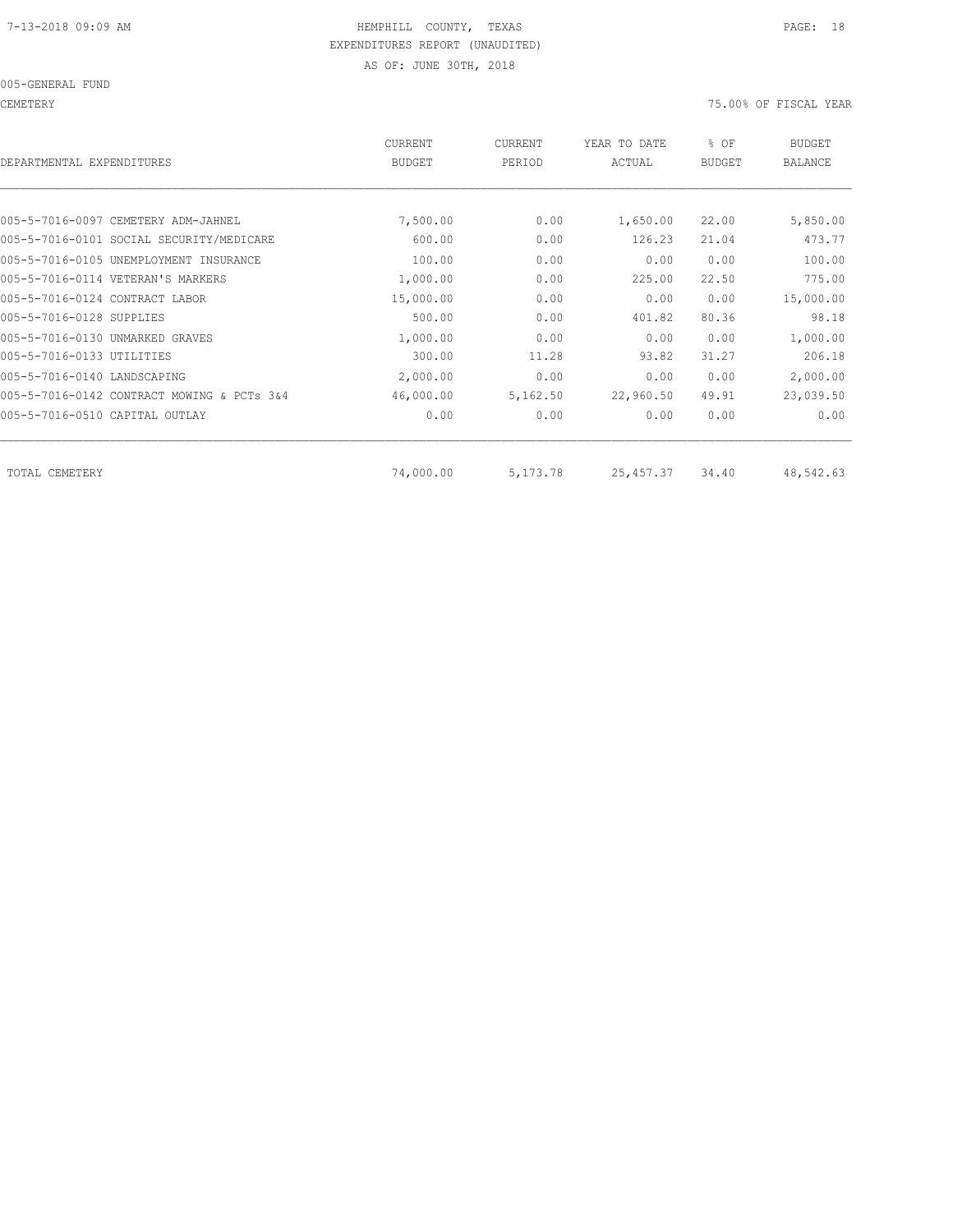OTHER COMPLEXES 75.00% OF FISCAL YEAR

|                                          | <b>CURRENT</b> | CURRENT   | YEAR TO DATE | % OF          | <b>BUDGET</b>  |
|------------------------------------------|----------------|-----------|--------------|---------------|----------------|
| DEPARTMENTAL EXPENDITURES                | <b>BUDGET</b>  | PERIOD    | ACTUAL       | <b>BUDGET</b> | <b>BALANCE</b> |
| 005-5-7018-0082 OVERTIME                 | 1,500.00       | 0.00      | 0.00         | 0.00          | 1,500.00       |
| 005-5-7018-0091 COMPLEX SUPERVISOR-LYNCH | 53,844.00      | 4,487.00  | 40,383.00    | 75.00         | 13,461.00      |
| 005-5-7018-0092 COMPLEX ROADHAND-YARNOLD | 48,565.00      | 4,047.08  | 36, 423.72   | 75.00         | 12, 141.28     |
| 005-5-7018-0096 LONGEVITY                | 4,300.00       | 355.00    | 3,125.00     | 72.67         | 1,175.00       |
| 005-5-7018-0098 PART-TIME HELP           | 8,000.00       | 926.25    | 926.25       | 11.58         | 7,073.75       |
| 005-5-7018-0101 SOCIAL SECURITY/MEDICARE | 8,900.00       | 750.89    | 6,185.89     | 69.50         | 2,714.11       |
| 005-5-7018-0102 RETIREMENT               | 12,000.00      | 891.90    | 8,020.10     | 66.83         | 3,979.90       |
| 005-5-7018-0103 GROUP TERM LIFE          | 400.00         | 24.09     | 208.63       | 52.16         | 191.37         |
| 005-5-7018-0104 GROUP INSURANCE          | 15,000.00      | 1,274.81  | 11,329.77    | 75.53         | 3,670.23       |
| 005-5-7018-0105 UNEMPLOYMENT INSURANCE   | 500.00         | 0.00      | 48.47        | 9.69          | 451.53         |
| 005-5-7018-0106 WORKERS' COMPENSATION    | 2,000.00       | 500.00    | 1,500.00     | 75.00         | 500.00         |
| 005-5-7018-0122 FUEL & OIL               | 15,000.00      | 543.33    | 6,099.76     | 40.67         | 8,900.24       |
| 005-5-7018-0124 MACHINE HIRE/CONT LABOR  | 2,000.00       | 50.00     | 650.00       | 32.50         | 1,350.00       |
| 005-5-7018-0125 TIRES & TUBES            | 1,500.00       | 351.90    | 351.90       | 23.46         | 1,148.10       |
| 005-5-7018-0128 MATERIAL & SUPPLIES      | 10,000.00      | 48.17     | 3,815.90     | 38.16         | 6,184.10       |
| 005-5-7018-0132 TELEPHONE                | 700.00         | 30.00     | 270.00       | 38.57         | 430.00         |
| 005-5-7018-0183 REPAIRS & MAINTENANCE    | 15,000.00      | 0.00      | 1,186.54     | 7.91          | 13,813.46      |
| 005-5-7018-0185 TREES                    | 0.00           | 0.00      | 0.00         | 0.00          | 0.00           |
| 005-5-7018-0189 INVENTORY                | 12,000.00      | 275.66    | 943.57       | 7.86          | 11,056.43      |
| 005-5-7018-0206 CHEMICALS                | 3,000.00       | 1,040.00  | 2,180.00     | 72.67         | 820.00         |
| 005-5-7018-0510 CAPITAL OUTLAY           | 20,000.00      | 0.00      | 0.00         | 0.00          | 20,000.00      |
| TOTAL OTHER COMPLEXES                    | 234,209.00     | 15,596.08 | 123,648.50   | 52.79         | 110,560.50     |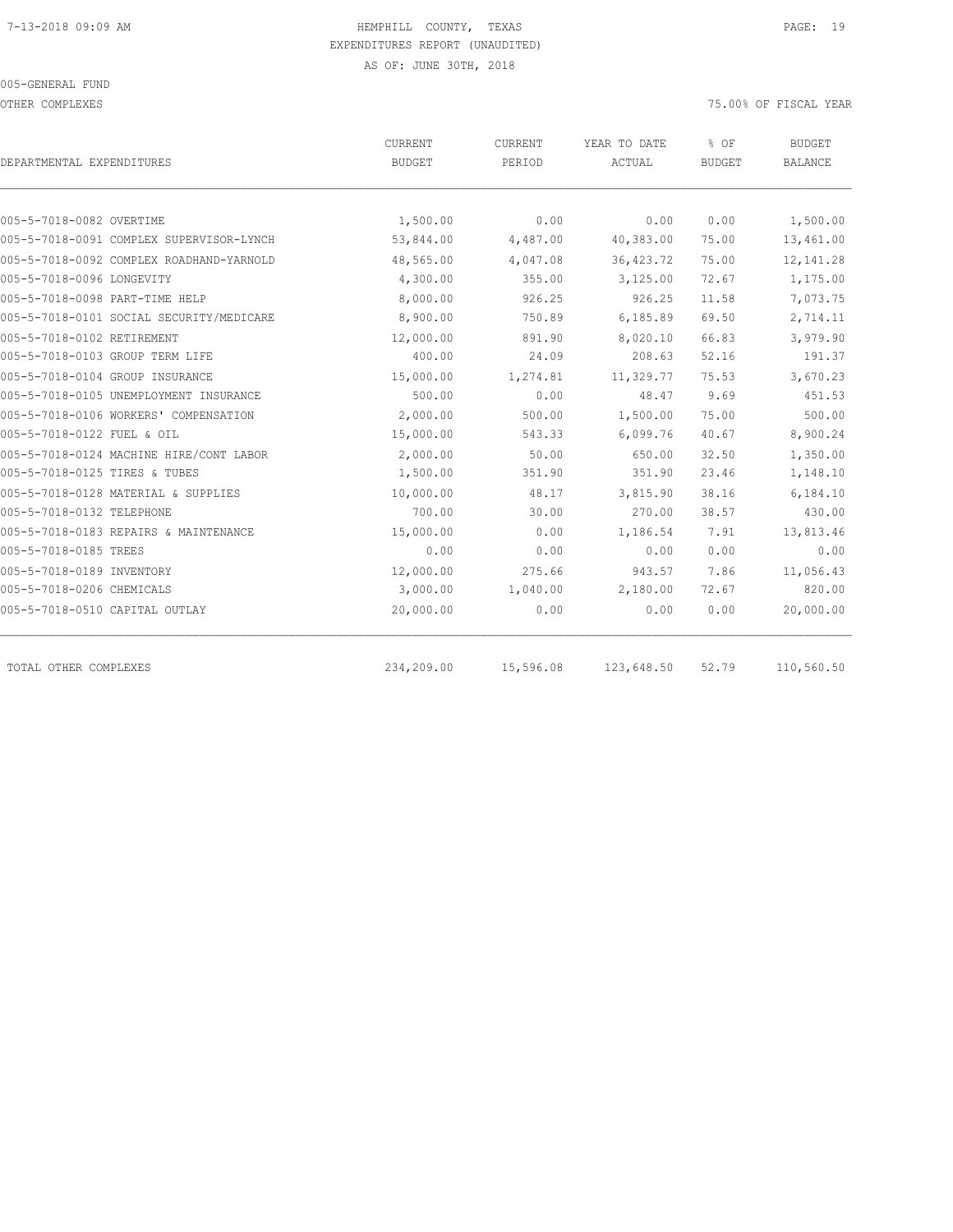LIBRARY 75.00% OF FISCAL YEAR

| DEPARTMENTAL EXPENDITURES                   | CURRENT<br><b>BUDGET</b> | CURRENT<br>PERIOD | YEAR TO DATE<br>ACTUAL | % OF<br><b>BUDGET</b> | <b>BUDGET</b><br><b>BALANCE</b> |
|---------------------------------------------|--------------------------|-------------------|------------------------|-----------------------|---------------------------------|
| 005-5-7041-0090 LIBRARIAN-DILLON            | 53,844.00                | 4,487.00          | 40,383.00              | 75.00                 | 13,461.00                       |
| 005-5-7041-0095 CLERK-GARCIA                | 33,825.00                | 2,818.76          | 25,368.84              | 75.00                 | 8,456.16                        |
| 005-5-7041-0096 LONGEVITY                   | 3,900.00                 | 310.00            | 2,705.00               | 69.36                 | 1,195.00                        |
| 005-5-7041-0097 CLERK/PT-LIBRARY CLERK      | 38,079.00                | 2,712.88          | 21,404.84              | 56.21                 | 16,674.16                       |
| 005-5-7041-0098 CLERK-POWELL                | 32,306.00                | 2,692.16          | 24, 229.44             | 75.00                 | 8,076.56                        |
| 005-5-7041-0101 SOCIAL SECURITY/MEDICARE    | 12,200.00                | 949.99            | 8,313.97               | 68.15                 | 3,886.03                        |
| 005-5-7041-0102 RETIREMENT                  | 16,000.00                | 1,145.78          | 11,048.20              | 69.05                 | 4,951.80                        |
| 005-5-7041-0103 GROUP TERM LIFE             | 600.00                   | 30.92             | 287.12                 | 47.85                 | 312.88                          |
| 005-5-7041-0104 GROUP INSURANCE             | 22,500.00                | 1,912.79          | 17,009.06              | 75.60                 | 5,490.94                        |
| 005-5-7041-0105 UNEMPLOYMENT INSURANCE      | 1,000.00                 | 0.00              | 70.11                  | 7.01                  | 929.89                          |
| 005-5-7041-0106 WORKERS' COMPENSATION       | 2,500.00                 | 675.00            | 2,025.00               | 81.00                 | 475.00                          |
| 005-5-7041-0112 TRAVEL                      | 2,250.00                 | 50.00             | 1,477.37               | 65.66                 | 772.63                          |
| 005-5-7041-0119 DUES                        | 2,100.00                 | 0.00              | 1,323.45               | 63.02                 | 776.55                          |
| 005-5-7041-0128 SUPPLIES                    | 8,000.00                 | 716.53            | 5,863.30               | 73.29                 | 2,136.70                        |
| 005-5-7041-0132 TELEPHONE                   | 7,800.00                 | 417.59            | 5, 142.77              | 65.93                 | 2,657.23                        |
| 005-5-7041-0142 HARRINGTON L. CONSORTIUM    | 10,300.00                | 0.00              | 10,413.05              | $101.10$ (            | 113.05)                         |
| 005-5-7041-0168 BOOKS                       | 22,000.00                | 1,575.15          | 16,875.58              | 76.71                 | 5, 124.42                       |
| 005-5-7041-0169 LIBRARY MEMORIALS/DONATIONS | 4,000.00                 | 377.56            | 1,988.40               | 49.71                 | 2,011.60                        |
| 005-5-7041-0181 TECH SUPPORT                | 4,500.00                 | 0.00              | 6,138.80               | $136.42$ (            | 1,638.80)                       |
| 005-5-7041-0189 INVENTORY                   | 3,000.00                 | 0.00              | 2,623.93               | 87.46                 | 376.07                          |
| TOTAL LIBRARY                               | 280,704.00               | 20,872.11         | 204,691.23             | 72.92                 | 76,012.77                       |
| TOTAL EXPENDITURES                          | 6,991,674.00             | 326,880.61        | 4, 213, 116.07         | 60.26                 | 2,778,557.93                    |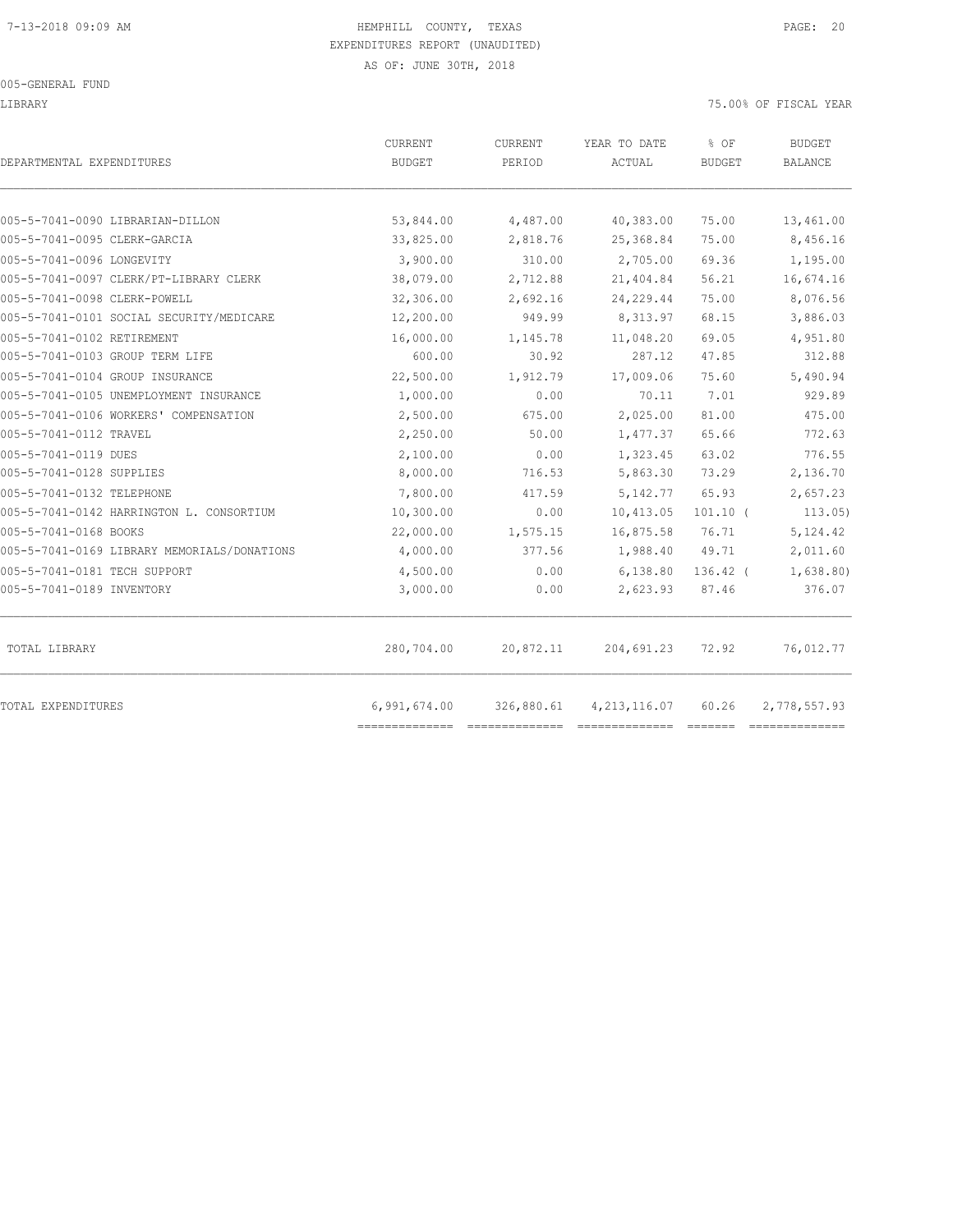| DEPARTMENTAL EXPENDITURES            | CURRENT<br><b>BUDGET</b> | CURRENT<br>PERIOD | YEAR TO DATE<br>ACTUAL | % OF<br>BUDGET | BUDGET<br><b>BALANCE</b> |
|--------------------------------------|--------------------------|-------------------|------------------------|----------------|--------------------------|
| 008-5-2008-0114 LAW LIBRARY EXPENSES | 7,000.00                 | 0.00              | 0.00                   | 0.00           | 7,000.00                 |
| TOTAL LAW LIBRARY                    | 7,000.00                 | 0.00              | 0.00                   | 0.00           | 7,000.00                 |
| TOTAL EXPENDITURES                   | 7,000.00                 | 0.00              | 0.00                   | 0.00           | 7,000.00                 |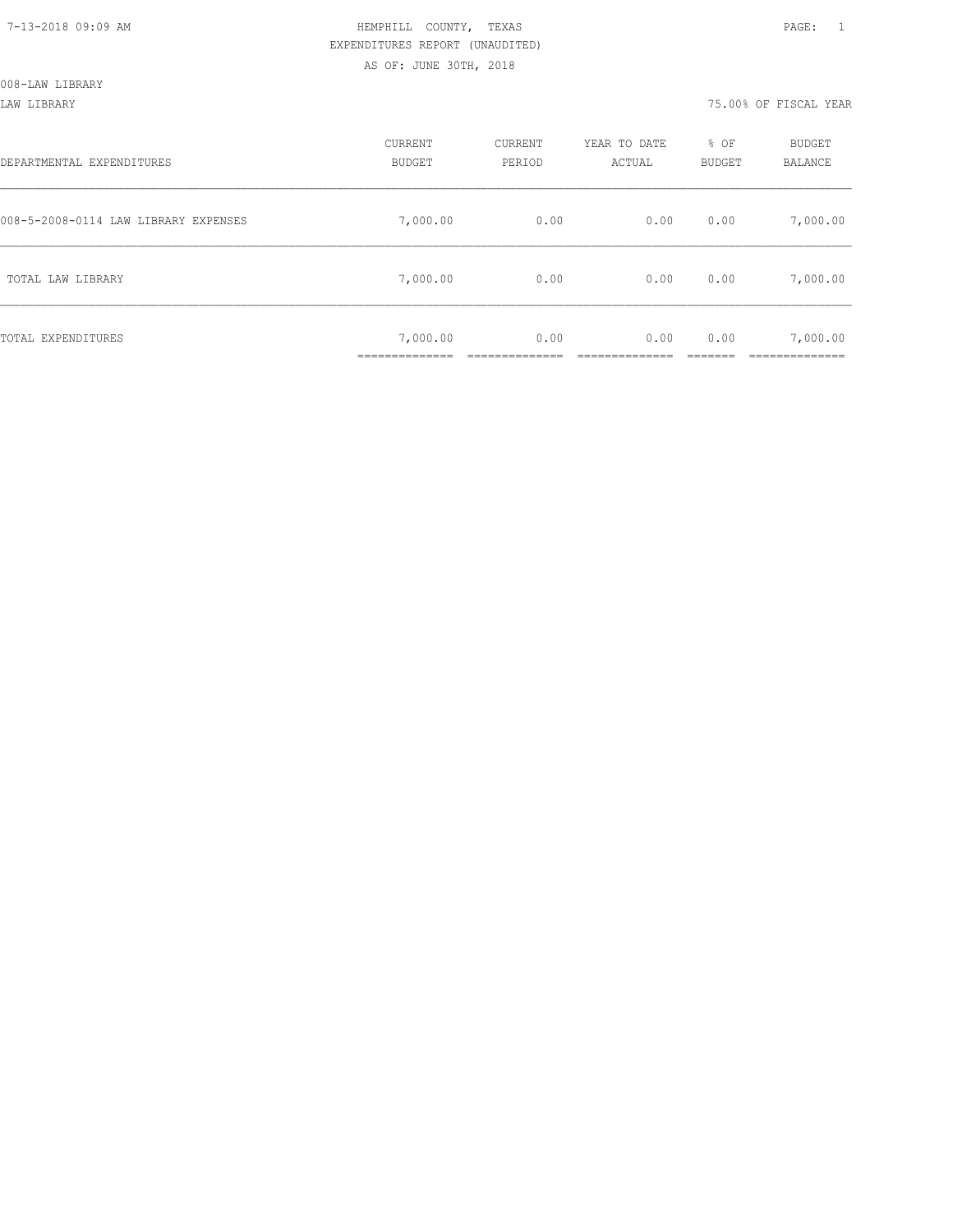| 7-13-2018 09:09 AM |  |
|--------------------|--|
|                    |  |

CO COURTHOUSE SECURITY 75.00% OF FISCAL YEAR

| DEPARTMENTAL EXPENDITURES          | CURRENT<br><b>BUDGET</b> | CURRENT<br>PERIOD | YEAR TO DATE<br>ACTUAL | % OF<br><b>BUDGET</b> | BUDGET<br>BALANCE |
|------------------------------------|--------------------------|-------------------|------------------------|-----------------------|-------------------|
| 009-5-3009-0114 CRTHS SECURITY EXP | 53,000.00                | 0.00              | 319.82                 | 0.60                  | 52,680.18         |
| TOTAL CO COURTHOUSE SECURITY       | 53,000.00                | 0.00              | 319.82                 | 0.60                  | 52,680.18         |
| TOTAL EXPENDITURES                 | 53,000.00<br>___________ | 0.00              | 319.82                 | 0.60                  | 52,680.18         |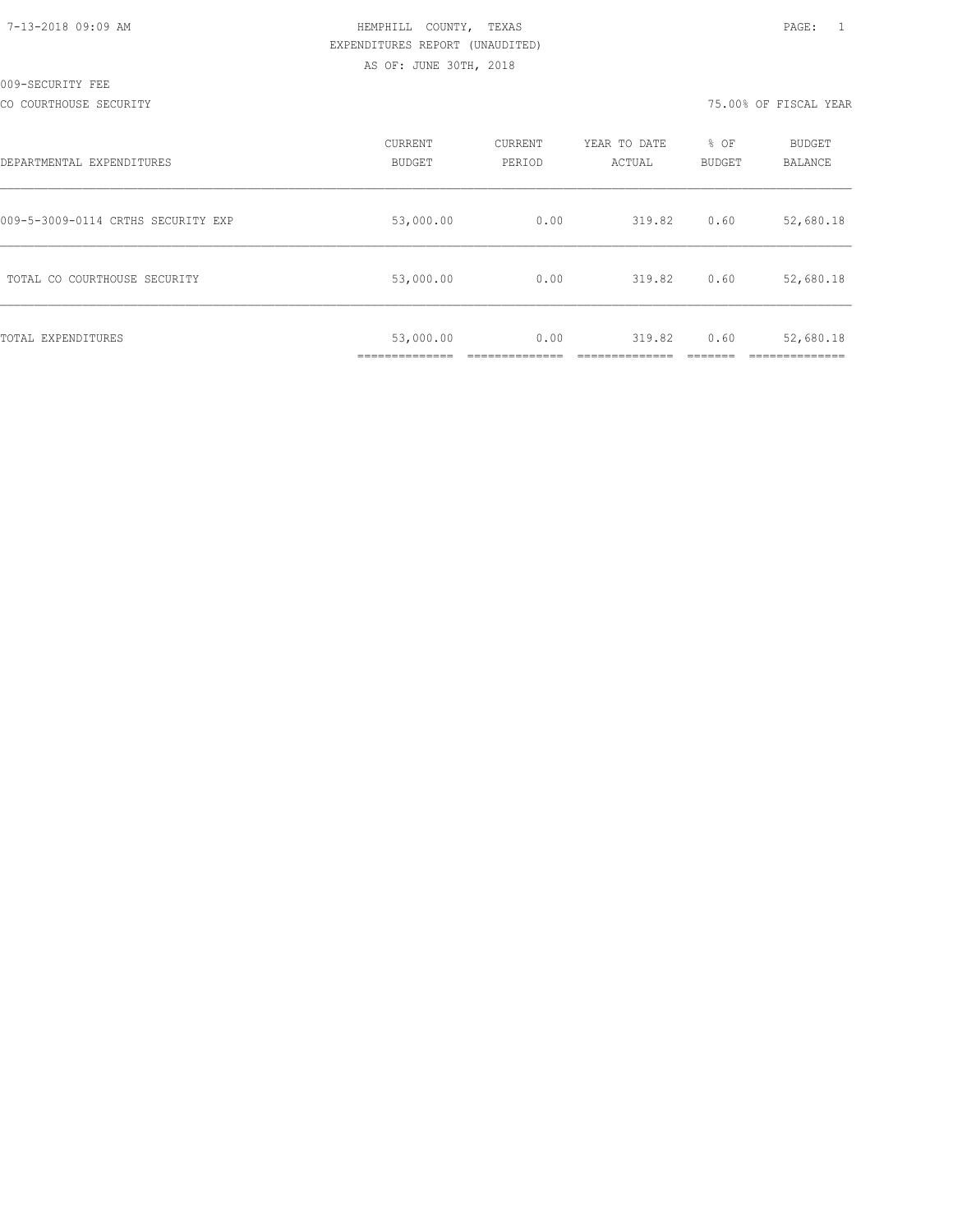## 7-13-2018 09:09 AM HEMPHILL COUNTY, TEXAS PAGE: 1 EXPENDITURES REPORT (UNAUDITED)

AS OF: JUNE 30TH, 2018

010-AIRPORT

AIRPORT 75.00% OF FISCAL YEAR

| DEPARTMENTAL EXPENDITURES                | <b>CURRENT</b><br><b>BUDGET</b> | CURRENT<br>PERIOD | YEAR TO DATE<br>ACTUAL | % OF<br><b>BUDGET</b> | <b>BUDGET</b><br><b>BALANCE</b> |
|------------------------------------------|---------------------------------|-------------------|------------------------|-----------------------|---------------------------------|
| 010-5-7010-0109 POSTAGE                  | 200.00                          | 0.00              |                        | 9.60                  | 180.80                          |
|                                          | 800.00                          |                   | 19.20                  |                       |                                 |
| 010-5-7010-0112 TRAVEL/DUES/PUBLICATIONS |                                 | 152.00            | 1,430.27               | 178.78 (              | 630.27)                         |
| 010-5-7010-0122 FUEL & OIL               | 90,000.00                       | 15,456.58         | 94, 121. 12            | $104.58$ (            | 4, 121.12)                      |
| 010-5-7010-0124 AIRPORT MGR CONTRACT     | 57,000.00                       | 4,372.22          | 40,578.49              | 71.19                 | 16, 421.51                      |
| 010-5-7010-0127 FUEL SYSTEM MAINTENANCE  | 5,000.00                        | 0.00              | 1,095.00               | 21.90                 | 3,905.00                        |
| 010-5-7010-0131 OTHER EXPENSE            | 2,000.00                        | 0.00              | 2,369.16               | $118.46$ (            | 369.16)                         |
| 010-5-7010-0132 AWOS MAINTENANCE         | 5,000.00                        | 0.00              | 7,311.68               | $146.23$ (            | 2,311.68                        |
| 010-5-7010-0133 UTILITIES                | 8,000.00                        | 933.87            | 7,277.02               | 90.96                 | 722.98                          |
| 010-5-7010-0134 BONDS & INSURANCE        | 2,500.00                        | 0.00              | 1,997.00               | 79.88                 | 503.00                          |
| 010-5-7010-0140 SATELLITE TELEVISION     | 1,100.00                        | 0.00              | 1,015.18               | 92.29                 | 84.82                           |
| 010-5-7010-0168 MOWING EOUIP./MAINT.     | 2,000.00                        | 0.00              | 435.86                 | 21.79                 | 1,564.14                        |
| 010-5-7010-0173 NAVIGATION EQUIP/MAINT   | 3,000.00                        | 60.00             | 253.64                 | 8.45                  | 2,746.36                        |
| 010-5-7010-0183 HANGAR-LOUNGE R&M        | 6,000.00                        | 366.69            | 3,438.89               | 57.31                 | 2,561.11                        |
| 010-5-7010-0185 WSI WEATHER              | 1,600.00                        | 0.00              | 834.00                 | 52.13                 | 766.00                          |
| 010-5-7010-0189 INVENTORY                | 3,000.00                        | 0.00              | 2,213.15               | 73.77                 | 786.85                          |
| 010-5-7010-0510 CAPITAL OUTLAY           | 23,120.00                       | 0.00              | 0.00                   | 0.00                  | 23,120.00                       |
| TOTAL AIRPORT                            | 210,320.00                      | 21,341.36         | 164,389.66             | 78.16                 | 45,930.34                       |
| TOTAL EXPENDITURES                       | 210,320.00<br>--------------    | 21,341.36         | 164,389.66             | 78.16                 | 45,930.34                       |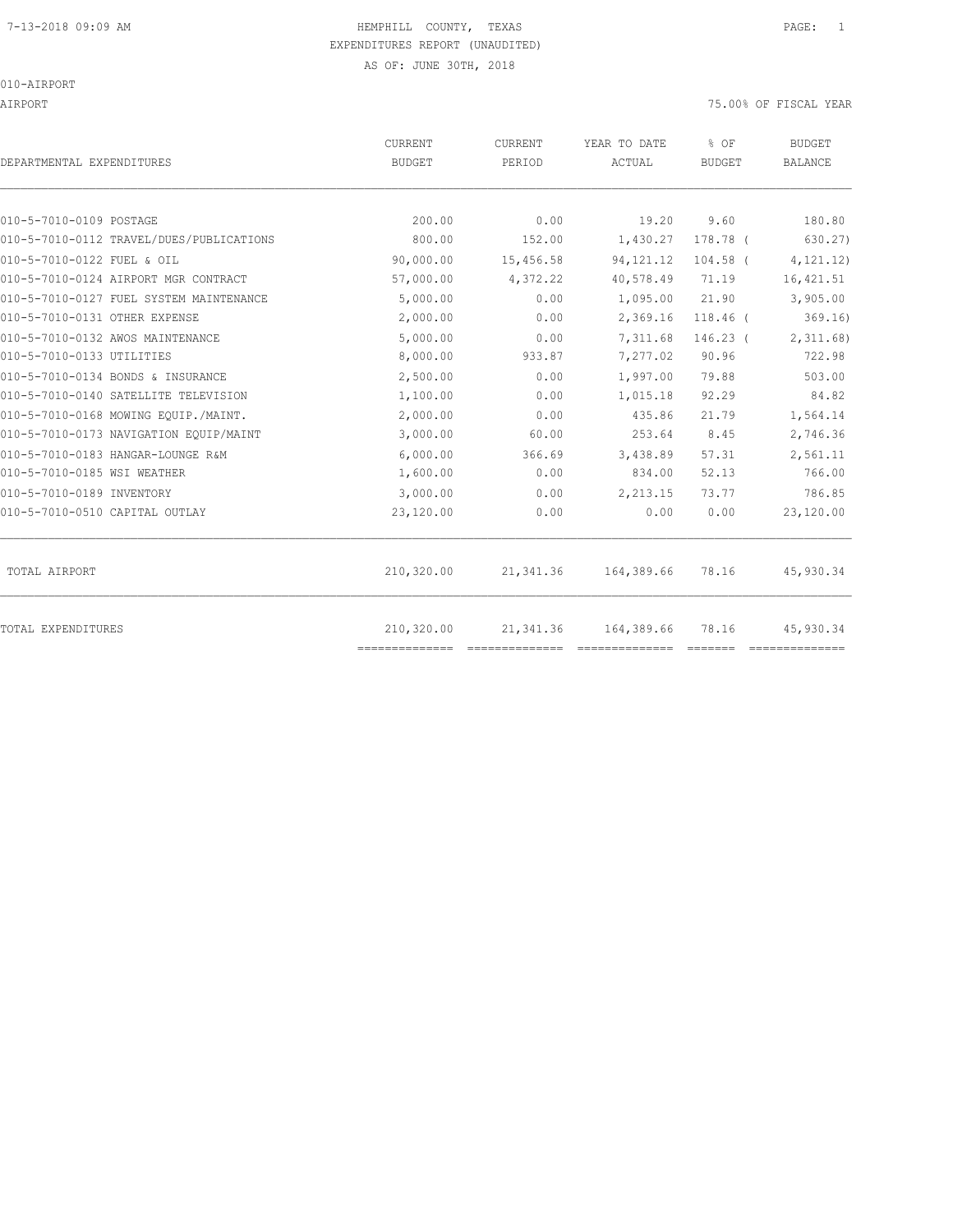011-ROAD & BRIDGE PCT 1

ROAD & BRIDGE 1 75.00% OF FISCAL YEAR (2002)

| DEPARTMENTAL EXPENDITURES                      | CURRENT<br><b>BUDGET</b> | <b>CURRENT</b><br>PERIOD | YEAR TO DATE<br>ACTUAL | % OF<br><b>BUDGET</b> | <b>BUDGET</b><br><b>BALANCE</b> |
|------------------------------------------------|--------------------------|--------------------------|------------------------|-----------------------|---------------------------------|
| 011-5-4011-0082 OVERTIME                       | 2,500.00                 | 0.00                     | 0.00                   | 0.00                  | 2,500.00                        |
| 011-5-4011-0090 COMMISSIONER-WEBB              | 38,534.00                | 3,211.16                 | 28,900.44              | 75.00                 | 9,633.56                        |
| 011-5-4011-0092 SR MAINTENANCE TECH-BILLENWILL | 53,844.00                | 4,487.00                 | 40,383.00              | 75.00                 | 13,461.00                       |
| 011-5-4011-0095 MAINTENANCE TECH-TREVINO       | 48,565.00                | 4,047.08                 | 34,400.18              | 70.83                 | 14,164.82                       |
| 011-5-4011-0096 LONGEVITY                      | 1,710.00                 | 10.00                    | 60.00                  | 3.51                  | 1,650.00                        |
| 011-5-4011-0101 SOCIAL SECURITY/MEDICARE       | 11,280.00                | 905.99                   | 7,996.11               | 70.89                 | 3,283.89                        |
| 011-5-4011-0102 RETIREMENT                     | 15,000.00                | 1,187.22                 | 10,478.74              | 69.86                 | 4,521.26                        |
| 011-5-4011-0103 GROUP TERM LIFE                | 500.00                   | 32.07                    | 273.03                 | 54.61                 | 226.97                          |
| 011-5-4011-0104 GROUP INSURANCE                | 22,500.00                | 1,914.06                 | 15,764.01              | 70.06                 | 6,735.99                        |
| 011-5-4011-0105 UNEMPLOYMENT INSURANCE         | 400.00                   | 0.00                     | 46.65                  | 11.66                 | 353.35                          |
| 011-5-4011-0106 WORKERS' COMPENSATION          | 2,000.00                 | 750.00                   | 2,250.00               | $112.50$ (            | 250.00                          |
| 011-5-4011-0110 FREIGHT                        | 200.00                   | 0.00                     | 0.00                   | 0.00                  | 200.00                          |
| 011-5-4011-0112 TRAVEL                         | 3,000.00                 | 941.32                   | 1,141.32               | 38.04                 | 1,858.68                        |
| 011-5-4011-0122 FUEL & OIL                     | 32,000.00                | 2,536.14                 | 15,106.52              | 47.21                 | 16,893.48                       |
| 011-5-4011-0124 MACHINE HIRE/CONT LABOR        | 15,000.00                | 0.00                     | 2,653.70               | 17.69                 | 12,346.30                       |
| 011-5-4011-0125 TIRES & TUBES                  | 8,000.00                 | 112.90                   | 6,858.94               | 85.74                 | 1,141.06                        |
| 011-5-4011-0126 CALICHE & GRAVEL               | 35,000.00                | 1,628.00                 | 13,986.20              | 39.96                 | 21,013.80                       |
| 011-5-4011-0128 MATERIAL & SUPPLIES            | 10,000.00                | 60.78                    | 968.67                 | 9.69                  | 9,031.33                        |
| 011-5-4011-0130 COMMUNICATION REPAIRS          | 500.00                   | 0.00                     | 0.00                   | 0.00                  | 500.00                          |
| 011-5-4011-0131 OTHER EXPENSE                  | 1,000.00                 | 0.00                     | 0.00                   | 0.00                  | 1,000.00                        |
| 011-5-4011-0132 TELEPHONE                      | 1,000.00                 | 65.77                    | 683.30                 | 68.33                 | 316.70                          |
| 011-5-4011-0133 UTILITIES/PCT 1                | 3,500.00                 | 127.66                   | 2,088.97               | 59.68                 | 1,411.03                        |
| 011-5-4011-0137 VEHICLE R&M                    | 6,000.00                 | 556.77                   | 3,450.99               | 57.52                 | 2,549.01                        |
| 011-5-4011-0144 TIN HORNS/CATTLE GUARDS/CHEM   | 7,000.00                 | 0.00                     | 360.00                 | 5.14                  | 6,640.00                        |
| 011-5-4011-0173 HEAVY EQUIP - R&M              | 20,000.00                | 94.95                    | 21,807.11              | $109.04$ (            | 1,807.11)                       |
| 011-5-4011-0189 INVENTORY                      | 4,000.00                 | 0.00                     | 1,252.97               | 31.32                 | 2,747.03                        |
| 011-5-4011-0190 ROAD GRANT PROJECTS            | 0.00                     | 0.00                     | 0.00                   | 0.00                  | 0.00                            |
| 011-5-4011-0510 CAPITAL OUTLAY                 | 69,117.00                | 0.00                     | 5,501.27               | 7.96                  | 63, 615.73                      |
| TOTAL ROAD & BRIDGE 1                          | 412,150.00               | 22,668.87                | 216, 412.12            | 52.51                 | 195,737.88                      |
| TOTAL EXPENDITURES                             | 412,150.00               | 22,668.87                | 216, 412.12            | 52.51                 | 195,737.88                      |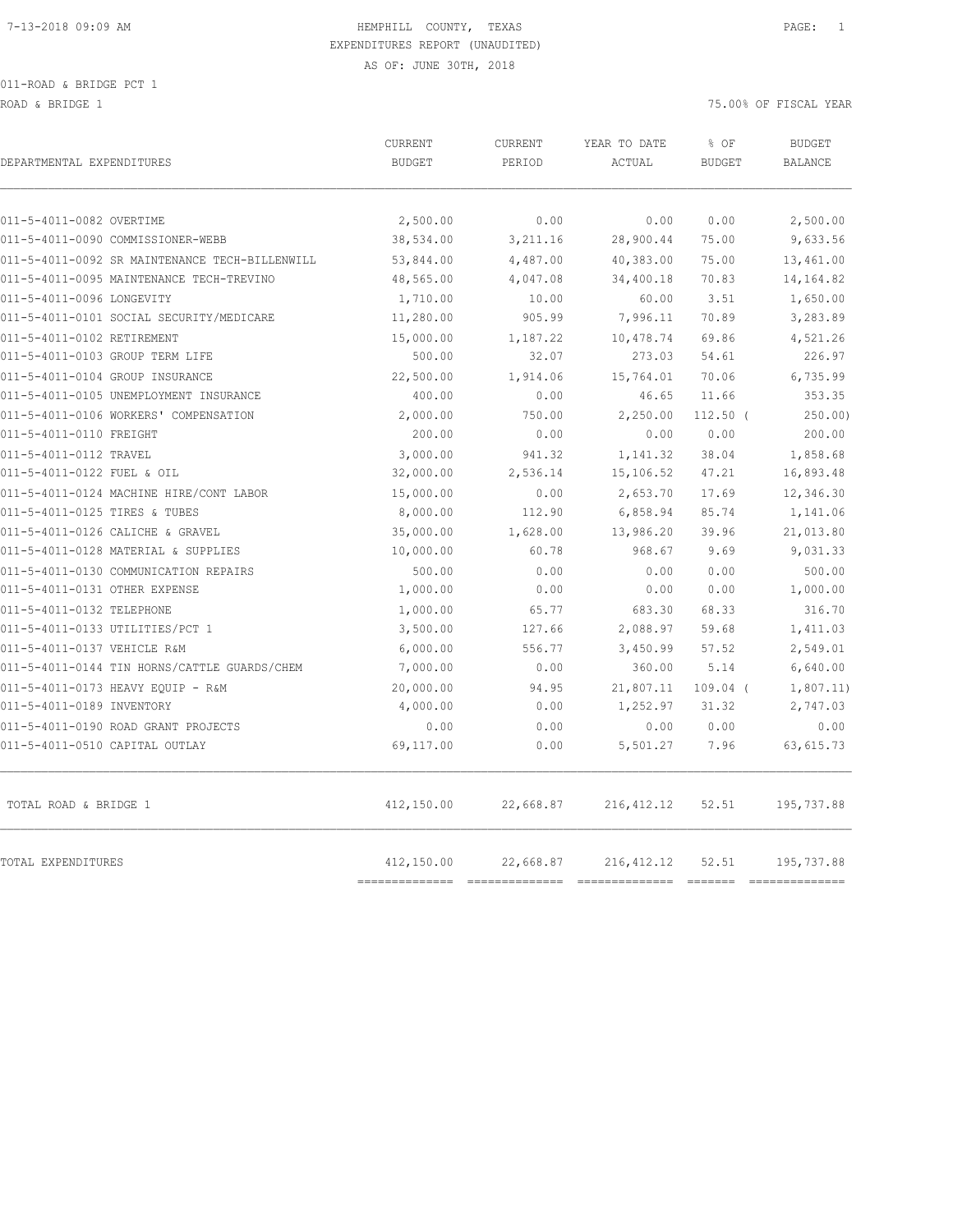| DEPARTMENTAL EXPENDITURES                  | CURRENT<br><b>BUDGET</b>     | CURRENT<br>PERIOD | YEAR TO DATE<br>ACTUAL | % OF<br><b>BUDGET</b> | <b>BUDGET</b><br><b>BALANCE</b> |
|--------------------------------------------|------------------------------|-------------------|------------------------|-----------------------|---------------------------------|
| 012-5-4012-0090 COMMISSIONER-ALEXANDER     | 38,534.00                    | 3,211.16          | 28,900.44              | 75.00                 | 9,633.56                        |
| 012-5-4012-0092 SR MAINTENANCE TECH-WALSER | 53,844.00                    | 4,487.00          | 40,383.00              | 75.00                 | 13,461.00                       |
| 012-5-4012-0095 MAINTENANCE TECH-SCHAFER   | 48,565.00                    | 4,047.08          | 36, 423.72             | 75.00                 | 12, 141.28                      |
| 012-5-4012-0096 LONGEVITY                  | 1,800.00                     | 160.00            | 1,315.00               | 73.06                 | 485.00                          |
| 012-5-4012-0097 MAINTENANCE TECH-PT/OT     | 2,500.00                     | 0.00              | 0.00                   | 0.00                  | 2,500.00                        |
| 012-5-4012-0101 SOCIAL SECURITY/MEDICARE   | 11,280.00                    | 727.73            | 6,689.38               | 59.30                 | 4,590.62                        |
| 012-5-4012-0102 RETIREMENT                 | 15,000.00                    | 1,196.82          | 10,766.38              | 71.78                 | 4,233.62                        |
| 012-5-4012-0103 GROUP TERM LIFE            | 600.00                       | 32.32             | 279.95                 | 46.66                 | 320.05                          |
| 012-5-4012-0104 GROUP INSURANCE            | 22,500.00                    | 1,914.06          | 17,011.56              | 75.61                 | 5,488.44                        |
| 012-5-4012-0105 UNEMPLOYMENT INSURANCE     | 400.00                       | 0.00              | 47.56                  | 11.89                 | 352.44                          |
| 012-5-4012-0106 WORKERS' COMPENSATION      | 2,000.00                     | 750.00            | 2,250.00               | $112.50$ (            | 250.00                          |
| 012-5-4012-0110 FREIGHT                    | 100.00                       | 0.00              | 14.00                  | 14.00                 | 86.00                           |
| 012-5-4012-0112 TRAVEL                     | 3,000.00                     | 0.00              | 0.00                   | 0.00                  | 3,000.00                        |
| 012-5-4012-0122 FUEL & OIL                 | 32,000.00                    | 2,999.18          | 27,990.79              | 87.47                 | 4,009.21                        |
| 012-5-4012-0124 MACHINE HIRE/CONT LABOR    | 5,000.00                     | 0.00              | 2,496.28               | 49.93                 | 2,503.72                        |
| 012-5-4012-0125 TIRES & TUBES              | 10,000.00                    | 35.00             | 961.90                 | 9.62                  | 9,038.10                        |
| 012-5-4012-0126 CALICHE & GRAVEL           | 15,000.00                    | 1,040.00          | 12,320.00              | 82.13                 | 2,680.00                        |
| 012-5-4012-0128 MATERIAL & SUPPLIES        | 7,500.00                     | 61.93             | 696.47                 | 9.29                  | 6,803.53                        |
| 012-5-4012-0130 COMMUNICATIONS EXPENSE     | 500.00                       | 0.00              | 208.59                 | 41.72                 | 291.41                          |
| 012-5-4012-0132 TELEPHONE                  | 1,000.00                     | 30.00             | 270.00                 | 27.00                 | 730.00                          |
| 012-5-4012-0133 UTILITIES/PCT 2            | 2,000.00                     | 82.40             | 1,275.64               | 63.78                 | 724.36                          |
| 012-5-4012-0137 VEHICLE R&M                | 3,000.00                     | 215.44            | 1,700.57               | 56.69                 | 1,299.43                        |
| 012-5-4012-0144 TIN HORN/CATTLE GUARD/CHEM | 8,000.00                     | 875.00            | 4,132.40               | 51.66                 | 3,867.60                        |
| 012-5-4012-0173 HEAVY EQUIP - R&M          | 20,000.00                    | 355.43            | 15, 355.43             | 76.78                 | 4,644.57                        |
| 012-5-4012-0189 INVENTORY                  | 2,500.00                     | 134.89            | 1,757.95               | 70.32                 | 742.05                          |
| 012-5-4012-0510 CAPITAL OUTLAY             | 91,227.00                    | 0.00              | 5,834.68               | 6.40                  | 85, 392.32                      |
| TOTAL ROAD & BRIDGE 2                      | 397,850.00                   | 22,355.44         | 219,081.69             | 55.07                 | 178,768.31                      |
| TOTAL EXPENDITURES                         | 397,850.00<br>-------------- | 22,355.44         | 219,081.69             | 55.07                 | 178,768.31<br>==============    |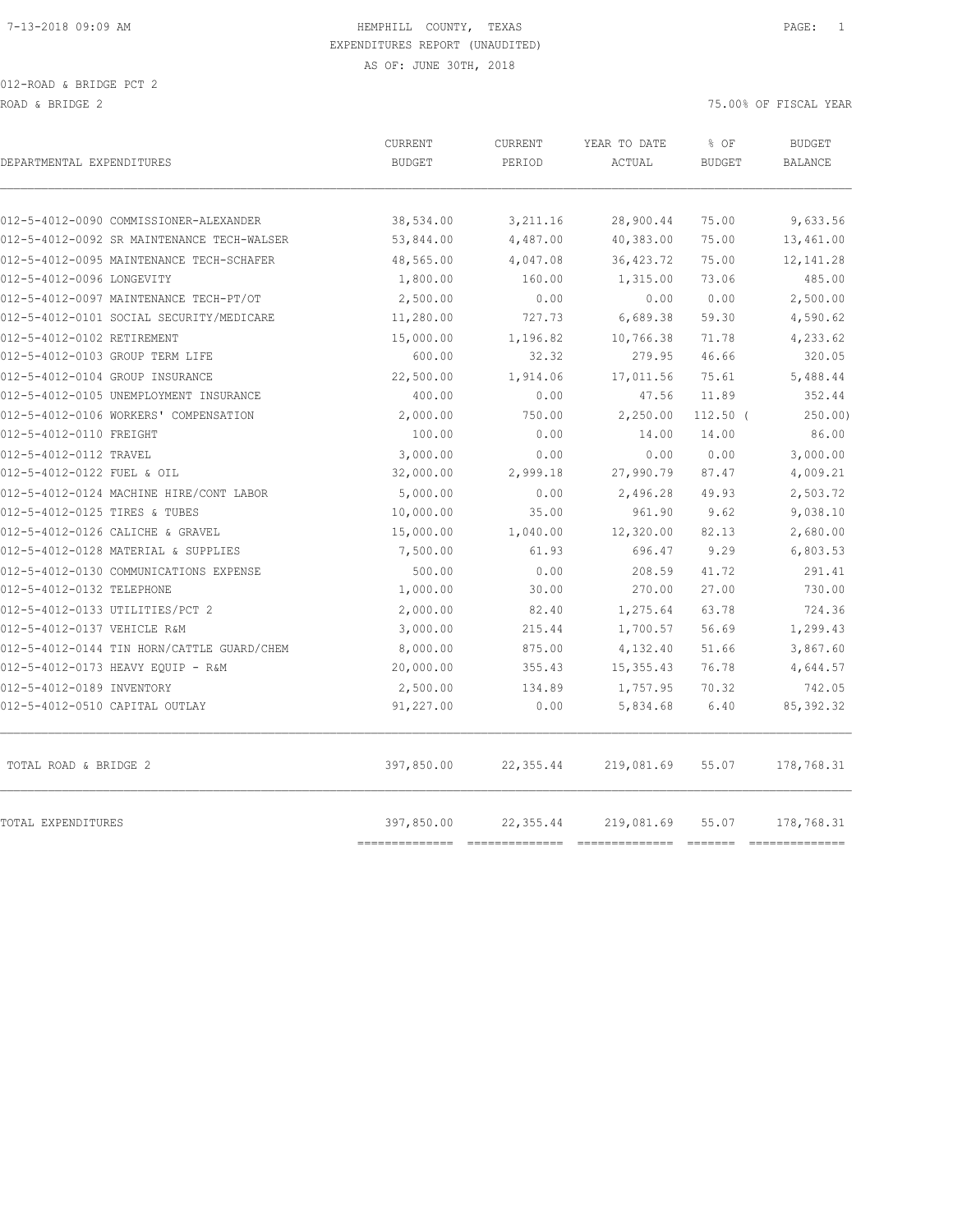013-ROAD & BRIDGE PCT 3 ROAD & BRIDGE 3 75.00% OF FISCAL YEAR

| DEPARTMENTAL EXPENDITURES                  | CURRENT<br><b>BUDGET</b>     | CURRENT<br>PERIOD | YEAR TO DATE<br>ACTUAL | % OF<br><b>BUDGET</b>                | <b>BUDGET</b><br><b>BALANCE</b>                                                                                                                                                                                                                                                                                                                                                                |
|--------------------------------------------|------------------------------|-------------------|------------------------|--------------------------------------|------------------------------------------------------------------------------------------------------------------------------------------------------------------------------------------------------------------------------------------------------------------------------------------------------------------------------------------------------------------------------------------------|
| 013-5-4013-0082 OVERTIME                   | 5,000.00                     | 0.00              | 0.00                   | 0.00                                 | 5,000.00                                                                                                                                                                                                                                                                                                                                                                                       |
| 013-5-4013-0090 COMMISSIONER-MCPHERSON     | 38,534.00                    | 3,211.16          | 28,900.44              | 75.00                                | 9,633.56                                                                                                                                                                                                                                                                                                                                                                                       |
| 013-5-4013-0092 SR MAINTENANCE TECH-CLARK  | 53,844.00                    | 4,487.00          | 40,383.00              | 75.00                                | 13,461.00                                                                                                                                                                                                                                                                                                                                                                                      |
| 013-5-4013-0094 MAINTENANCE TECH-ARCHER    | 48,565.00                    | 4,047.08          | 36, 423.72             | 75.00                                | 12, 141.28                                                                                                                                                                                                                                                                                                                                                                                     |
| 013-5-4013-0096 LONGEVITY                  | 2,300.00                     | 125.00            | 1,020.00               | 44.35                                | 1,280.00                                                                                                                                                                                                                                                                                                                                                                                       |
| 013-5-4013-0097 MAINTENANCE TECH-FARRAR    | 48,565.00                    | 4,047.08          | 36, 423.72             | 75.00                                | 12, 141.28                                                                                                                                                                                                                                                                                                                                                                                     |
| 013-5-4013-0098 MAINTENANCE TECH-MORENO    | 48,565.00                    | 4,047.08          | 36, 423.72             | 75.00                                | 12, 141.28                                                                                                                                                                                                                                                                                                                                                                                     |
| 013-5-4013-0101 SOCIAL SECURITY/MEDICARE   | 19,000.00                    | 1,573.53          | 12,854.04              | 67.65                                | 6,145.96                                                                                                                                                                                                                                                                                                                                                                                       |
| 013-5-4013-0102 RETIREMENT                 | 25,000.00                    | 2,014.72          | 18, 152. 28            | 72.61                                | 6,847.72                                                                                                                                                                                                                                                                                                                                                                                       |
| 013-5-4013-0103 GROUP TERM LIFE            | 1,000.00                     | 54.40             | 472.01                 | 47.20                                | 527.99                                                                                                                                                                                                                                                                                                                                                                                         |
| 013-5-4013-0104 GROUP INSURANCE            | 37,500.00                    | 3,190.10          | 27,750.41              | 74.00                                | 9,749.59                                                                                                                                                                                                                                                                                                                                                                                       |
| 013-5-4013-0105 UNEMPLOYMENT INSURANCE     | 1,000.00                     | 0.00              | 91.09                  | 9.11                                 | 908.91                                                                                                                                                                                                                                                                                                                                                                                         |
| 013-5-4013-0106 WORKERS' COMPENSATION      | 4,500.00                     | 1,250.00          | 3,750.00               | 83.33                                | 750.00                                                                                                                                                                                                                                                                                                                                                                                         |
| 013-5-4013-0110 FREIGHT                    | 100.00                       | 0.00              | 0.00                   | 0.00                                 | 100.00                                                                                                                                                                                                                                                                                                                                                                                         |
| 013-5-4013-0112 TRAVEL                     | $3,000.00$ (                 | 941.32)           | 2,388.16               | 79.61                                | 611.84                                                                                                                                                                                                                                                                                                                                                                                         |
| 013-5-4013-0122 FUEL & OIL                 | 65,000.00                    | 1,510.54          | 33,506.16              | 51.55                                | 31,493.84                                                                                                                                                                                                                                                                                                                                                                                      |
| 013-5-4013-0124 MACHINE HIRE/CONT LABOR    | 20,000.00                    | 2,210.00          | 3,822.55               | 19.11                                | 16, 177.45                                                                                                                                                                                                                                                                                                                                                                                     |
| 013-5-4013-0125 TIRES & TUBES              | 18,000.00                    | 0.00              | 20,230.31              | $112.39$ (                           | 2, 230.31)                                                                                                                                                                                                                                                                                                                                                                                     |
| 013-5-4013-0126 CALICHE & GRAVEL           | 78,000.00                    | 0.00              | 38,931.97              | 49.91                                | 39,068.03                                                                                                                                                                                                                                                                                                                                                                                      |
| 013-5-4013-0128 MATERIAL & SUPPLIES        | 20,000.00                    | 117.44            | 2,285.20               | 11.43                                | 17,714.80                                                                                                                                                                                                                                                                                                                                                                                      |
| 013-5-4013-0130 COMMUNICATIONS EXPENSES    | 500.00                       | 0.00              | 90.00                  | 18.00                                | 410.00                                                                                                                                                                                                                                                                                                                                                                                         |
| 013-5-4013-0131 OTHER EXPENSE              | 1,000.00                     | 0.00              | 0.00                   | 0.00                                 | 1,000.00                                                                                                                                                                                                                                                                                                                                                                                       |
| 013-5-4013-0132 TELEPHONE                  | 600.00                       | 138.95            | 1,141.60               | $190.27$ (                           | 541.60)                                                                                                                                                                                                                                                                                                                                                                                        |
| 013-5-4013-0133 UTILITIES/PCT 3            | 3,000.00                     | 183.11            | 1,875.63               | 62.52                                | 1,124.37                                                                                                                                                                                                                                                                                                                                                                                       |
| 013-5-4013-0137 VEHICLE R&M                | 15,000.00                    | 4,224.92          | 6, 535.69              | 43.57                                | 8,464.31                                                                                                                                                                                                                                                                                                                                                                                       |
| 013-5-4013-0144 TIN HORN/CATTLE GUARD/CHEM | 7,000.00                     | 0.00              | 0.00                   | 0.00                                 | 7,000.00                                                                                                                                                                                                                                                                                                                                                                                       |
| 013-5-4013-0173 HEAVY EQUIP - R&M          | 40,000.00                    | 1,870.77          | 18,575.88              | 46.44                                | 21, 424.12                                                                                                                                                                                                                                                                                                                                                                                     |
| 013-5-4013-0189 INVENTORY                  | 10,000.00                    | 103.05            | 11,228.02              | $112.28$ (                           | 1,228.02)                                                                                                                                                                                                                                                                                                                                                                                      |
| 013-5-4013-0190 ROAD GRANT PROJECTS        | 0.00                         | 0.00              | 0.00                   | 0.00                                 | 0.00                                                                                                                                                                                                                                                                                                                                                                                           |
| 013-5-4013-0510 CAPITAL OUTLAY             | 232,800.00                   | 0.00              | 101,659.37             | 43.67                                | 131, 140.63                                                                                                                                                                                                                                                                                                                                                                                    |
| TOTAL ROAD & BRIDGE 3                      | 847,373.00                   | 37,464.61         | 484, 914.97            | 57.23                                | 362,458.03                                                                                                                                                                                                                                                                                                                                                                                     |
| TOTAL EXPENDITURES                         | 847,373.00<br>============== | 37,464.61         | 484, 914.97            | 57.23<br>$=$ $=$ $=$ $=$ $=$ $=$ $=$ | 362,458.03<br>$\begin{array}{c} \rule{0pt}{2.5mm} \rule{0pt}{2.5mm} \rule{0pt}{2.5mm} \rule{0pt}{2.5mm} \rule{0pt}{2.5mm} \rule{0pt}{2.5mm} \rule{0pt}{2.5mm} \rule{0pt}{2.5mm} \rule{0pt}{2.5mm} \rule{0pt}{2.5mm} \rule{0pt}{2.5mm} \rule{0pt}{2.5mm} \rule{0pt}{2.5mm} \rule{0pt}{2.5mm} \rule{0pt}{2.5mm} \rule{0pt}{2.5mm} \rule{0pt}{2.5mm} \rule{0pt}{2.5mm} \rule{0pt}{2.5mm} \rule{0$ |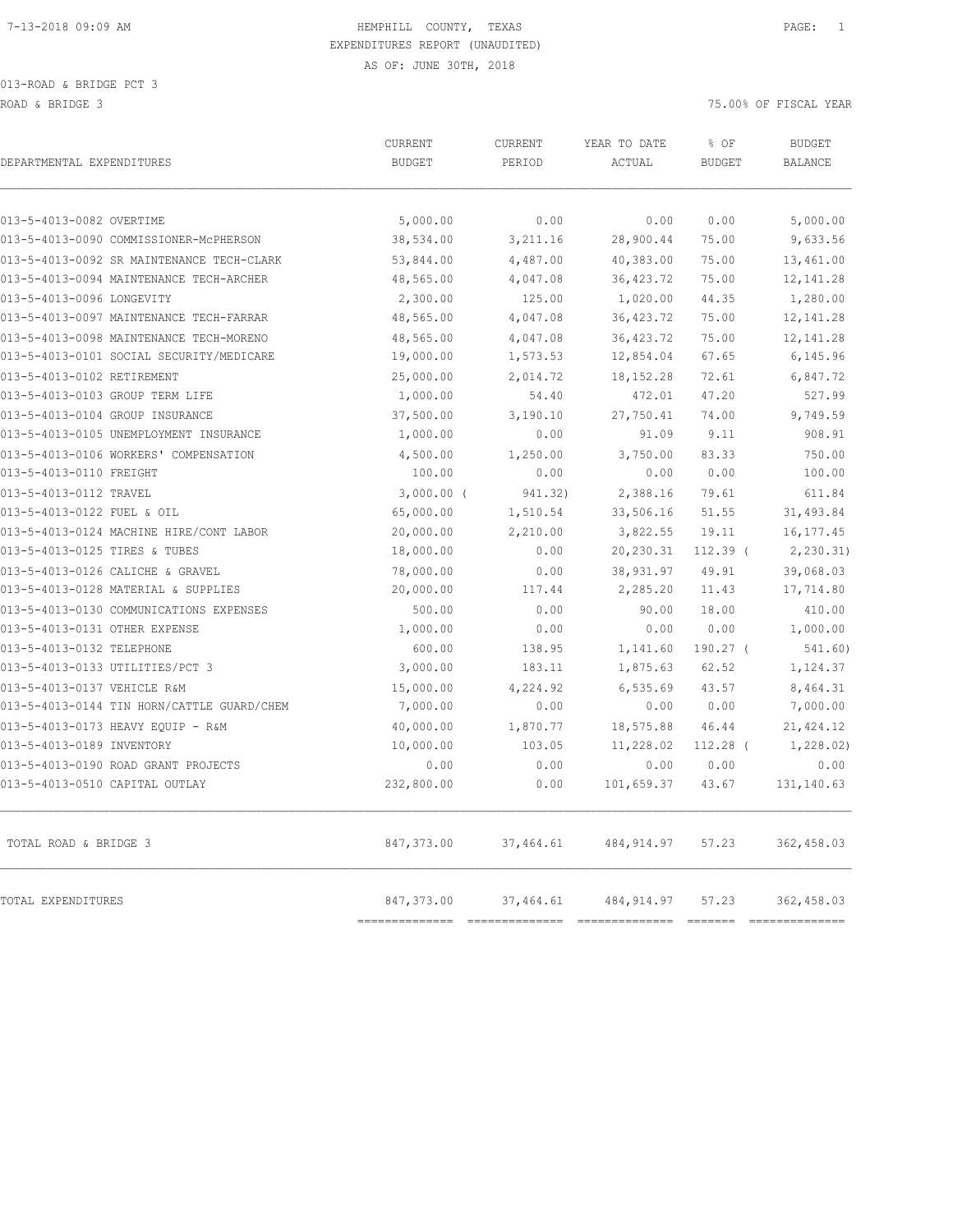014-ROAD & BRIDGE PCT 4

ROAD & BRIDGE 4 75.00% OF FISCAL YEAR

| DEPARTMENTAL EXPENDITURES                      | CURRENT<br><b>BUDGET</b>     | <b>CURRENT</b><br>PERIOD    | YEAR TO DATE<br>ACTUAL        | % OF<br><b>BUDGET</b>                                                                                                                                                                                                                                                                                                                                                                                                                                                                           | <b>BUDGET</b><br><b>BALANCE</b>                                                                                                                                                                                                                                                                                                                                                                |
|------------------------------------------------|------------------------------|-----------------------------|-------------------------------|-------------------------------------------------------------------------------------------------------------------------------------------------------------------------------------------------------------------------------------------------------------------------------------------------------------------------------------------------------------------------------------------------------------------------------------------------------------------------------------------------|------------------------------------------------------------------------------------------------------------------------------------------------------------------------------------------------------------------------------------------------------------------------------------------------------------------------------------------------------------------------------------------------|
| 014-5-4014-0082 PART-TIME/OVERTIME             | 5,000.00                     | 0.00                        | 0.00                          | 0.00                                                                                                                                                                                                                                                                                                                                                                                                                                                                                            | 5,000.00                                                                                                                                                                                                                                                                                                                                                                                       |
| 014-5-4014-0090 COMMISSIONER-THOMAS            | 38,534.00                    | 3,211.16                    | 28,900.44                     | 75.00                                                                                                                                                                                                                                                                                                                                                                                                                                                                                           | 9,633.56                                                                                                                                                                                                                                                                                                                                                                                       |
| 014-5-4014-0092 SR MAINTENANCE TECH-CROSGROVE  | 53,844.00                    | 4,487.00                    | 40,398.00                     | 75.03                                                                                                                                                                                                                                                                                                                                                                                                                                                                                           | 13,446.00                                                                                                                                                                                                                                                                                                                                                                                      |
| 014-5-4014-0094 MAINTENANCE TECH-SCOTT         | 48,565.00                    | 4,047.08                    | 36, 423.72                    | 75.00                                                                                                                                                                                                                                                                                                                                                                                                                                                                                           | 12, 141.28                                                                                                                                                                                                                                                                                                                                                                                     |
| 014-5-4014-0095 MAINTENANCE TECH-WRIGHT        | 48,565.00                    | 4,047.08                    | 36, 423.72                    | 75.00                                                                                                                                                                                                                                                                                                                                                                                                                                                                                           | 12, 141.28                                                                                                                                                                                                                                                                                                                                                                                     |
| 014-5-4014-0096 LONGEVITY                      | 3,100.00                     | 190.00                      | 1,575.00                      | 50.81                                                                                                                                                                                                                                                                                                                                                                                                                                                                                           | 1,525.00                                                                                                                                                                                                                                                                                                                                                                                       |
| 014-5-4014-0097 MAINTENANCE TECH-GABEL         | 48,565.00                    | 4,047.08                    | 24, 282.48                    | 50.00                                                                                                                                                                                                                                                                                                                                                                                                                                                                                           | 24,282.52                                                                                                                                                                                                                                                                                                                                                                                      |
| 014-5-4014-0101 SOCIAL SECURITY/MEDICARE       | 19,000.00                    | 1,433.69                    | 12,014.13                     | 63.23                                                                                                                                                                                                                                                                                                                                                                                                                                                                                           | 6,985.87                                                                                                                                                                                                                                                                                                                                                                                       |
| 014-5-4014-0102 RETIREMENT                     | 25,000.00                    | 2,024.22                    | 16,982.28                     | 67.93                                                                                                                                                                                                                                                                                                                                                                                                                                                                                           | 8,017.72                                                                                                                                                                                                                                                                                                                                                                                       |
| 014-5-4014-0103 GROUP TERM LIFE                | 1,000.00                     | 54.65                       | 440.97                        | 44.10                                                                                                                                                                                                                                                                                                                                                                                                                                                                                           | 559.03                                                                                                                                                                                                                                                                                                                                                                                         |
| 014-5-4014-0104 GROUP INSURANCE                | 37,500.00                    | 2,552.08                    | 23,929.68                     | 63.81                                                                                                                                                                                                                                                                                                                                                                                                                                                                                           | 13,570.32                                                                                                                                                                                                                                                                                                                                                                                      |
| 014-5-4014-0105 UNEMPLOYMENT INSURANCE         | 1,000.00                     | 0.00                        | 83.42                         | 8.34                                                                                                                                                                                                                                                                                                                                                                                                                                                                                            | 916.58                                                                                                                                                                                                                                                                                                                                                                                         |
| 014-5-4014-0106 WORKERS' COMPENSATION          | 4,500.00                     | 1,250.00                    | 3,750.00                      | 83.33                                                                                                                                                                                                                                                                                                                                                                                                                                                                                           | 750.00                                                                                                                                                                                                                                                                                                                                                                                         |
| 014-5-4014-0110 FREIGHT                        | 0.00                         | 0.00                        | 0.00                          | 0.00                                                                                                                                                                                                                                                                                                                                                                                                                                                                                            | 0.00                                                                                                                                                                                                                                                                                                                                                                                           |
| 014-5-4014-0112 TRAVEL                         | 3,000.00                     | 0.00                        | 10.00                         | 0.33                                                                                                                                                                                                                                                                                                                                                                                                                                                                                            | 2,990.00                                                                                                                                                                                                                                                                                                                                                                                       |
| 014-5-4014-0122 FUEL & OIL                     | 65,000.00                    | 0.00                        | 24,642.68                     | 37.91                                                                                                                                                                                                                                                                                                                                                                                                                                                                                           | 40,357.32                                                                                                                                                                                                                                                                                                                                                                                      |
| 014-5-4014-0124 MACHINE HIRE/CONT LABOR        | 3,000.00                     | 0.00                        | 4,055.54                      | $135.18$ (                                                                                                                                                                                                                                                                                                                                                                                                                                                                                      | 1,055.54)                                                                                                                                                                                                                                                                                                                                                                                      |
| 014-5-4014-0125 TIRES & TUBES                  | 10,000.00                    | 381.95                      | 4,231.58                      | 42.32                                                                                                                                                                                                                                                                                                                                                                                                                                                                                           | 5,768.42                                                                                                                                                                                                                                                                                                                                                                                       |
| 014-5-4014-0126 CALICHE & GRAVEL               | 45,000.00                    | 3,091.12                    | 50,027.93                     | $111.17$ (                                                                                                                                                                                                                                                                                                                                                                                                                                                                                      | 5,027.93)                                                                                                                                                                                                                                                                                                                                                                                      |
| 014-5-4014-0128 MATERIAL & SUPPLIES            | 10,000.00                    | 0.00                        | 1,541.03                      | 15.41                                                                                                                                                                                                                                                                                                                                                                                                                                                                                           | 8,458.97                                                                                                                                                                                                                                                                                                                                                                                       |
| 014-5-4014-0130 COMMUNICATIONS EXPENSES        | 1,000.00                     | 0.00                        | 130.00                        | 13.00                                                                                                                                                                                                                                                                                                                                                                                                                                                                                           | 870.00                                                                                                                                                                                                                                                                                                                                                                                         |
| 014-5-4014-0131 OTHER EXPENSE                  | 100.00                       | 0.00                        | 75.00                         | 75.00                                                                                                                                                                                                                                                                                                                                                                                                                                                                                           | 25.00                                                                                                                                                                                                                                                                                                                                                                                          |
| 014-5-4014-0132 TELEPHONE                      | 2,000.00                     | 77.90                       | 702.75                        | 35.14                                                                                                                                                                                                                                                                                                                                                                                                                                                                                           | 1,297.25                                                                                                                                                                                                                                                                                                                                                                                       |
| 014-5-4014-0133 UTILITIES/PCT 4                | 5,000.00                     | 190.26                      | 2,603.34                      | 52.07                                                                                                                                                                                                                                                                                                                                                                                                                                                                                           | 2,396.66                                                                                                                                                                                                                                                                                                                                                                                       |
| 014-5-4014-0137 VEHICLE R&M                    | 4,000.00                     | 95.86                       | 8,546.09                      | $213.65$ (                                                                                                                                                                                                                                                                                                                                                                                                                                                                                      | 4,546.09)                                                                                                                                                                                                                                                                                                                                                                                      |
| 014-5-4014-0144 TIN HORNS, CATTLE GUARDS, CHEM | 3,000.00                     | 0.00                        | 1,650.00                      | 55.00                                                                                                                                                                                                                                                                                                                                                                                                                                                                                           | 1,350.00                                                                                                                                                                                                                                                                                                                                                                                       |
| 014-5-4014-0173 HEAVY EQUIP - R&M              | 20,000.00                    | 1,835.08                    | 17,116.02                     | 85.58                                                                                                                                                                                                                                                                                                                                                                                                                                                                                           | 2,883.98                                                                                                                                                                                                                                                                                                                                                                                       |
| 014-5-4014-0189 INVENTORY                      | 8,000.00                     | 34.99                       | 595.80                        | 7.45                                                                                                                                                                                                                                                                                                                                                                                                                                                                                            | 7,404.20                                                                                                                                                                                                                                                                                                                                                                                       |
| 014-5-4014-0190 ROAD GRANT PROJECTS            | 0.00                         | 0.00                        | 0.00                          | 0.00                                                                                                                                                                                                                                                                                                                                                                                                                                                                                            | 0.00                                                                                                                                                                                                                                                                                                                                                                                           |
| 014-5-4014-0510 CAPITAL OUTLAY                 | 147, 427.00                  | 0.00                        | 21,785.73                     | 14.78                                                                                                                                                                                                                                                                                                                                                                                                                                                                                           | 125,641.27                                                                                                                                                                                                                                                                                                                                                                                     |
| TOTAL ROAD & BRIDGE 4                          | 660,700.00                   | 33,051.20                   | 362, 917.33                   | 54.93                                                                                                                                                                                                                                                                                                                                                                                                                                                                                           | 297,782.67                                                                                                                                                                                                                                                                                                                                                                                     |
| TOTAL EXPENDITURES                             | 660,700.00<br>============== | 33,051.20<br>============== | 362, 917.33<br>============== | 54.93<br>$\begin{array}{cccccccccc} \multicolumn{2}{c}{} & \multicolumn{2}{c}{} & \multicolumn{2}{c}{} & \multicolumn{2}{c}{} & \multicolumn{2}{c}{} & \multicolumn{2}{c}{} & \multicolumn{2}{c}{} & \multicolumn{2}{c}{} & \multicolumn{2}{c}{} & \multicolumn{2}{c}{} & \multicolumn{2}{c}{} & \multicolumn{2}{c}{} & \multicolumn{2}{c}{} & \multicolumn{2}{c}{} & \multicolumn{2}{c}{} & \multicolumn{2}{c}{} & \multicolumn{2}{c}{} & \multicolumn{2}{c}{} & \multicolumn{2}{c}{} & \mult$ | 297,782.67<br>$\begin{array}{c} \rule{0pt}{2.5mm} \rule{0pt}{2.5mm} \rule{0pt}{2.5mm} \rule{0pt}{2.5mm} \rule{0pt}{2.5mm} \rule{0pt}{2.5mm} \rule{0pt}{2.5mm} \rule{0pt}{2.5mm} \rule{0pt}{2.5mm} \rule{0pt}{2.5mm} \rule{0pt}{2.5mm} \rule{0pt}{2.5mm} \rule{0pt}{2.5mm} \rule{0pt}{2.5mm} \rule{0pt}{2.5mm} \rule{0pt}{2.5mm} \rule{0pt}{2.5mm} \rule{0pt}{2.5mm} \rule{0pt}{2.5mm} \rule{0$ |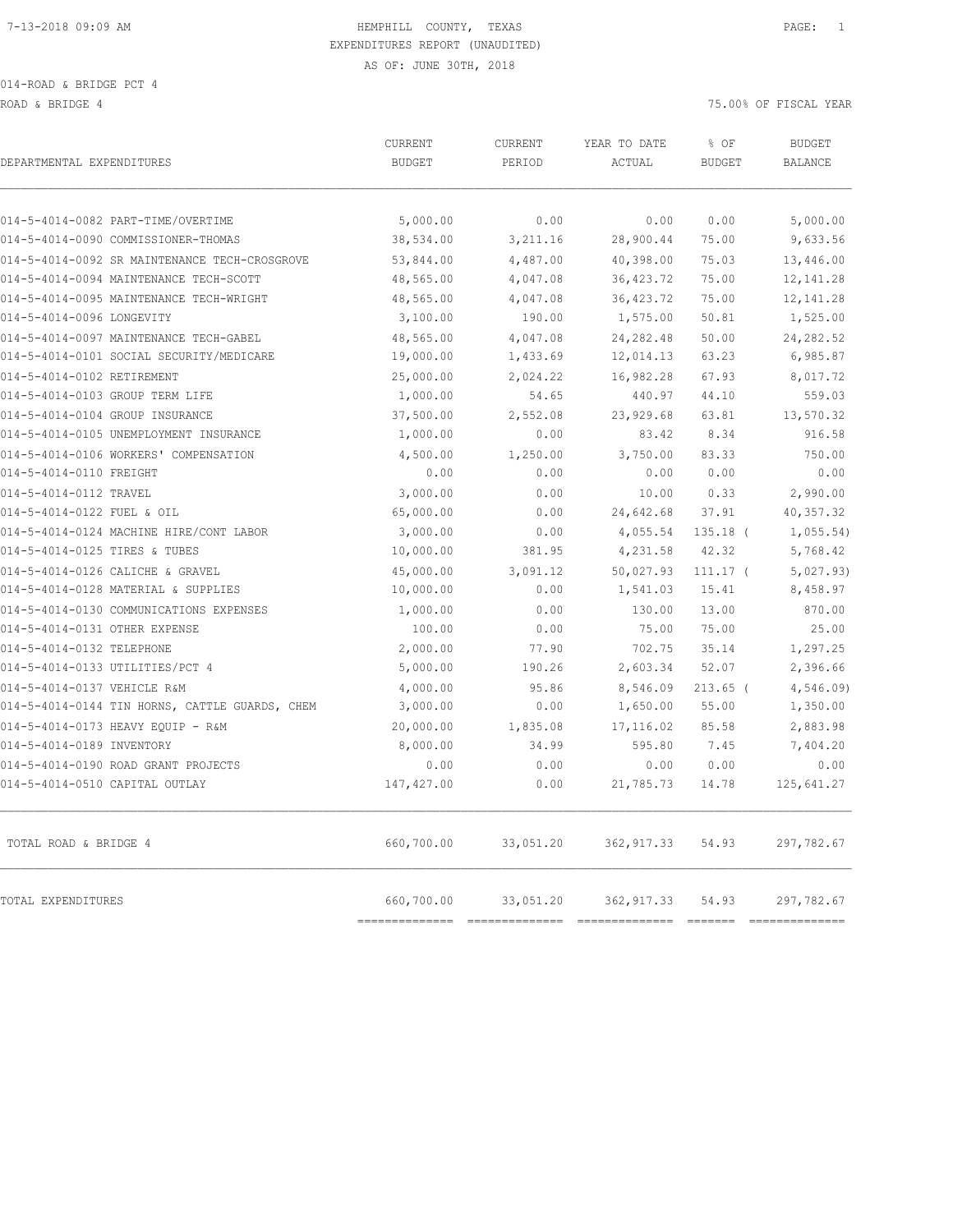| 7-13-2018 09:09 AM |  |
|--------------------|--|

#### 022-CO RECORDS PRESERVATION

#### CO RECORDS PRESERVATION 75.00% OF FISCAL YEAR

| DEPARTMENTAL EXPENDITURES             | CURRENT                   | <b>CURRENT</b> | YEAR TO DATE | % OF   | <b>BUDGET</b> |
|---------------------------------------|---------------------------|----------------|--------------|--------|---------------|
|                                       | BUDGET                    | PERIOD         | ACTUAL       | BUDGET | BALANCE       |
| 022-5-1022-0114 COUNTY RPF-EXPENSE    | 35,000.00                 | 0.00           | 0.00         | 0.00   | 35,000.00     |
| 022-5-1022-0115 CO RECORDS MANAGEMENT | 30,000.00                 | 910.00         | 12,875.00    | 42.92  | 17,125.00     |
| TOTAL CO RECORDS PRESERVATION         | 65,000.00                 | 910.00         | 12,875.00    | 19.81  | 52,125.00     |
| TOTAL EXPENDITURES                    | 65,000.00<br>____________ | 910.00         | 12,875.00    | 19.81  | 52,125.00     |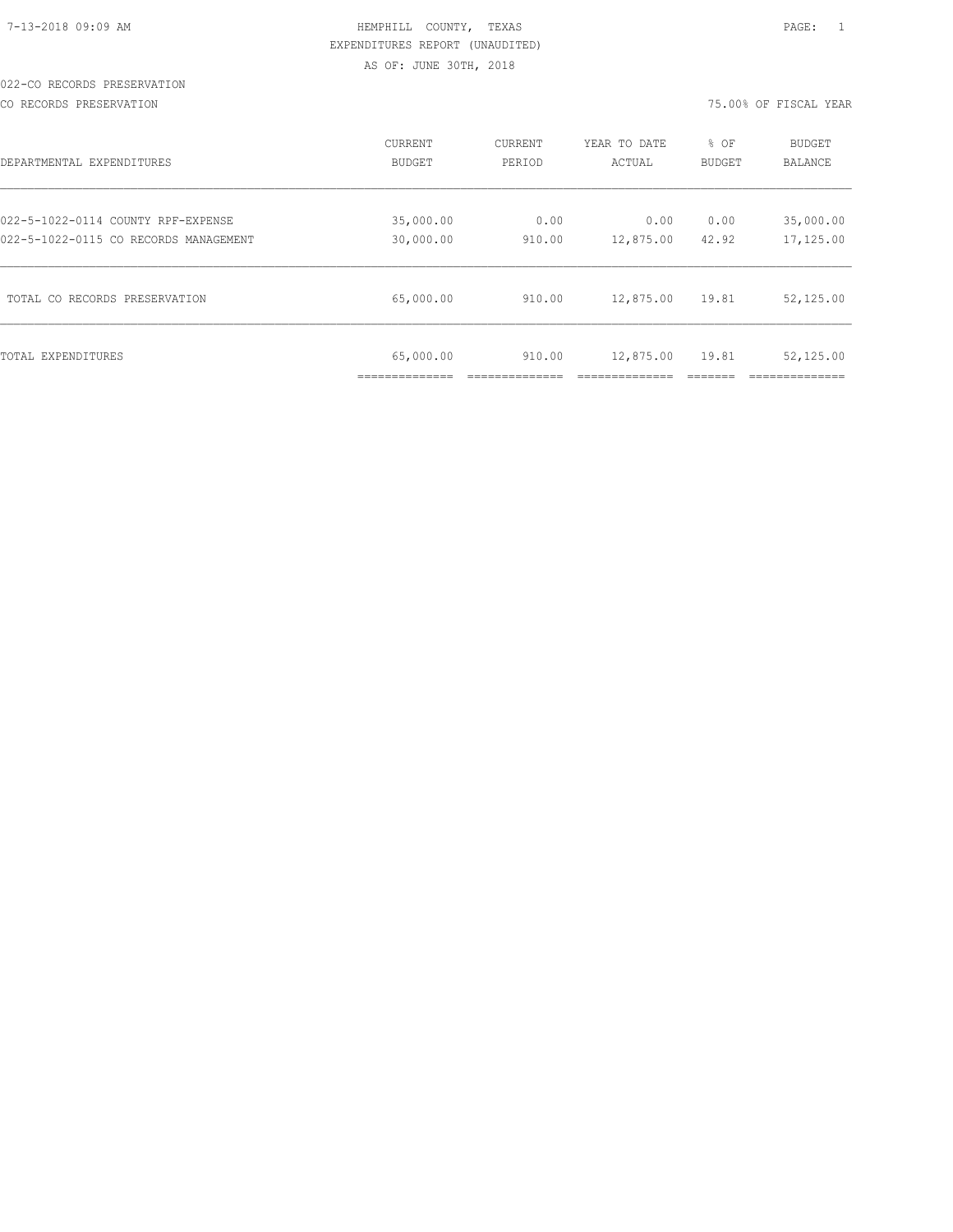|  |  | 7-13-2018 09:09 AM |
|--|--|--------------------|

#### 023-CLK'S RECORDS PRESERVE

#### CLERK REC PRESERVATION 75.00% OF FISCAL YEAR

| DEPARTMENTAL EXPENDITURES                     | <b>CURRENT</b> | CURRENT | YEAR TO DATE | % OF   | <b>BUDGET</b> |
|-----------------------------------------------|----------------|---------|--------------|--------|---------------|
|                                               | BUDGET         | PERIOD  | ACTUAL       | BUDGET | BALANCE       |
| 023-5-1023-0114 CLK'S RECORD PRESERVATION EXP | 3,800.00       | 0.00    | 0.00         | 0.00   | 3,800.00      |
| 023-5-1023-0510 RPF-CAPITAL OUTLAY            | 0.00           | 0.00    | 0.00         | 0.00   | 0.00          |
| TOTAL CLERK                                   | 3,800.00       | 0.00    | 0.00         | 0.00   | 3,800.00      |
| TOTAL EXPENDITURES                            | 3,800.00<br>.  | 0.00    | 0.00         | 0.00   | 3,800.00      |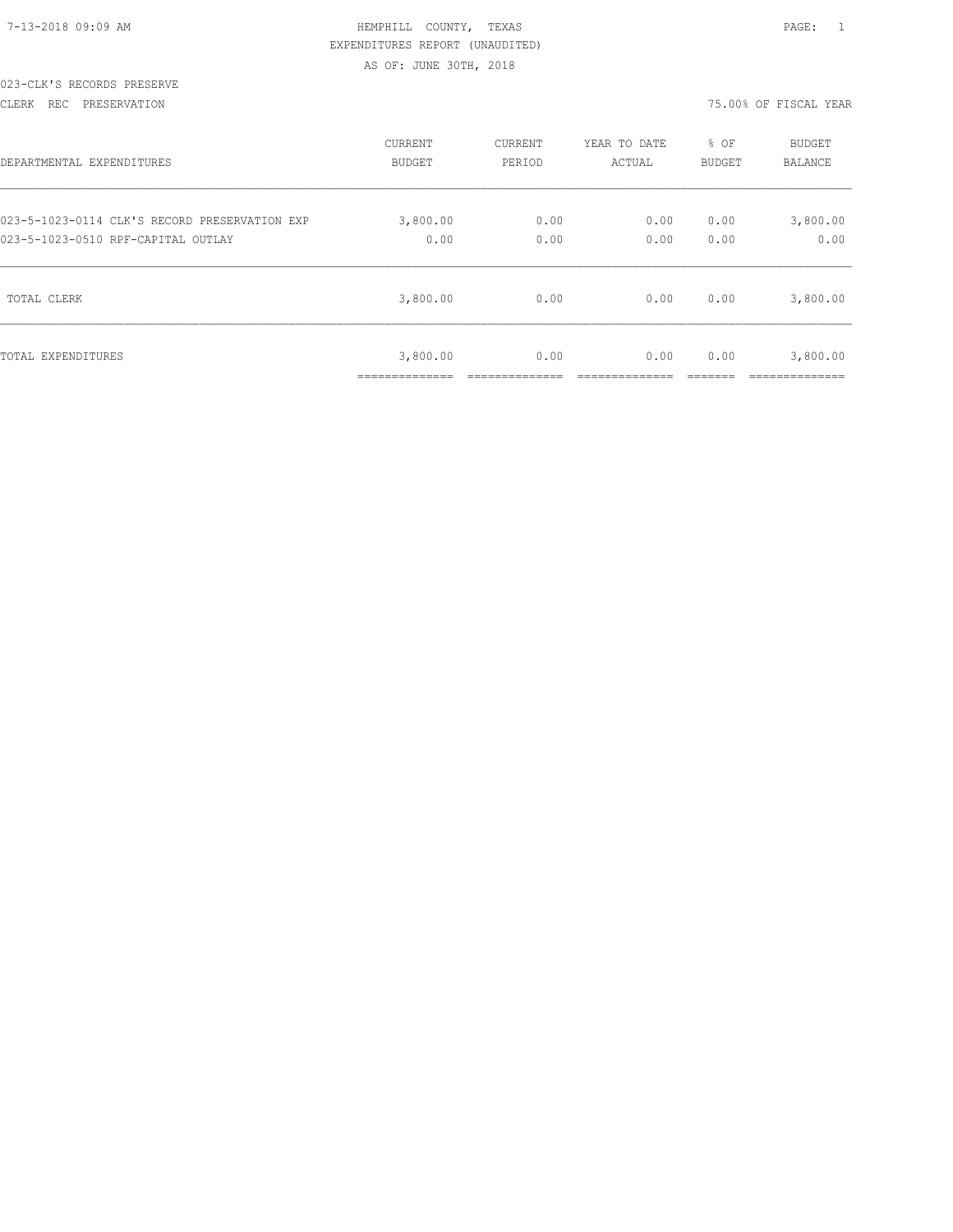| 7-13-2018 09:09 AM |  |  |
|--------------------|--|--|

# 024-JUSTICE COURT TECH FUND

JUSTICE COURT TECH 75.00% OF FISCAL YEAR

| DEPARTMENTAL EXPENDITURES     | CURRENT<br><b>BUDGET</b> | CURRENT<br>PERIOD | YEAR TO DATE<br>ACTUAL | % OF<br><b>BUDGET</b> | BUDGET<br>BALANCE |
|-------------------------------|--------------------------|-------------------|------------------------|-----------------------|-------------------|
| 024-5-2024-0114 TECH EXPENSES | 9,000.00                 | 0.00              | 3,975.70               | 44.17                 | 5,024.30          |
| TOTAL JUSTICE COURT TECH      | 9,000.00                 | 0.00              | 3,975.70               | 44.17                 | 5,024.30          |
| TOTAL EXPENDITURES            | 9,000.00<br>___________  | 0.00              | 3,975.70               | 44.17                 | 5,024.30          |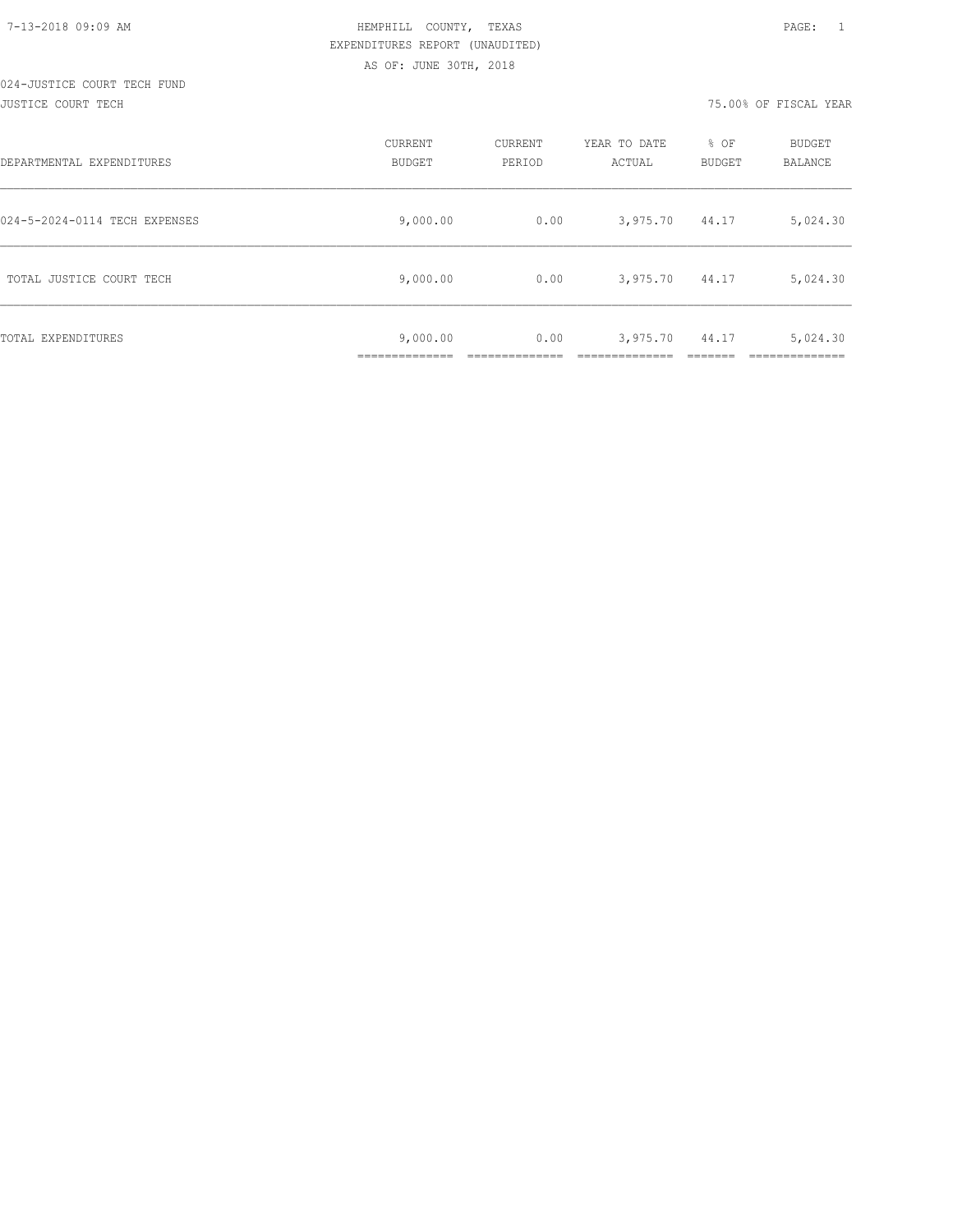| 7-13-2018 09:09 AM |  |
|--------------------|--|

#### CLERK'S TECH FUND 75.00% OF FISCAL YEAR

| DEPARTMENTAL EXPENDITURES             | CURRENT<br><b>BUDGET</b> | CURRENT<br>PERIOD | YEAR TO DATE<br>ACTUAL | % OF<br><b>BUDGET</b> | <b>BUDGET</b><br>BALANCE |
|---------------------------------------|--------------------------|-------------------|------------------------|-----------------------|--------------------------|
| 026-5-2026-0114 CLERK'S TECH EXPENSES | 1,500.00                 | 0.00              | 0.00                   | 0.00                  | 1,500.00                 |
| TOTAL CLERK'S TECH FUND               | 1,500.00                 | 0.00              | 0.00                   | 0.00                  | 1,500.00                 |
| TOTAL EXPENDITURES                    | 1,500.00                 | 0.00              | 0.00                   | 0.00                  | 1,500.00                 |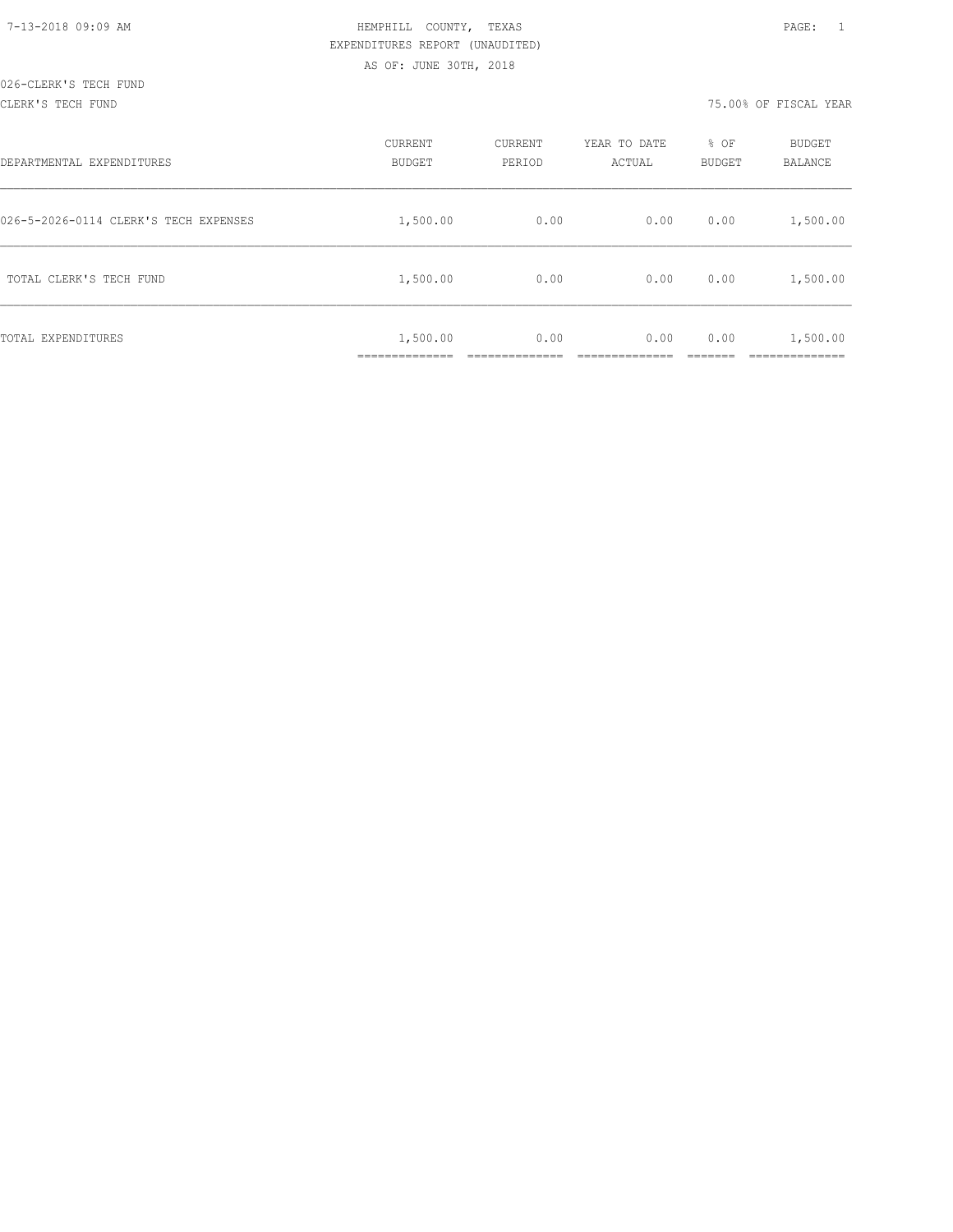# 029-PRETRIAL INTERVENTION FUN

PRETRIAL INTERVENTION 75.00% OF FISCAL YEAR

| DEPARTMENTAL EXPENDITURES   | CURRENT<br>BUDGET          | CURRENT<br>PERIOD | YEAR TO DATE<br>ACTUAL | % OF<br>BUDGET | <b>BUDGET</b><br>BALANCE |
|-----------------------------|----------------------------|-------------------|------------------------|----------------|--------------------------|
| 029-5-2029-0112 EDUCATION   | 600.00                     | 0.00              | 0.00                   | 0.00           | 600.00                   |
| 029-5-2029-0128 SUPPLIES    | 600.00                     | 0.00              | 0.00                   | 0.00           | 600.00                   |
| 029-5-2029-0168 LAW BOOKS   | 800.00                     | 0.00              | 0.00                   | 0.00           | 800.00                   |
| TOTAL PRETRIAL INTERVENTION | 2,000.00                   | 0.00              | 0.00                   | 0.00           | 2,000.00                 |
| TOTAL EXPENDITURES          | 2,000.00<br>______________ | 0.00              | 0.00                   | 0.00           | 2,000.00                 |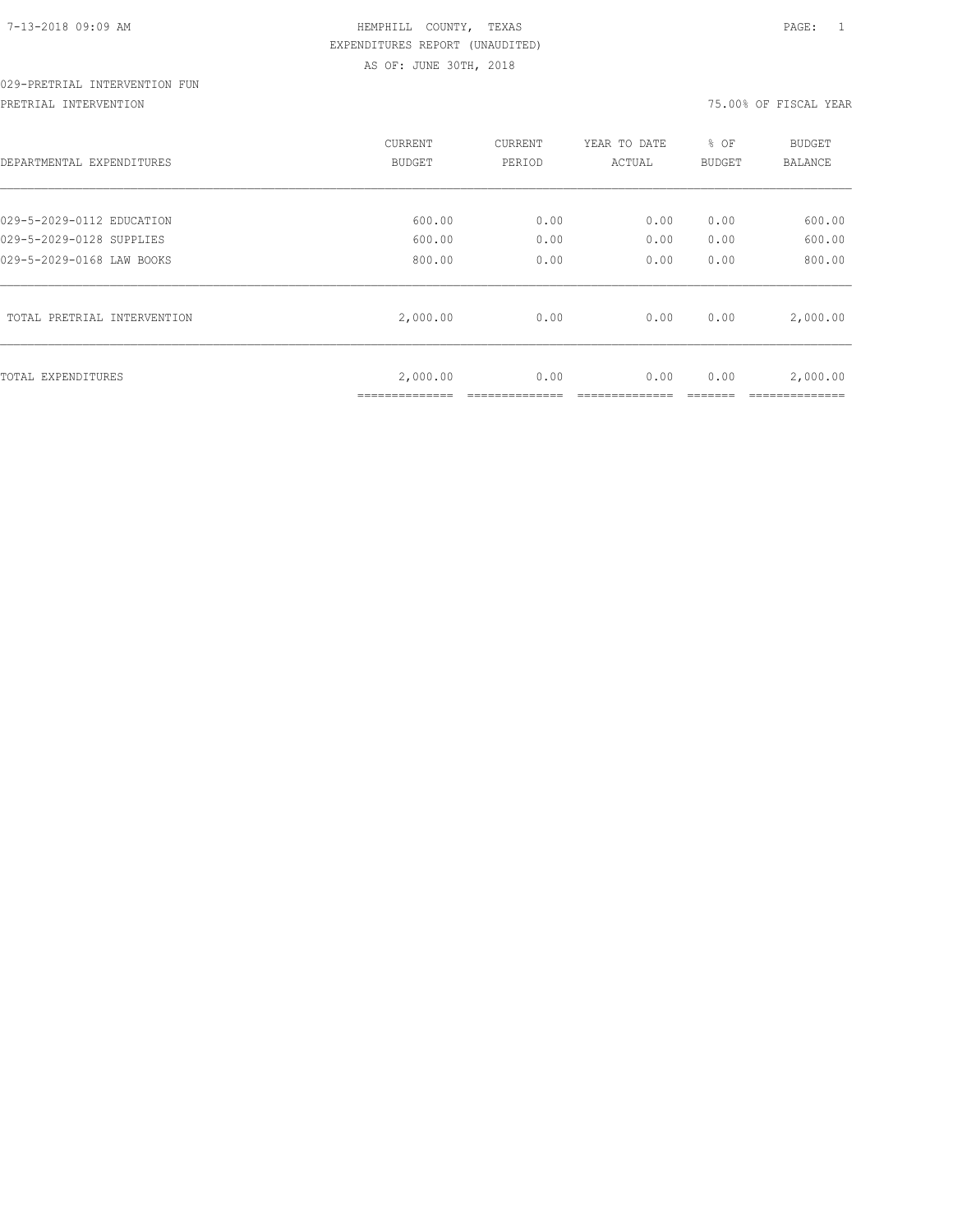## 032-CHK COLLECTION/CO ATTY

CHECK COLLECTION 75.00% OF FISCAL YEAR

| DEPARTMENTAL EXPENDITURES          | CURRENT<br><b>BUDGET</b> | CURRENT<br>PERIOD | YEAR TO DATE<br>ACTUAL | % OF<br>BUDGET | <b>BUDGET</b><br><b>BALANCE</b> |
|------------------------------------|--------------------------|-------------------|------------------------|----------------|---------------------------------|
| 032-5-2032-0109 OTHER MISC. EXP    | 7,000.00                 | 1,413.90          | 2,452.28               | 35.03          | 4,547.72                        |
| 032-5-2032-0128 SUPPLIES           | 0.00                     | 0.00              | 0.00                   | 0.00           | 0.00                            |
| 032-5-2032-0168 LAW LIBRARY- BOOKS | 0.00                     | 0.00              | 0.00                   | 0.00           | 0.00                            |
| 032-5-2032-0510 CAPITAL OUTLAY     | 8,500.00                 | 0.00              | 0.00                   | 0.00           | 8,500.00                        |
| TOTAL CHECK COLLECTION             | 15,500.00                | 1,413.90          | 2,452.28               | 15.82          | 13,047.72                       |
| TOTAL EXPENDITURES                 | 15,500.00                | 1,413.90          | 2,452.28               | 15.82          | 13,047.72                       |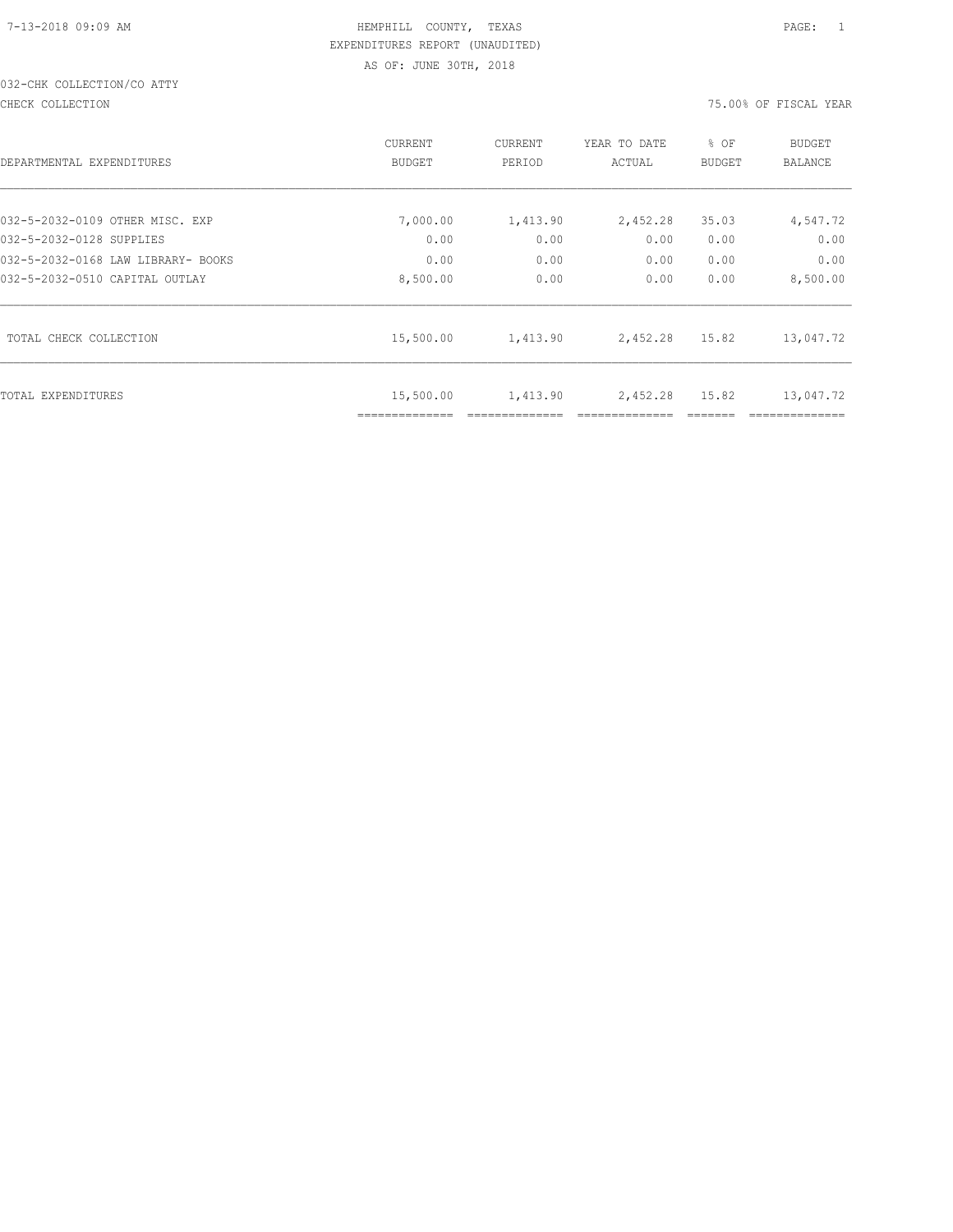| DEPARTMENTAL EXPENDITURES            | CURRENT<br>BUDGET | CURRENT<br>PERIOD | YEAR TO DATE<br>ACTUAL | % OF<br><b>BUDGET</b> | <b>BUDGET</b><br>BALANCE |
|--------------------------------------|-------------------|-------------------|------------------------|-----------------------|--------------------------|
| 036-5-3036-0112 CONTINUING EDUCATION | 10,000.00         | 0.00              | 0.00                   | 0.00                  | 10,000.00                |
| TOTAL ANNUAL LEOSE/LAW               | 10,000.00         | 0.00              | 0.00                   | 0.00                  | 10,000.00                |
| TOTAL EXPENDITURES                   | 10,000.00         | 0.00              | 0.00                   | 0.00                  | 10,000.00                |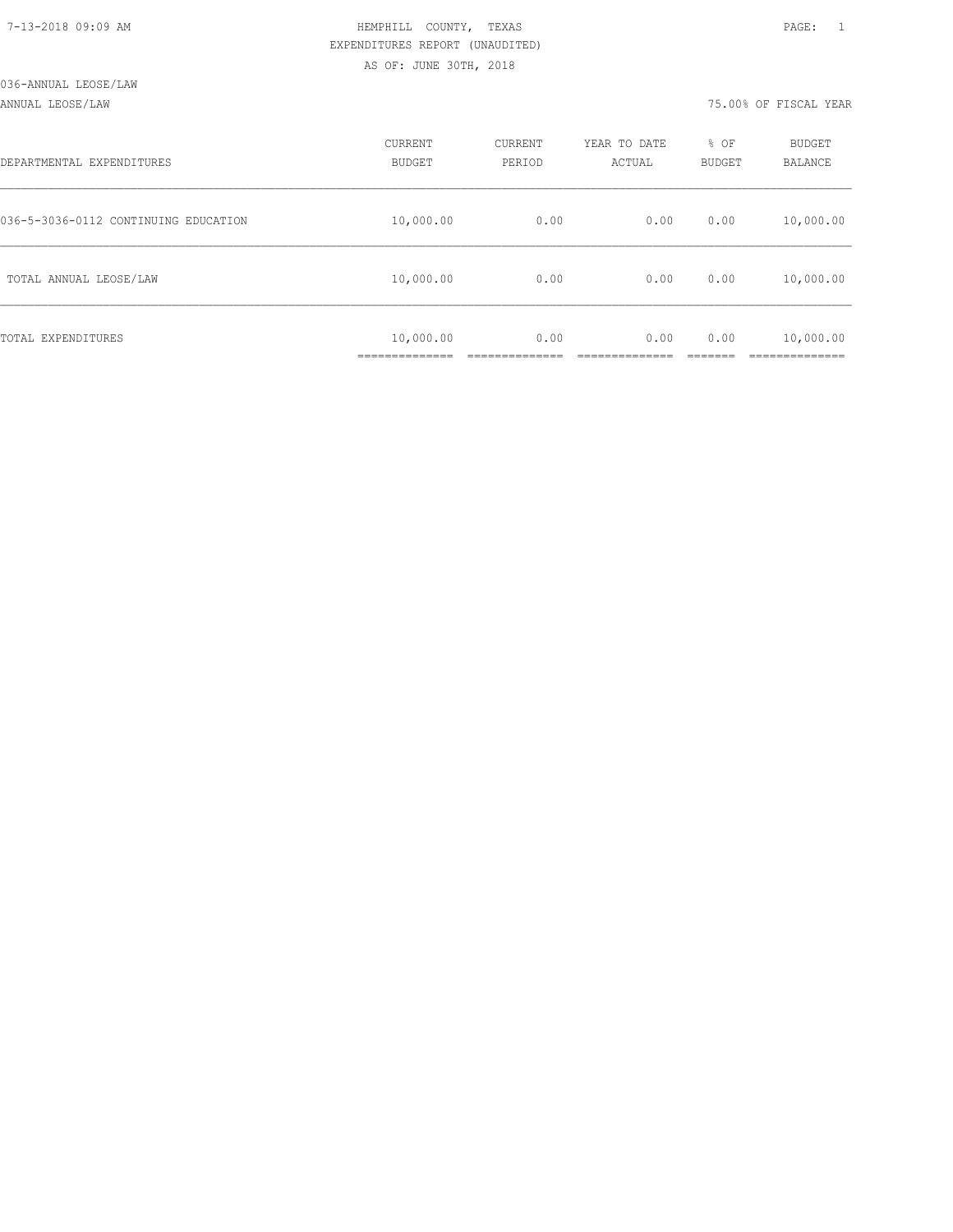046-SCAAP

SCAAP 75.00% OF FISCAL YEAR

| DEPARTMENTAL EXPENDITURES              | CURRENT<br>BUDGET | CURRENT<br>PERIOD | YEAR TO DATE<br>ACTUAL | % OF<br>BUDGET | BUDGET<br>BALANCE |
|----------------------------------------|-------------------|-------------------|------------------------|----------------|-------------------|
|                                        |                   |                   |                        |                |                   |
| 046-5-3046-0124 CONTRACT LABOR/JBI     | 16,000.00         | 0.00              | 0.00                   | 0.00           | 16,000.00         |
| 046-5-3046-0183 REPAIRS & IMPROVEMENTS | 35,000.00         | 0.00              | 0.00                   | 0.00           | 35,000.00         |
| 046-5-3046-0185 OTHER APPROVED EXP     | 20,000.00         | 0.00              | 0.00                   | 0.00           | 20,000.00         |
| TOTAL SCAAP                            | 71,000.00         | 0.00              | 0.00                   | 0.00           | 71,000.00         |
| TOTAL EXPENDITURES                     | 71,000.00         | 0.00              | 0.00                   | 0.00           | 71,000.00         |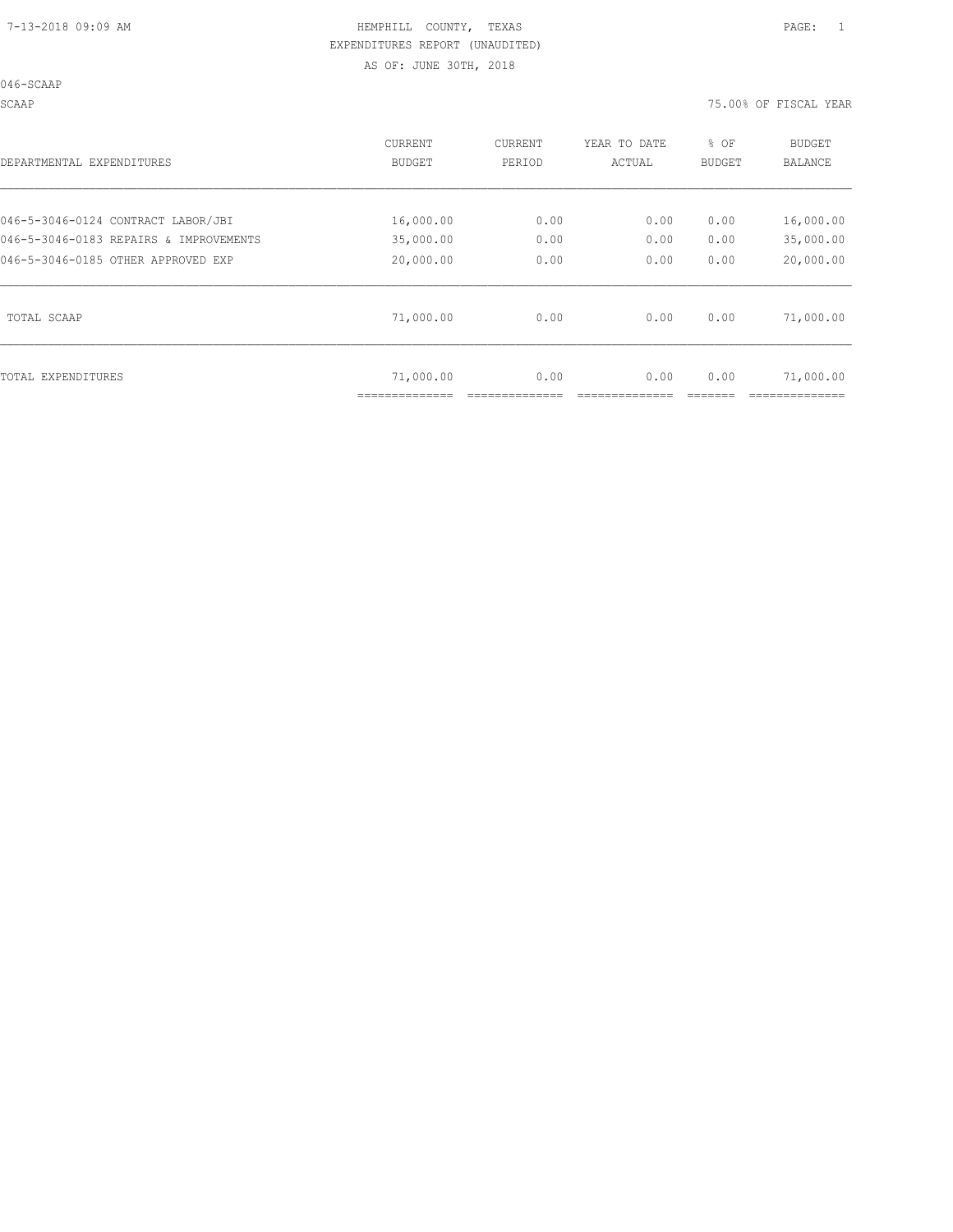|                           | EXPENDITURES REPORT (UNAUDITED) |         |              |        |                       |
|---------------------------|---------------------------------|---------|--------------|--------|-----------------------|
|                           | AS OF: JUNE 30TH, 2018          |         |              |        |                       |
| 047-SHERIFF COMMISSARY    |                                 |         |              |        |                       |
|                           |                                 |         |              |        | 75.00% OF FISCAL YEAR |
|                           | CURRENT                         | CURRENT | YEAR TO DATE | % OF   | BUDGET                |
| DEPARTMENTAL EXPENDITURES | BUDGET                          | PERIOD  | ACTUAL       | BUDGET | <b>BALANCE</b>        |
|                           |                                 |         |              |        |                       |
| TOTAL EXPENDITURES        | 0.00                            | 0.00    | 0.00         | 0.00   | 0.00                  |
|                           |                                 |         |              |        |                       |

7-13-2018 09:09 AM HEMPHILL COUNTY, TEXAS PAGE: 1